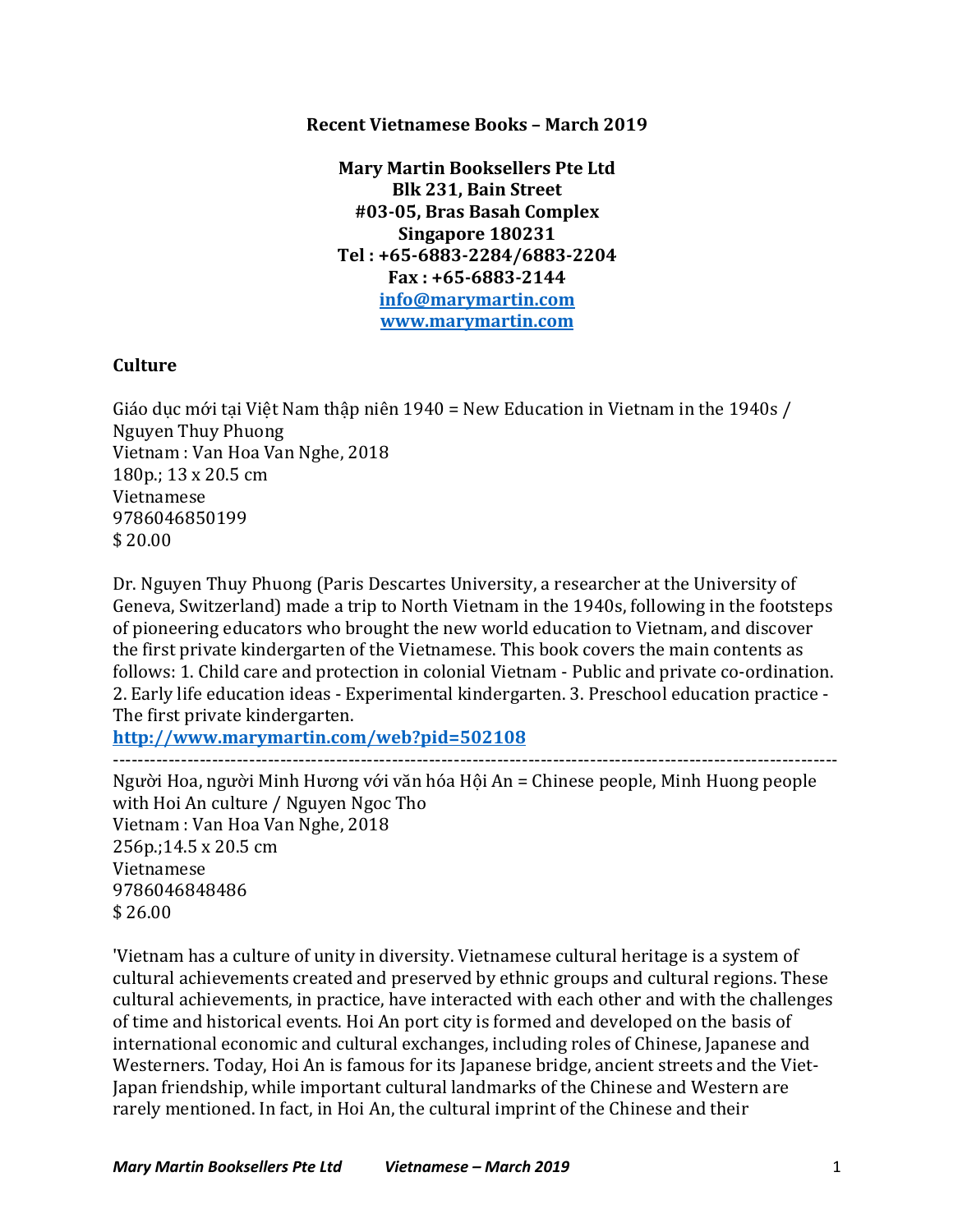descendants is most prominent, from the architecture of temples, townhouses, beliefs religion, customs - festivals, culinary, to traditional jobs and economic activity. **http://www.marymartin.com/web?pid=467674** ---------------------------------------------------------------------------------------------------------------------

Sài Gòn - Gia Đinh - Ký ức lịch sử - văn hóa = Saigon - Gia Dinh - Historical and cultural memories / Huynh Ngoc Trang Vietnam : Tong Hop Tp. Ho Chi Minh, 2018 408p.; 16 x 24 cm Vietnamese 9786045883228 \$ 28.00

At the end of the 17th century, Saigon was a district in Gia Dinh province. Through many changes, Saigon became the center of the new land, known to the world as the "Pearl of the Far East". Saigon is a crossroads city because it is home to many ethnic groups, center of the regional and world wide trade routes. Following that is the continuous exchange of people and diverse cultures. For more than 100 years, Western tone is the dominant tone in modern society, but the new cultural adaptation of indigenous generations is quite different. The reactions from that reality have arisen nationalist-oriented movements. The work of understanding traditional heritage in Gia Dinh - Saigon, from the fields of belief spirituality, literature - art to customs - practices encountered obstacles and lack of relevant resources.

---------------------------------------------------------------------------------------------------------------------

**http://www.marymartin.com/web?pid=502116**

Phê bình sinh thái với văn xuôi Nam Bộ = Ecological criticism with the prose of South Vietnam / Bui Thanh Tuyen Vietnam : Van Hoa Van Nghe, 2018 300p.; 14.5 x 20.5 cm Vietnamese 9786046847755 \$ 27.00

Ecological criticism appeared in the United Kingdom and the United States in the late 20th century in the context of a severe crisis of the global environment and quickly spread across many countries, including Vietnam. The general purpose of ecological criticism is to study the relationship between people and nature, literature and the environment. On the basis of analyzing and evaluating the early prose of the South from the perspective of ecological criticism, this book will contribute to clarify the harmonious relationship between people and the natural environment. The book also answers the question of why Southern ecological writers have become witnesses of river civilization and environmentalists. The message from the book is not only for today but also for tomorrow. **http://www.marymartin.com/web?pid=495127** ---------------------------------------------------------------------------------------------------------------------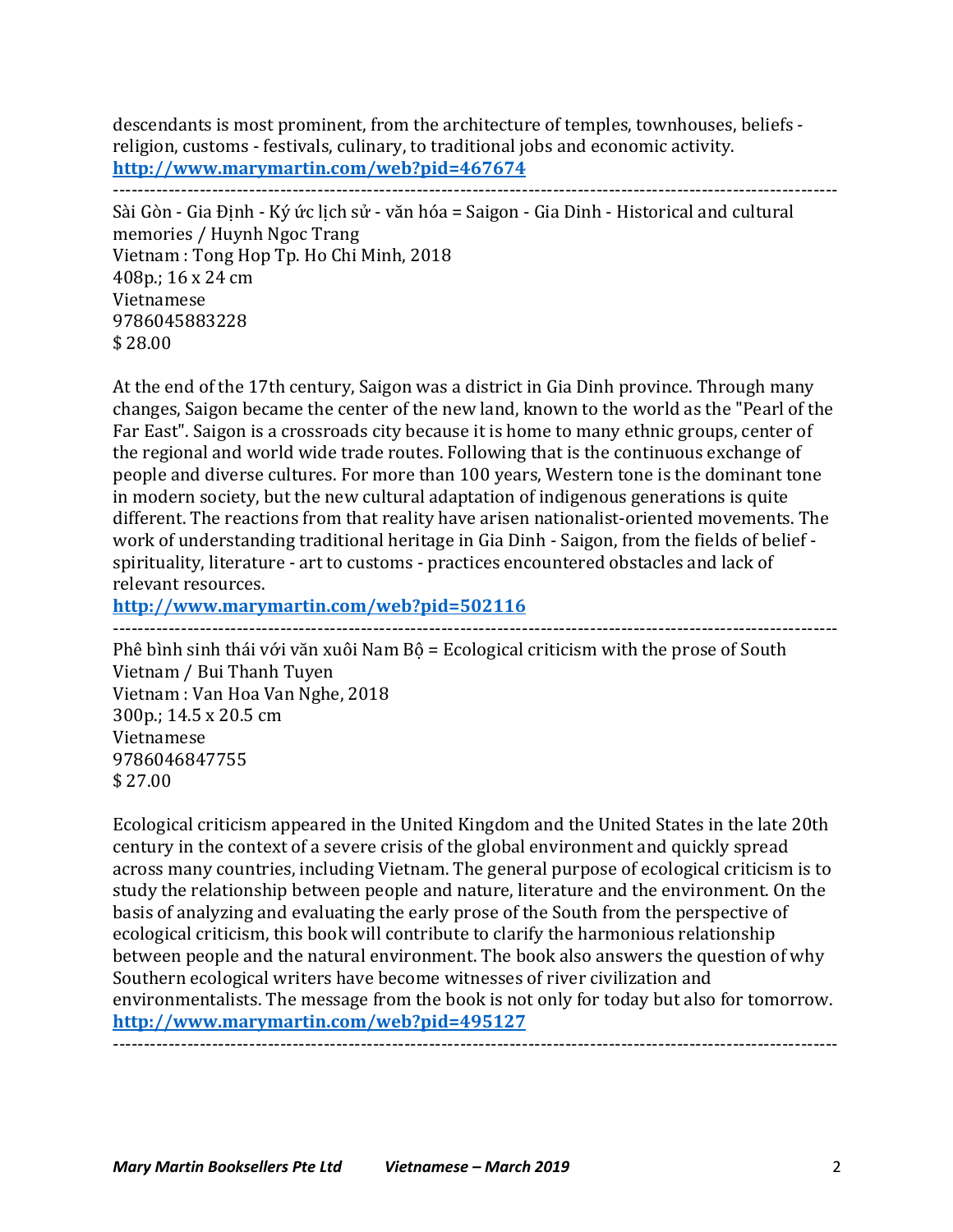Nam Bộ từ năm 1698 đến cuối thế kỳ XIX qua nghiên cứu của người nước ngoài = Southern Vietnam from 1698 to the end of the 19th century through research of foreigners / Thu Dau Mot University Vietnam : Van Hoa Van Nghe, 2018 312p.; 16 x 24 cm Vietnamese 9786046849810  $$27.00$ 

For a long time, the Southern region of Vietnam has become a research object of many domestic and foreign scientists because of the richness of history and culture as well as the nature of changes and disturbances in the formation and development. From the middle of the nineteenth century, Vietnam stood before the foreign invasion until the Western colonialists completed the task of putting their rule on this country, the Southern problem became more and more complicated from nature to expression. Southern Vietnam has a long history of more than 300 years since the trip in 1698 by Nguyen Huu Canh. More than three centuries have passed, this is the place where important historical transitions took place, which attracted the attention of many foreign scholars.

**http://www.marymartin.com/web?pid=502117**

---------------------------------------------------------------------------------------------------------------------

Những trầm tích địa danh = Place names sediments / Nguyen Thanh Loi Vietnam : Van Hoa Van Nghe, 2018 318p.; 16 x 24 cm Vietnamese 9786046846130  $$24.00$ 

Places are historical - cultural steal, which record the imprints from nature and history to human activities in different areas of the world. In other words, it is a "map" drawn in the language of human history and culture expressed through place names. Where people live, there is a place name. These cultural sediments contain many interesting things, requiring the discovery and decoding of scientists from different disciplines, from history, archeology, ethnography, geography to linguistics, culture, arts ... This book gathers articles about place names that have been studied for many years. The content mainly refers to places where the author has long research conditions.

**http://www.marymartin.com/web?pid=502118** ---------------------------------------------------------------------------------------------------------------------

Người Ê Đê - Một xã hội mẫu quyền = The Ê Đê: A society of maternal right / Anne de Hauteclocque-Howe Vietnam : Tri Thuc, 2018 416p.;  $14 \times 20.5$  cm Vietnamese 9786049438912 \$ 35.00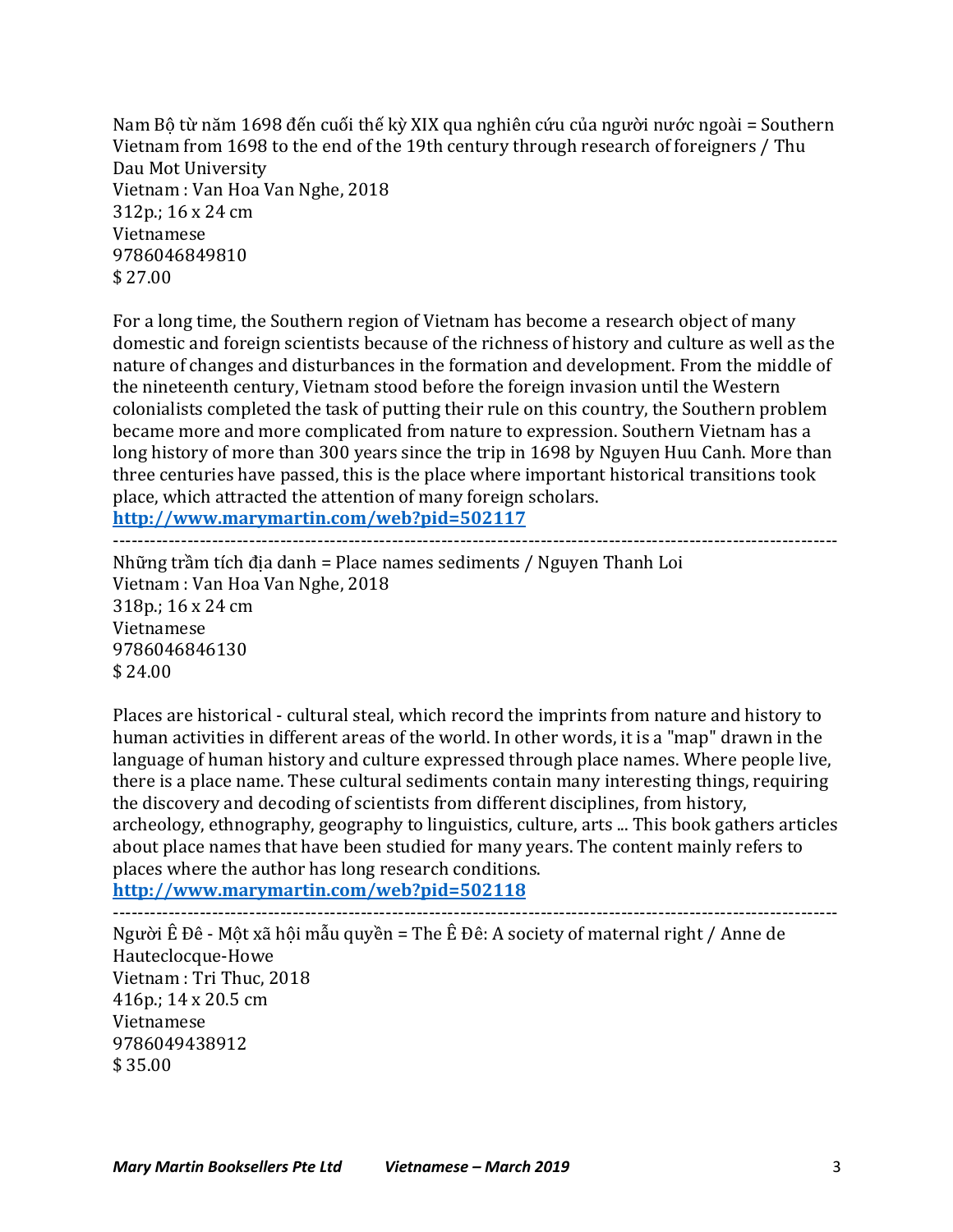This book was originally an ethnographic study conducted by Anne de Hauteclocque in 1962 on the social institution of the Ede people, with particular emphasis on explaining the binding between components. populated in a maternal right society. Her work is impressive in terms of investigation and statistics, as well as a thorough reference to customary law files, so that from actual data reconstructing the model of establishing internal relations in the maternal society of the Ede people in Dak Lak. The purpose of this study is, through the activities of a village, studying the social and family organization of the Ede people. It can be considered as the most basic research work so far on the Ede society, a model society that is both typical and unique.

**http://www.marymartin.com/web?pid=502120**

---------------------------------------------------------------------------------------------------------------------

Người Ba-Na ở Kon Tum = The Bahnar in Kon Tum / Nguyen Kinh Chi, Nguyen Dong Chi Vietnam : Tre, 2018 298p.; 16 x 24 cm Vietnamese 9786041129627  $$26.00$ 

The Bahnar is one of 54 ethnic groups in Vietnam. Bahnar compatriots live mainly in the Central Highlands, they have unique customs and activities, forming a rich culture. Nearly 100 years ago, two scholars Nguyen Kinh Chi - Nguyen Dong Chi, by fieldwork, recorded the characteristics of the life, culture and language of the Bahnar people. In this book, readers can be aware of the human geographical features and residential development history of rural Kon Tum, villages, and two urban areas of Kon Tum and An Khe, administrative organization, cultivation, trade, ethnography, Baani humanity, cosmology and polytheism, village customs and folklore, calendar and weather according to the concept of ethnic people, proverbs, basic words, fairy tales, festive musical instruments of the Bahnar e in the 20-30s of the last century. This can be considered as the first in-depth research on a minority in Vietnam.

**http://www.marymartin.com/web?pid=502121** ---------------------------------------------------------------------------------------------------------------------

Thành cổ ở Phú Yên - Tư liệu và nhân thức = Ancient citadel in Phu Yen - Documentation and awareness / Dang Van Thang, Phi Ngoc Tuyen Vietnam : Dai Hoc Quoc Gia Tp. Ho Chi Minh, 2018  $296p$ .:  $16 \times 24$  cm Vietnamese 9786047364787 \$ 25.00

In 2008 and early 2009, Phu Yen Provincial Museum in conjunction with the Department of Archeology, University of Social Sciences and Humanities - Ho Chi Minh City National University conducted exploration and excavation the ancient Citadel of Ho Dynasty. Since September 5, 2008, An Tho ancient citadel has been excavated. After nearly 2 months, the excavation ended successfully. This book is a scientific report of that exploration and excavation, including the following main contents: 1. Geographic location - The process of studying Ancient Citadel of the Ho dynasty. 2. Exploration and archaeological excavation of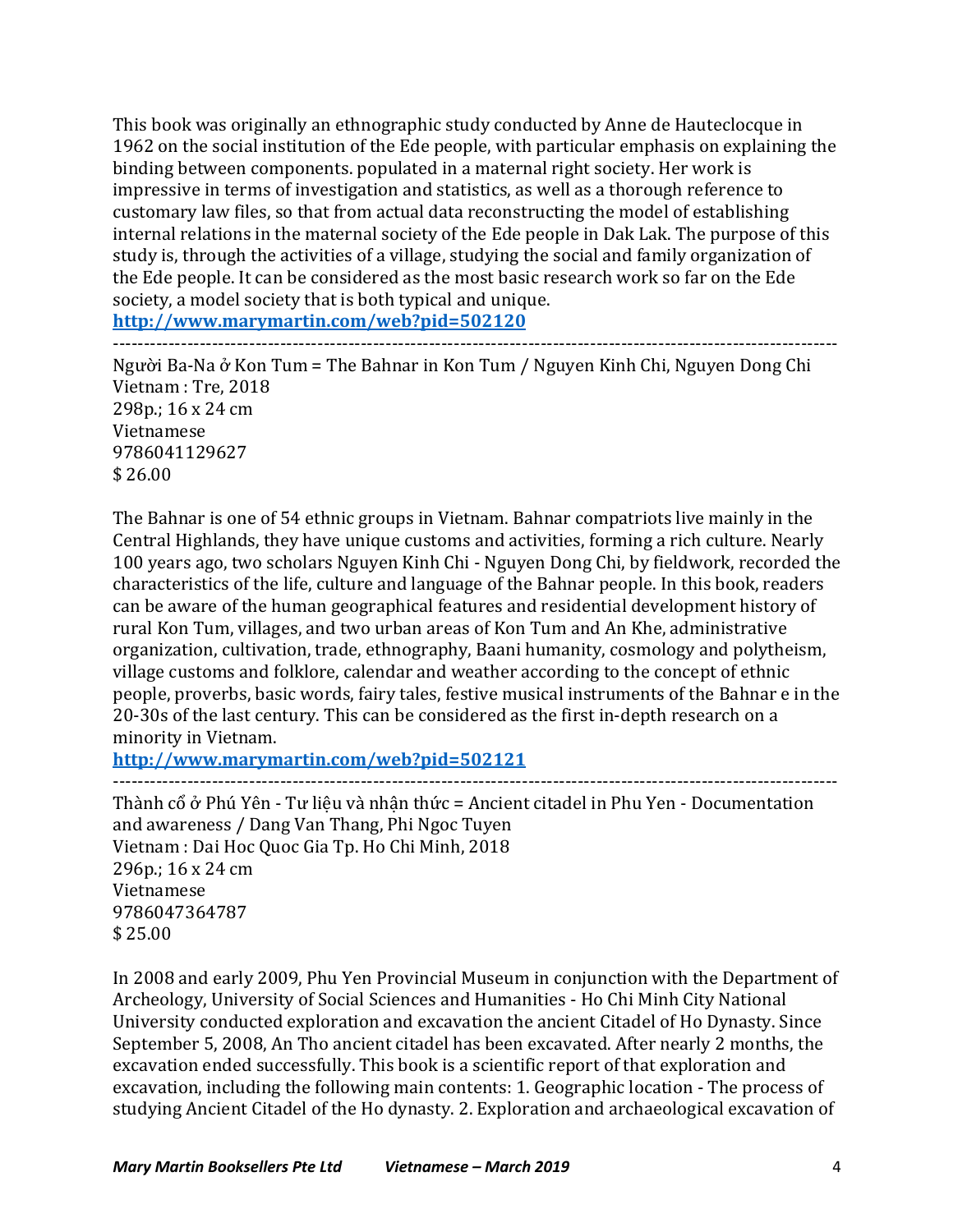the ancient Citadel of Ho Dynasty for the fourth time. 3. The relics. 4. Ancient citadel of the Ho Dynasty in the context of Champa ancient.

---------------------------------------------------------------------------------------------------------------------

**http://www.marymartin.com/web?pid=502123**

Miền Đông Nam Bộ - Lịch sử và văn hóa - Tập 1 = Southeast Vietnam - History and culture -Volume 1 / Dr. Nguyen Van Hiep, Dr. Ho Son Dai Vietnam : Dai Hoc Quoc Gia Tp. Ho Chi Minh, 2018 248p.; 16 x 24 cm Vietnamese 9786047360925 \$ 18.00

This book is part of the Scientific Research Project on Southeast Vietnam with 10 programs: economy, society, educations, history - culture, environment, urbanization, sea and islands, borders, science and technology, international integration. In the historyculture program, Thu Dau Mot University collected, edited and published the series Southeast Vietnam - History and culture. Each volume is composed of scientific topics of some historical and cultural fields of Southeast Vietnam from prehistoric to present. The main contents of vol. 1 includes: Historical process of Southeast Vietnam; Oc Eo cultural heritage; The exploitation of Saigon - Gia Dinh during the Nguyen dynasty; The process of establishing and protecting sovereignty in the seas and islands during the Nguyen dynasty; Maritime industry in the 17th and 18th centuries.

**http://www.marymartin.com/web?pid=502124**

--------------------------------------------------------------------------------------------------------------------- Âm nhạc dân gian xứ Thanh = Folk music of Thanh Hoa / Nguyen Lien, Hoang Minh Tuong Vietnam : My Thuat, 2017 654p.; 14.5 x 20.5 cm Vietnamese 9786047868537 \$ 33.00

The 'Folk music of Thanh Hoa' is a research, collection and introduction features of the rich folk music of Thanh area - Thanh Hoa. This book is implemented through 5 chapters: 1. Foundation basis and performing methods of the Thanh's folk music, overall introduction to the natural - social conditions of Thanh Hoa and modes of performance. 2. Genres of Thanh' music, introduction to folk music songs in two main genres: Folk songs, ordinary music. 3. Language in folk music of Thanh Hoa, this chapter studies the sound details of Thanh Hoa filk music in terms of melodies, rhythms - beats, Scales - modes, form of structure. 4. Lyrics of folk music of Thanh Hoa. 5. Characteristic of values of the Thanh folk music.

---------------------------------------------------------------------------------------------------------------------

**http://www.marymartin.com/web?pid=502126**

Âm nhạc hát văn hầu ở Hà Nội = Van Hau music in Hanoi / Ho Thi Hong Dung Vietnam : My Thuat, 2017 374p.; 14.5 x 20.6 cm Vietnamese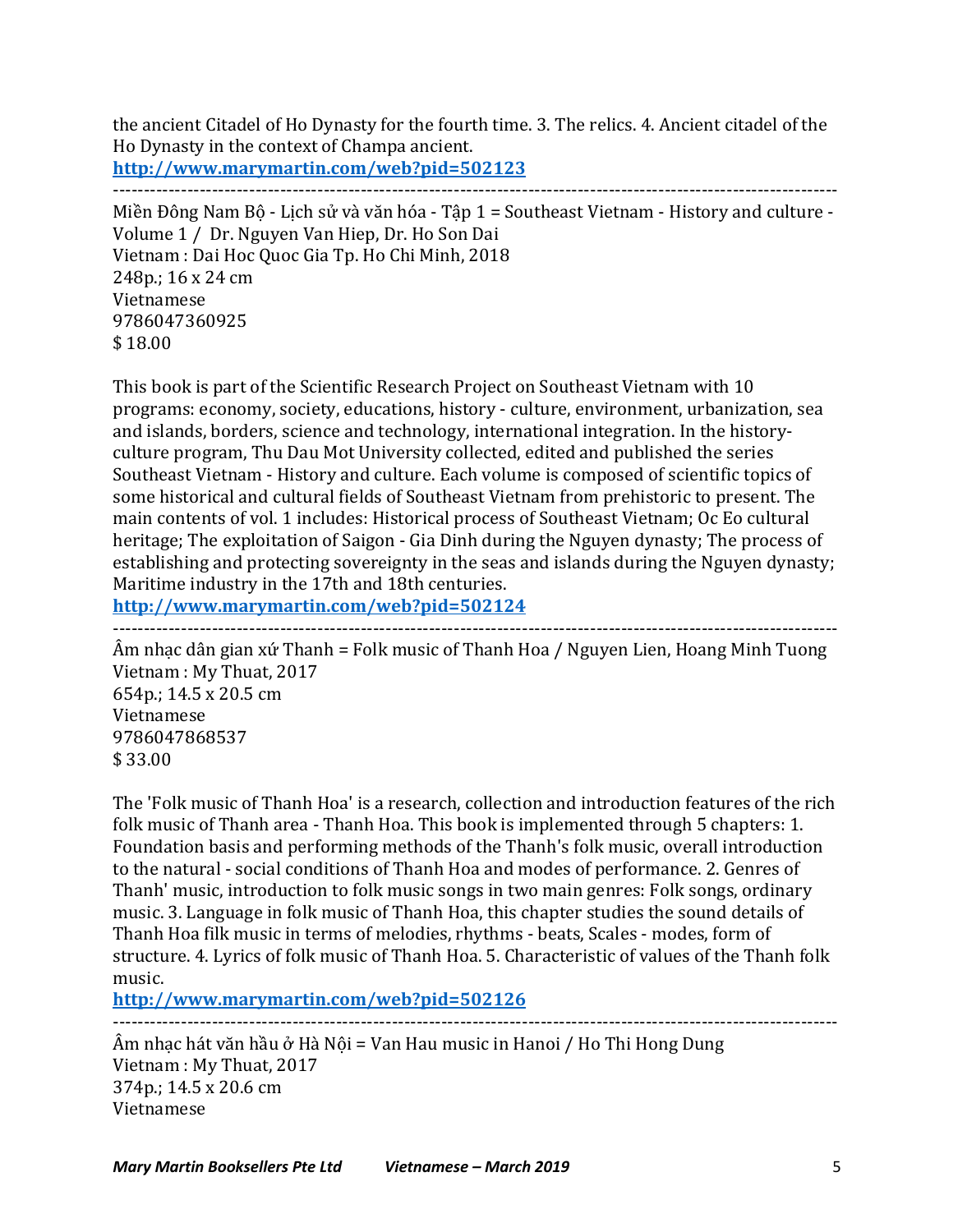9786047867417 \$ 19.00

The 'Van Hau music in Hanoi' by Ho Thi Hong Dung is a study and introduction to artistic characteristics of the Van Hau music - one of three Van singing forms in Hanoi. Main content of the book is implemented through 3 chapters. Chapter 1: The Tu Phu belief and Hau Bong rituals, a brief introduction to the Tu Phu belief and Hau Bong rituals (ritual masters, form of Hau Bong rituals). Chapter 2: Van Hau singing - performing means, analysis and introduction of the system performing means (singing, lyric system, melody system, rhythm layout, moon lute, wood instruments, methods of concert. Chapter 3: Van Hau singing - musical elements, study the system of creating factors of Van Hau music (structure, scales - tunes, melodies.

**http://www.marymartin.com/web?pid=502128**

---------------------------------------------------------------------------------------------------------------------

Ca Huế từ góc nhìn văn hóa học = Ca Hue (Hue singing) from the perspective of cultural study / Ho Thi Hong Dung Vietnam : My Thuat, 2017 372p.; 14.5 x 20.7 cm Vietnamese 9786047867318 \$ 18.75

'Ca Hue (Hue singing) from the perspective of cultural study' by Tran Kieu Lai Thuy is a study and introduction to features of Ca Hue - one of three typical traditional chamber music genres of Vietnam. Ca Hue was studies as a cultural phenomenon, in the overall context of Hue culture and Vietnamese culture. Main content of the book is implemented through 3 chapters: 1. Theoretical and practical basis, overall introduction of musical terms, characteristics of geographic space. 2. Artistic characteristics of Ca Hue from the perspective of cultural study, study and introduction of two main issues: Synthesis of Ca Hue; Scholar of Ca Hue (the royal elite and classical characteristics). 3. Value and conservation issues of Ca Hue, analysis of values of Ca Hue and recommendations for preservation methods.

**http://www.marymartin.com/web?pid=502129**

--------------------------------------------------------------------------------------------------------------------- Các bài cúng trong nghi lễ vòng đời người của dân tộc Ê Đê ở Đắc Lắk (sưu tầm, giới thiệu) = Worshiping songs in human life cycle rituals of the E De people in Dak Lak / Truong Bi, Y Won Vietnam : Hoi Nha Van, 2017 552p.; 14.5 x 20.8 cm Vietnamese 9786045395929 \$ 27.75

Worshiping songs in human life cycle rituals of the E De people in Dak Lak' is a collection and introduction of the documentation of worshiping songs used in the human life cycle of the E De people. The main content of the book is the collection of 15 worshiping songs used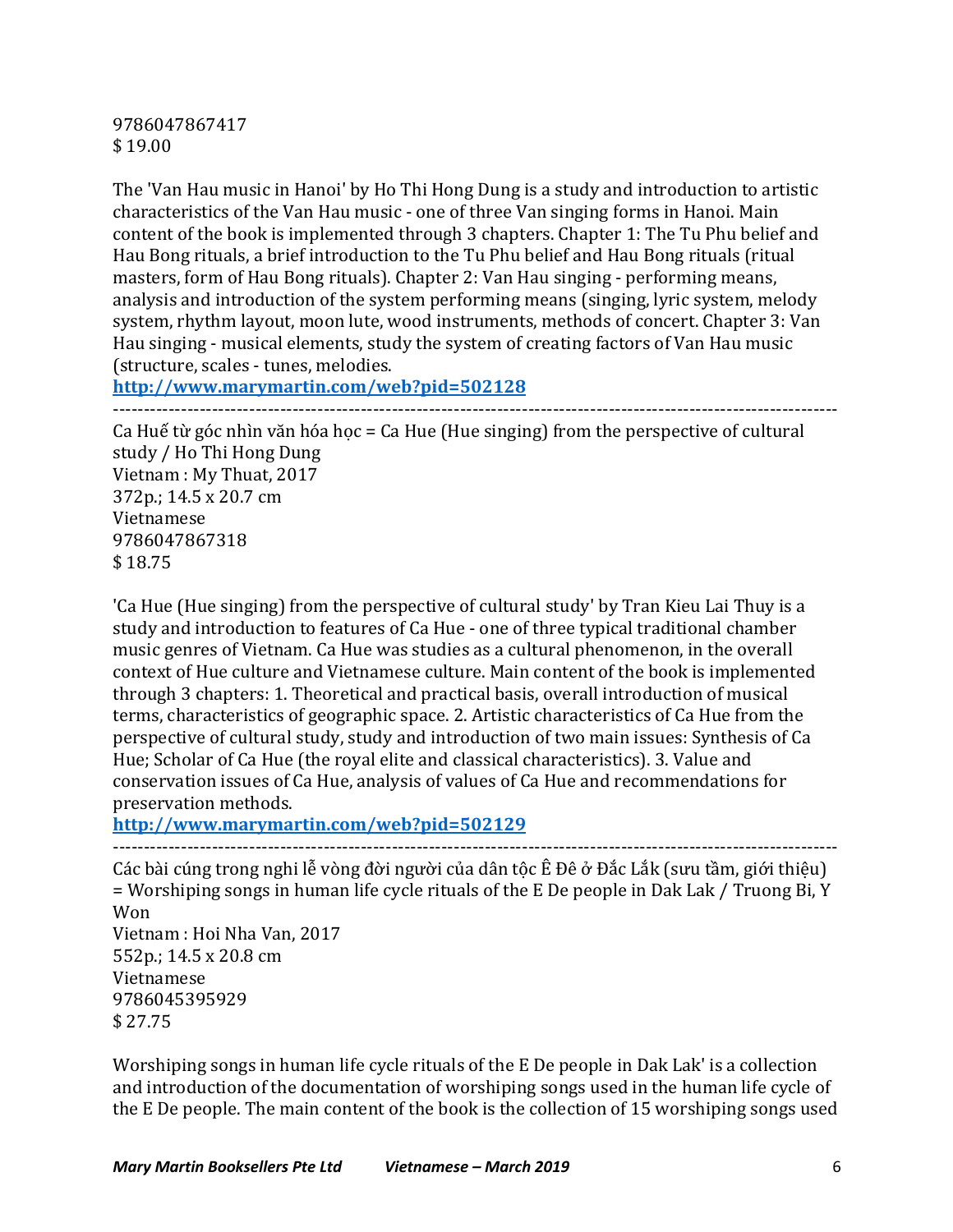in traditional rituals relating to the human life cycle. The content of worshiping songs represents the spiritual culture, customs and habits, folk knowledge and the humanity of the E De. Each song was introduced in both text format of Vietnamese and transliteration in E De language. Some ritual songs in this book: Mature ritual, wedding ritual, worshiping ritual toward the pregnant woman, naming - and ear blowing ritual for new born baby... **http://www.marymartin.com/web?pid=502131**

---------------------------------------------------------------------------------------------------------------------

Dân ca nghi lễ của người Dao Tuyển = Folk music in rituals of Dao Tuyen people / Ban Thi Quynh Giao Vietnam : My Thuat, 2017 360p.; 14.5 x 20.9 cm Vietnamese 9786047868520 \$ 18.00

Dao Tuyen people in particular and Dao people in general migrated to Vietnam quite early. On the migration path as well as when settling in new lands, Dao Tuyen people have many difficulties in material conditions but they have not lost their spiritual and cultural life. Music used in ceremonies is an invaluable intangible cultural property of the Dao Tuyen people. That music not only reflects customs, habits, beliefs, ideologies, and senses but also features its own distinctive cultural identity. The main content of the book includes: 1. Overview, research situation and ceremonial folk songs of Dao Tuyen people. 2. Performance of ceremonial folk songs of the Dao Tuyen people. 3. The world - human views in ceremonial folk songs of the Dao Tuyen people. 4 Artistic elements in ceremonial folk songs, including performing arts, language, poetry modes.

**http://www.marymartin.com/web?pid=502132**

---------------------------------------------------------------------------------------------------------------------

Đám cưới của người H'Mông Lềnh (H'Mông hoa) ở Lào Cai - Sưu tầm, nghiên cứu = Weddings of the H'Mong Lenh (H'Mong Hoa) in Lao Cai / Tran Huu Son, Duong Tuan Nghia Vietnam : Hoi Nha Van, 2017

520p.; 14.5 x 20.10 cm Vietnamese 9786045394700 \$ 26.00

'Weddings of the H'Mong Lenh (H'Mong Hoa) in Lao Cai' is the study of rituals and proceedings at weddings of the H'Mong Lenh people which are organized in traditional customs. Main content of the book consists of 3 chapters. Chapter 1: Wedding ceremonies of the H'Mong people. The authors study wedding ceremonies such as the age-view ceremony, le liaison ceremony, the engagement feast, the wedding and the return ceremony. Chapter 2: Poetry at the H'Mong's Wedding. This chapter collects and introduces wedding songs in bilingual formats in H'Mong and Vietnamese language. Chapter 3: Artistic features of poetry in wedding of the H'Mong Lenh people. The authors analyzes poetic characteristics such as form and genre, structure of texts, artistic space, linguistic elements and rhetoric methods.

**http://www.marymartin.com/web?pid=502133**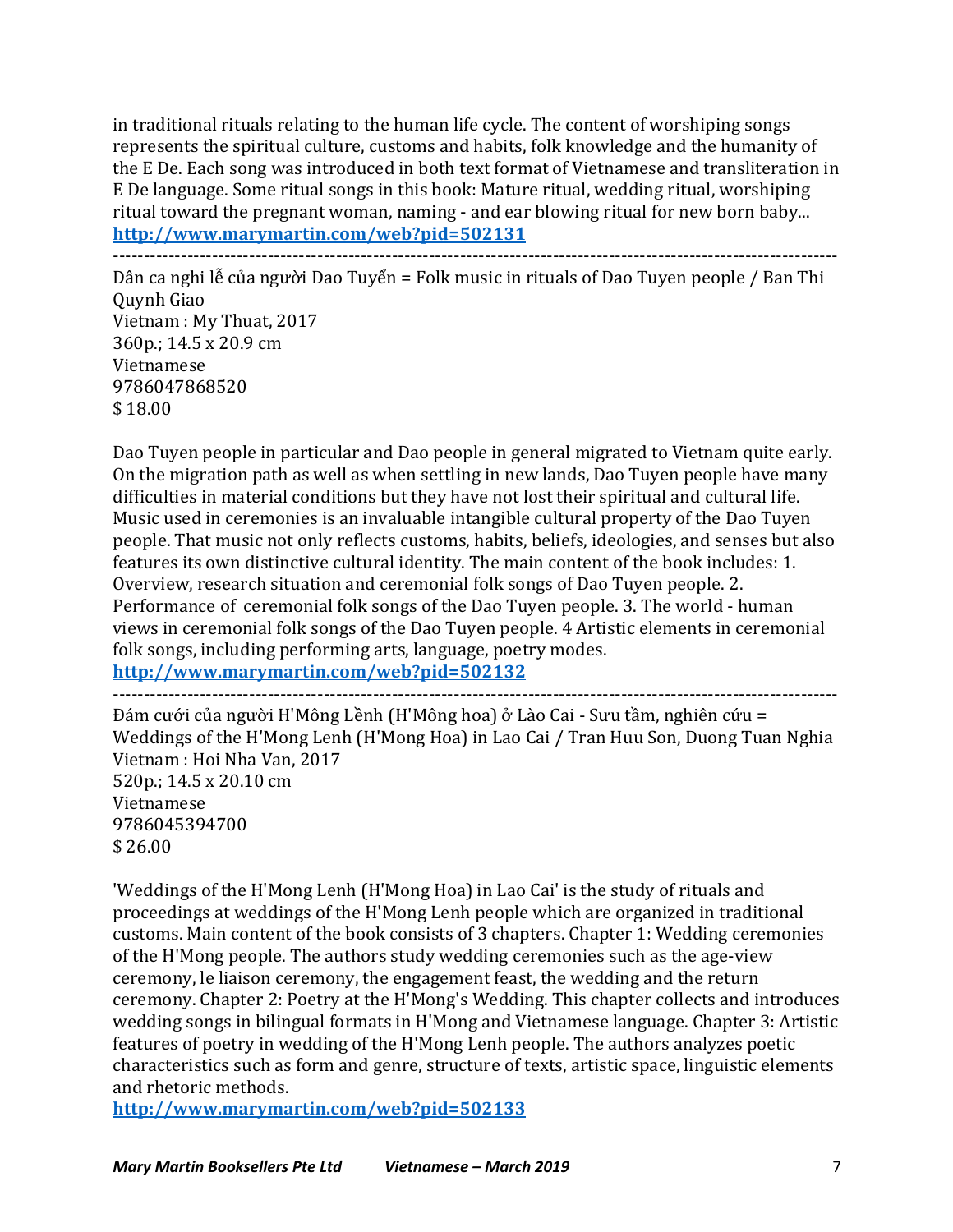---------------------------------------------------------------------------------------------------------------------

Làng nghề truyền thống sản xuất hàng hóa xuất khẩu tại Thành phố Hồ Chí Minh = Traditional craft villages which produce exporting products in Ho Chi Minh city / Cao Hong An

Vietnam : My Thuat, 2017 196p.; 14.5 x 20.11 cm Vietnamese 9786047867356 \$ 10.00

Traditional craft villages which produce exporting products in Ho Chi Minh city' is a study and introduction of features of some traditional craft villages which are specifying in production for exports in area of Ho Chi Minh City. The main content of this book is implemented through chapters. Chapter 1: Overview, introduction to overall concepts used in the book and traditional craft villages in Ho Chi Minh City. Chapter 2: Working conditions of traditional craft villages for exporting products in Ho Chi Minh city, introduction to production, products, markets development status of traditional craft villages of: Basket weaving Xuan Thoi Son village, rice paper Phu Hoa Dong village, bamboo mat Tan Thong Hoi village... Chapter 3: Features, values and functions of traditional craft villages for exporting products in Ho Chi Minh city.

**http://www.marymartin.com/web?pid=502135** ---------------------------------------------------------------------------------------------------------------------

 $L$ ễ cấp sắc và tang ma của người Dao Tuyển ở Bảo Thắng - Lào Cai (tìm hiểu và giới thiệu) = The mature rituals and funerals of the Dao Tuyen people in Bao Thang - Lao Cai / Phan Thi Hang Vietnam : Hoi Nha Van, 2017

214p.;14.5 x 20.12 cm Vietnamese 9786045394854 \$ 11.00

This book is a study on rituals of mature ceremonies and funerals of the Dao Tuyen people in Bao Thang district, Lao Cai province. Dao Tuyen is a small member in the group of Dao Lan Tien ethnic people in Vietnam, they are living mostly in Lao Cai, Ha Giang and scattered in other provinces. The main content of the project consists of  $3$  chapters. Chapter  $1$ : Overview of the Dao Tuyen people in Bao Thang, Lao Cai. Chapter 2: Mature rituals and funerals of the Dao Tuyen people. Chapter 3: The values of mature and funeral rituals of the Dao Tuyen people (historical values, humanities values, artistic values, community cohesion values). The author also proposed solutions to preserve and promote values in the life of ethnic group.

**http://www.marymartin.com/web?pid=502139**

--------------------------------------------------------------------------------------------------------------------- Lễ hội truyền thống dân tộc Tày huyện Bắc Sơn Lạng Sơn (khảo sát, nghiên cứu, giới thiệu) = Traditional festivals of the Tay ethnic in Bac Son district, Lang Son province / Hoang Tuan Cu

Vietnam : Hoi Nha Van, 2017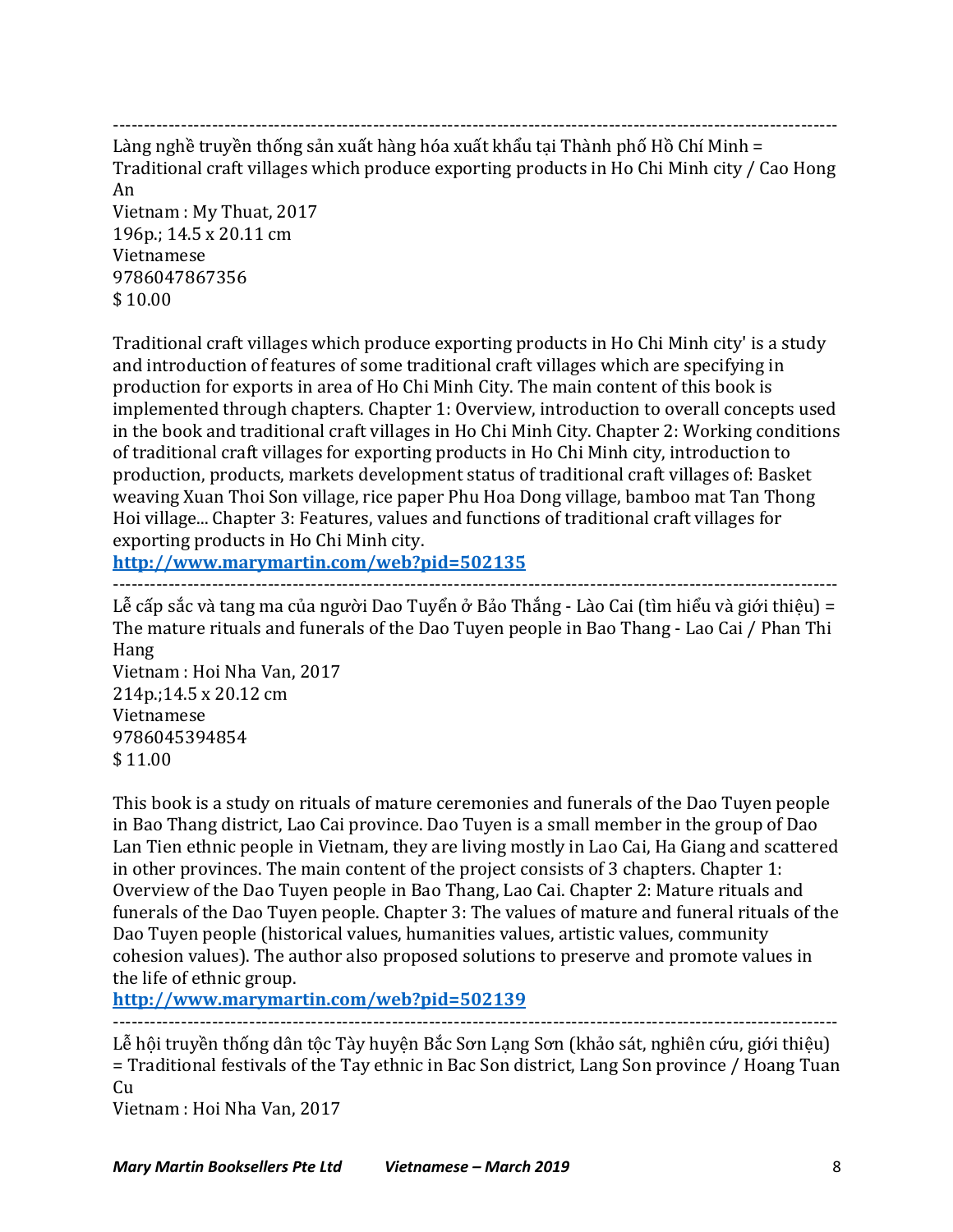304p.;14.5 x 20.13 cm Vietnamese 9786045395936  $$15.50$ 

'Traditional festivals of the Tay ethnic in Bac Son district, Lang Son province' by Hoang Tuan Cu is a collection, survey and introduction of some special traditional Tay festivals. The main content of the book consists of 2 parts, corresponding to two festivals: 1. The Long Rong festival (field breaking festival) in Quynh Son Commune: Temple and pagoda in Quynh Son; Worshiping rituals and the Long Rong festival; The matching process; Cuisine on the festival. 2. The Na Nhem festival (black painting of faces) in Tran Yen commune: Some of the legends of the Mo Van well, temple of Mo village, Sa Vun shrine; Preparations for the festival; The Na Nhem festival (the rituals, the fest, and matching ritual to carry King Cao Quyet to temple of Mo village.

**http://www.marymartin.com/web?pid=502142** ---------------------------------------------------------------------------------------------------------------------

Mỡi và vai trò của Mỡi trong đời sống tinh thần của người Mường Hòa Bình = Moi and the role of Moi in the spiritual life of the Muong people in Hoa Binh province / Bach My Trinh, Man Khanh Ouynh Vietnam : My Thuat, 2017 264p.; 14.5 x 20.14 cm Vietnamese 9786047867639  $$13.50$ 

Moi and the role of Moi in the spiritual life of the Muong people in Hoa Binh province' by Bach My Trinh is a study and introduction to features of Moi and its roles in the spiritual life of the Muong people in Hoa Binh. Main content of the book consists of 2 chapters: 1. Overview of Muong people in Hoa Binh, overview of natural conditions, ethnic history, socio-economic and spiritual characteristics of the Muong people in Hoa Binh. 2. Moi and the roles of Moi in the spiritual life of the Muong people from traditional society to modern society, introduction to Moi (name, history of creation, criteria and procedures of creation of Moi, rituals relating to Moi...) and the impact of external cultural elements and the environment... on the development of Moi in the present context. **http://www.marymartin.com/web?pid=502144**

--------------------------------------------------------------------------------------------------------------------- Nghi lễ cộng đồng của người Xơ Teng ở huyện Tu Mơ Rông tỉnh Kon Tum = Community ritual of Xo Teng people in Tu Mo Rong district, Kon Tum province  $/$  A Tuan Vietnam : My Thuat, 2017 318p.; 14.5 x 20.15 cm Vietnamese 9786047867660  $$16.00$ 

The book is a study and introduction of the characteristics and prominence of the system of community ritual of Xo Teng people in Tu Mo Rong, Kon Tum province. Main content of this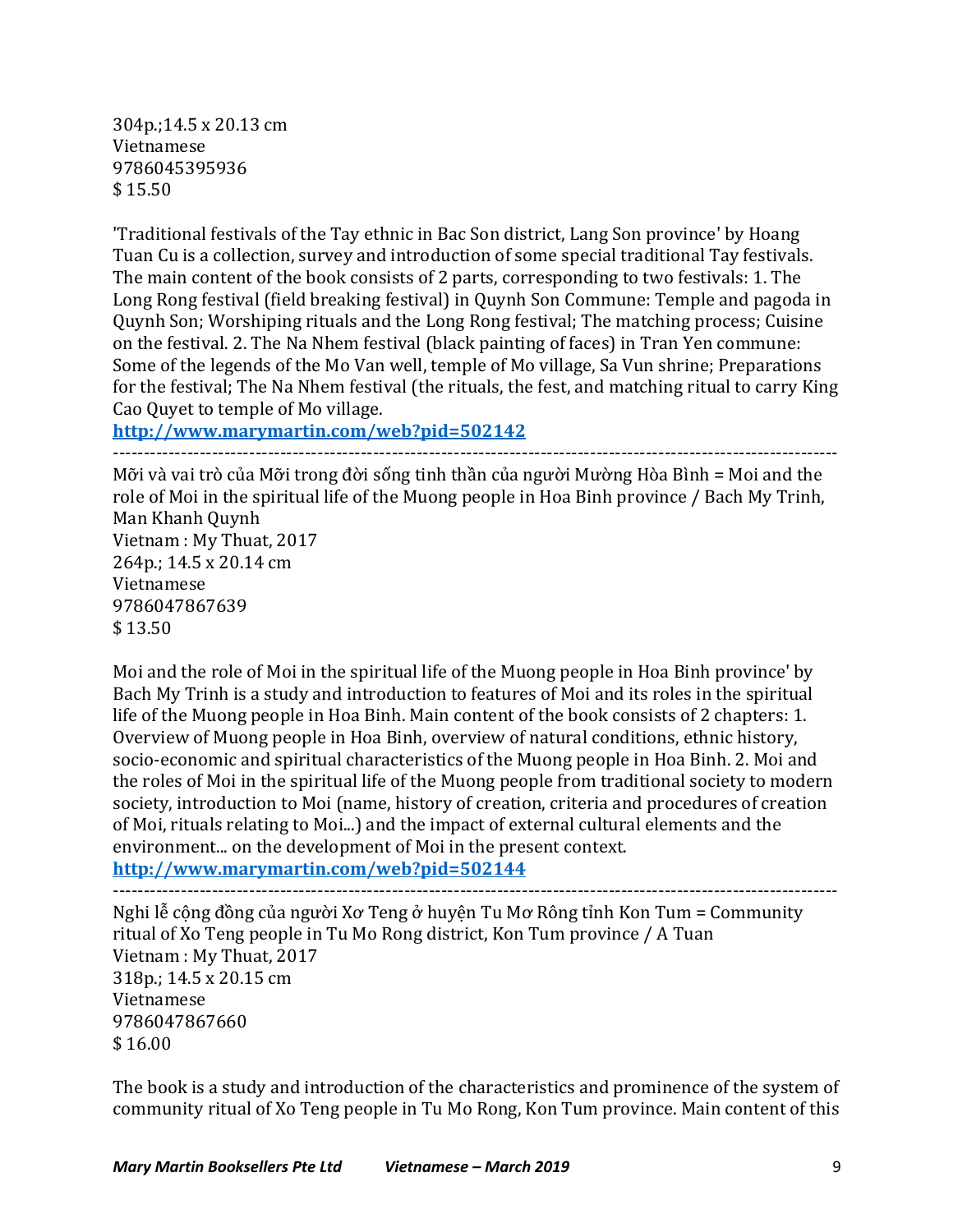book is implemented through 3 chapters. Chapter 1: Overview of theoretical foundations and study sites, overview of research history, introduction of some relevant concepts and theoretical backgrounds of the Xo Teng people. Chapter 2: Some of typical community rituals of the current Xo Teng people, introduces to ritual elements (participants, ceremonial space, folklore elements...) and community rituals (ritual to build water spouse, to cheer for a finished harvest, to eat a buffalo). Chapter 3: The role, transformation and problems of community rituals in the present day to Xo Teng people. **http://www.marymartin.com/web?pid=502147**

---------------------------------------------------------------------------------------------------------------------

Nghi lễ của người Hà Nhì ở huyện Bát Xát, tỉnh Lào Cai hiện nay (sách chuyên khảo) = Rituals of the Ha Nhi people in Bat Xat district, Lao Cai province nowadays / Trinh Thi Lan Vietnam : My Thuat, 2017 280p.; 14.5 x 20.16 cm

Vietnamese 9786047867745

 $$14.00$ 

Rituals of the Ha Nhi people in Bat Xat district, Lao Cai province nowadays' is a study and introduction of features of traditional rituals of the Ha Nhi people. The book is implemented in 5 chapters. Chapter 1: Overview of the research status, theory basis and researching area. Chapter 2,3: Introduction to the system of rituals in families and rituals attached to each human, including rituals in human life cycle, rituals to worship ancestors, career, and praying for family peace. Chapter 4: Community ritual preparation steps and system of community rituals. Chapter 5: Research outcomes and discussions, summary of outcomes of the study process of the system of traditional rituals of the Ha Nhi people; giving recommendations in preservation and promotion of values of rituals in the present context.

**http://www.marymartin.com/web?pid=502151** ---------------------------------------------------------------------------------------------------------------------

Phong tục tập quán của người Tày Thanh ở Nghệ An = Customs of the Tay Thanh people in Nghe An / Nguyen Doan Duong Vietnam : My Thuat, 2017 340p.; 14.5 x 20.17 cm Vietnamese 9786047867752 \$ 17.00

'Customs of the Tay Thanh people in Nghe An' is a collection and introduction to features in the traditional customary system of the Tay Thanh ethnic minority who are living in Bac Son commune, Nghe An province. Main content of this book consists of two parts: 1. Natural and human conditions, overview of natural and social conditions of Nghe An province in general, Bac Son commune in particular, and the history of formation and development of the Tay Thanh ethnic group in the study area. 2. Traditions - customs beliefs: Believes and worships; The custom of building a house; Wedding custom; Childbirth and parenting habits; Funeral custom.

---------------------------------------------------------------------------------------------------------------------

**http://www.marymartin.com/web?pid=502156**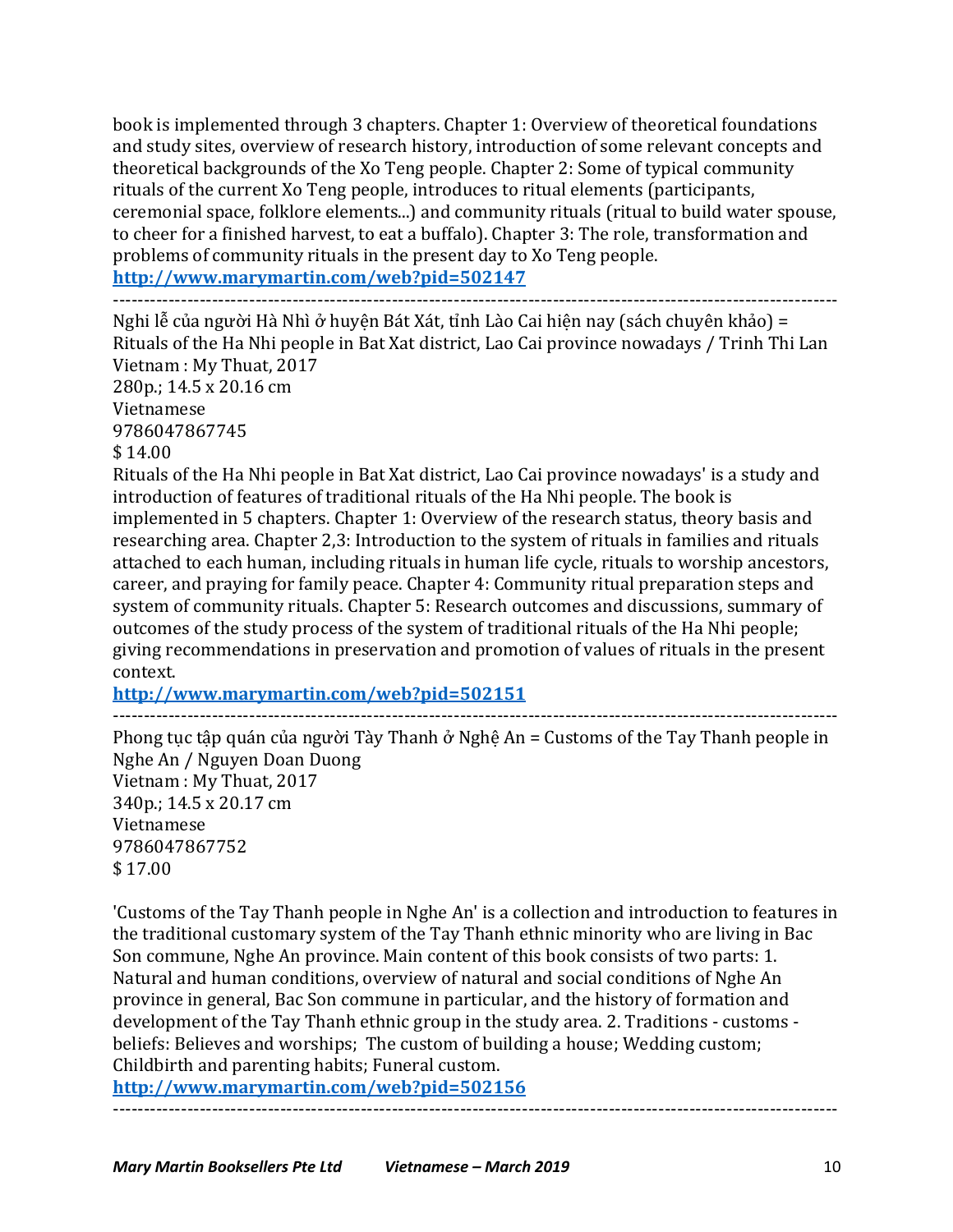Tang ma của người Thái: quy trình nghi lễ đế tạo cuộc sống mới cho người chết (trường hợp người Thái Phù Yên - Sơn La) = Funeral rituals of the Thai people - The process to create a new life for the dead / Lo Xuan Dua Vietnam : My Thuat, 2017 362p.; 14.5 x 20.18 cm Vietnamese 9786047867653  $$18.50$ 

Funeral rituals of the Thai people - The process to create a new life for the dead' by Lo Xuan Dua is a study and introduction of steps in conducting a funeral of the Thai people in Phu Yen district, Son La province. The content of this book consists of 4 chapters. Chapter 1: Overview of research situation, theoretical basis and study area. This chapter introduces the study about that Thai people in general and the funeral rituals of the Thai people in particular. Chapter 2: The preparation process of a Thai funeral. The author introduces the concepts of the universe, the death and rituals carried out in a funeral, steps to prepare for worshiping the dead. Chapter 3: The process of conducting rituals of a funeral. Chapter 4: The roles and functions of ritual practices in creating new lives for the dead. **http://www.marymartin.com/web?pid=502213**

---------------------------------------------------------------------------------------------------------------------

Tìm hiểu về truyện cổ tích loài vật Việt Nam (Nghiên cứu) = Research on Vietnamese animal fairy tales / Trieu Nguyen Vietnam : Hoi Nha Van, 2017 408p.; 14.5 x 20.19 cm Vietnamese 9786045398593 \$ 20.50

The study of the animal fairy tales of Vietnam by Trieu Nguyen is a fundamental study, a part of the system of studies of fairy tales, here is the study about Vietnamese fairy tales of animals. The main content of the book is implemented through 4 chapters: 1. Introduction and identification of Vietnamese fairy tales of animals, introduction to research issues, related terms and identification of animal fairy tales in Vietnamese fairy tales system. 2. Art forms of Vietnamese fairy tales of animals: Characters, structures, space and time of the fairy tales of animals; Model of text structure, type and motif; Characteristic of appearances. 3. Content of the Vietnamese fairy tales. 4. Initial comparison between animal fairy tales of Vietnam and those of Korea.

**http://www.marymartin.com/web?pid=502214**

Trang phục cổ truyền của người H'Mông Hoa ở tỉnh Yên Bái (khảo sát, nghiên cứu) = Traditional costumes of the H'Mong Hoa people in Yen Bai province / Tran Thi Thu Thuy Vietnam : Hoi Nha Van, 2017 300p.; 14.5 x 20.20 cm Vietnamese 9786045395882  $$15.00$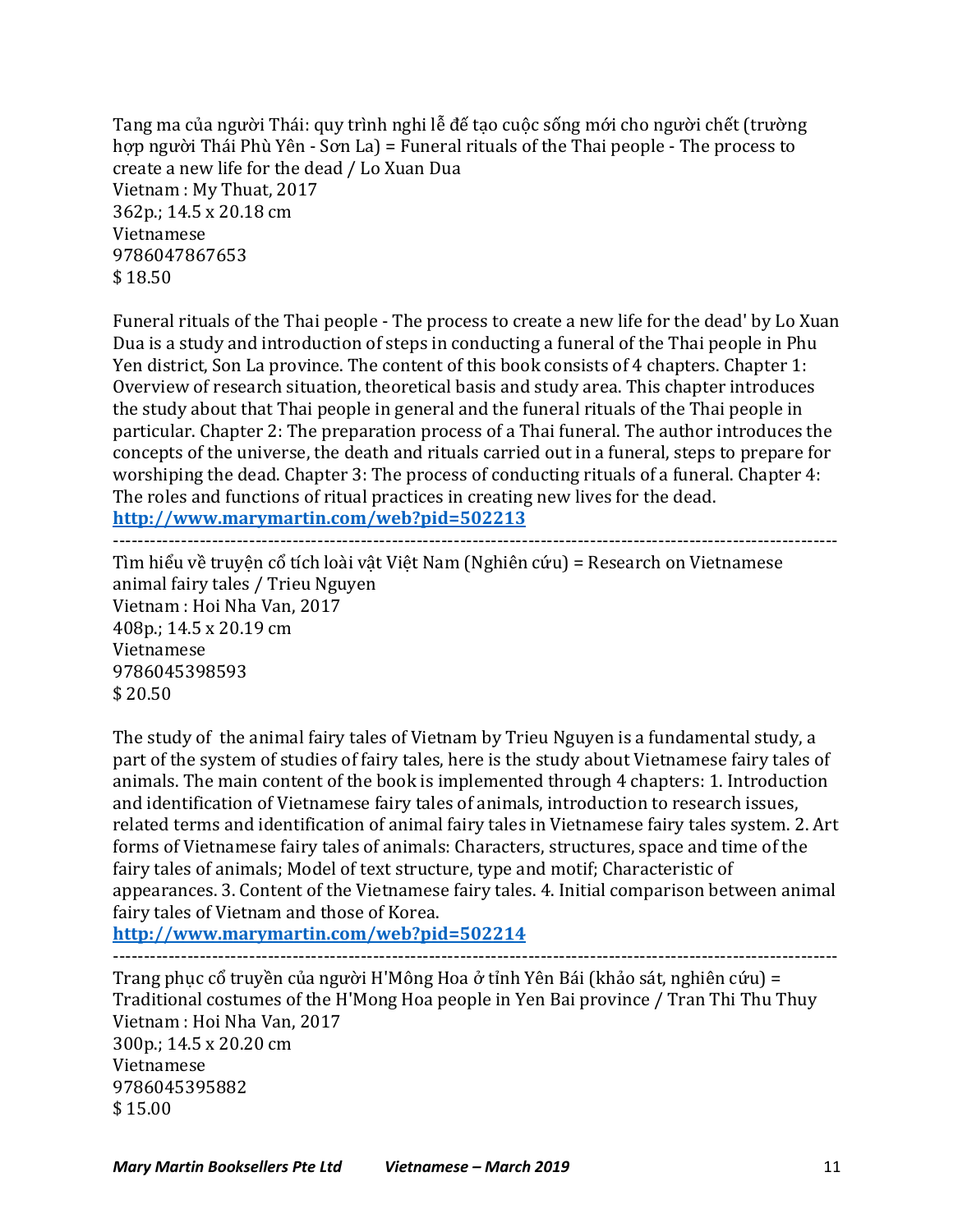'Traditional costumes of the H'Mong Hoa people in Yen Bai province' is a study and introduction of features of traditional costumes of the H'Mong ethnic minority in Mu Cang Chai, Tram Tau, Yen Bai province. Main content of the book consists of 3 chapters. Chapter 1: About the H'Mong Hoa people in Yen Bai province, overview of Yen Bai province and historical origins, distribution of the H'Mong ethnic group. Chapter 2: Traditional costumes of the H'Mong Hoa people in Yen Bai province (making process, traditional costumes, art of costume decoration). Chapter 3: Comparison of costumes of the H'Mong Hoa people in Yen Bai with other H'Mong Hoa group.

**http://www.marymartin.com/web?pid=502268**

---------------------------------------------------------------------------------------------------------------------

Trang phục và nghệ thuật trang trí trên trang phục người Lự ở Lai Châu = Costumes and the art to decorate costumes of the Lu people in Lai Chau / Phan Thi Phuong Vietnam : My Thuat, 2017 156p.; 14.5 x 20.21 cm Vietnamese 9786047867684 \$ 8.00

Costumes and the art to decorate costumes of the Lu people in Lai Chau' is a study and introduction to features of costumes and decorative arts on traditional costumes of the Lu ethnic in Lai Chau province. Main content of the book consists of three chapters. Chapter 1: Raw materials and sewing techniques of costumes of the Lu people in Lai Chau. Chapter 2: Types of costumes of the Lu people in Lai Chau, this chapter is a classification of costumes and introduction of specific types of costumes of the Lu people (daily costumes, costumes for holidays and Tet (in weddings, festivals, funeral and costumes of worshiping masters). Chapter 3: The decorative art on costumes and changes of costumes over time, analysis and comments on the decoration items on costumes, the role of women in making process of costumes and changes of traditional costumes nowadays.

**http://www.marymartin.com/web?pid=502270** ---------------------------------------------------------------------------------------------------------------------

Tri thức dân gian của người Hà Nhì ở Lai Châu với tài nguyên thiên nhiên = Folk knowledge in natural resources of the Ha Nhi people in Lai Chau / Bui Quoc Khanh, Lo Ngoc Bien Vietnam : Hoi Nha Van, 2017 490p.; 14.5 x 20.22 cm Vietnamese 9786045395912 \$ 24.75

Folk knowledge in natural resources of the Ha Nhi people in Lai Chau' is a collection and introduction of the folk knowledge system in relation to natural resources of the Ha Nhi people who are living in area of Muong Te district, Lai Chau province. The main content of the book includes: Overview of the Ha Nhi people in Muong Te district, introduction to main features of ethnic name and history, natural - social - economic and cultural conditions of the living area of the Ha Nhi people. Belief of the Ha Nhi people towards nature and habits in management of forest-land and water resources of the Ha Nhi people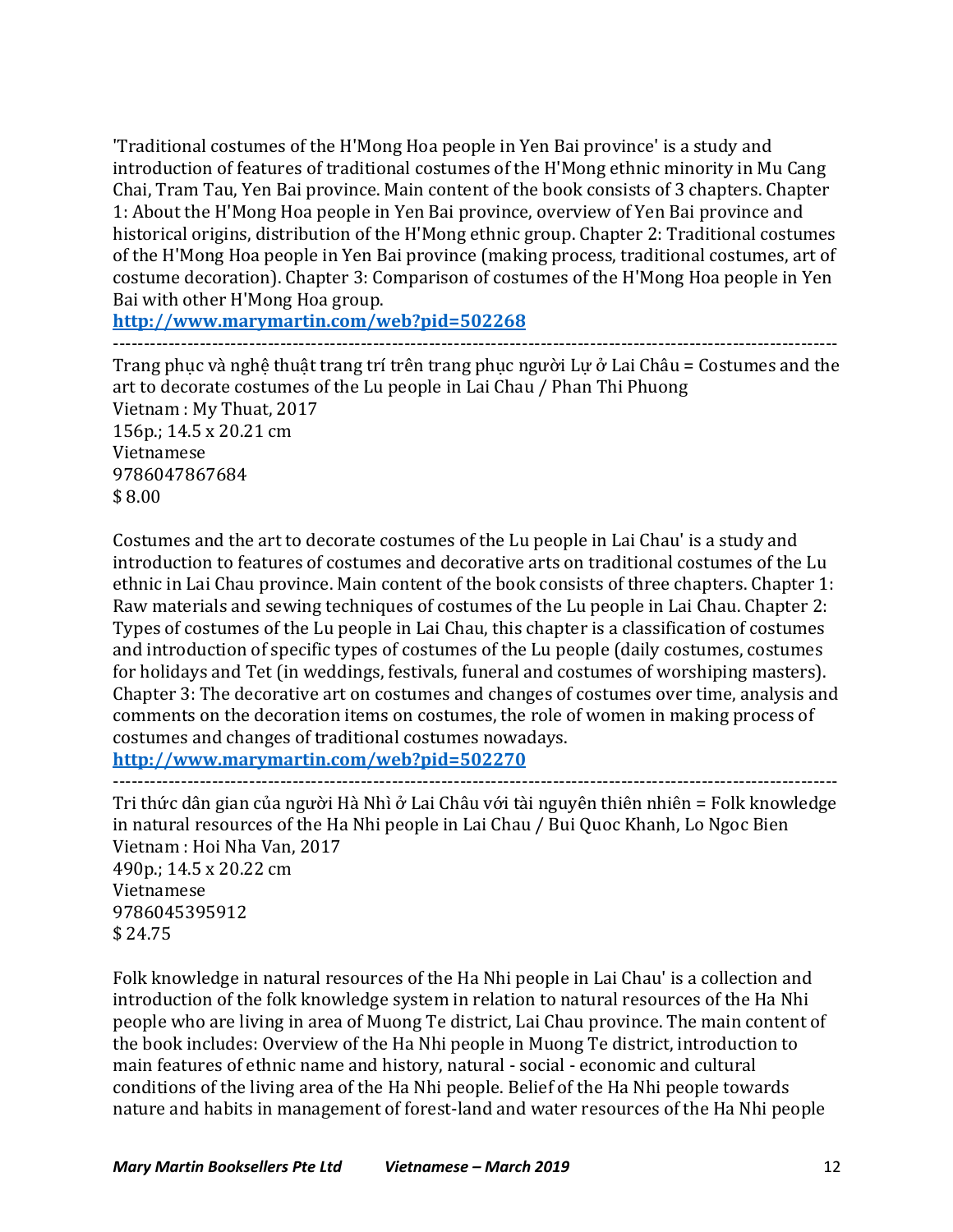in Muong Te. Knowledge in exploitation of the forest, land and water resources of the Ha Nhi people in Muong Te. Basic changes in management and exploitation of natural resources nowadays.

**http://www.marymartin.com/web?pid=502278**

---------------------------------------------------------------------------------------------------------------------

Tri thức dân gian trong trồng trot của người Nùng Dín tỉnh Lào Cai (nghiên cứu, giới thiệu)  $=$  Folk knowledge in cultivation of the Nung Din people in Lao Cai province / Vang Thung Chung Vietnam : Hoi Nha Van, 2017 288p.; 14.5 x 20.23 cm

Vietnamese 9786045394908  $$14.50$ 

'Folk knowledge in cultivation of the Nung Din people in Lao Cai province' by Vang Thung Chung is a study if application of folk knowledge to cultivation activities of the Nung Din people and their traditional uses of agricultural products. This book consists of 3 main chapters: 1. Overview of the residential area, exploitation of natural environment, cultivation and use of traditional agricultural products for the Nung Din people. 2. Folk knowledge on cultivation and the use of agricultural products of the Nung Din people in Lao Cai. 3. Values and roles of folk knowledge in cultivation and uses of traditional agricultural products, and the preservation and promotion of values of folk knowledge in the development of the new village nowadays.

**http://www.marymartin.com/web?pid=502279**

---------------------------------------------------------------------------------------------------------------------

Tuc thờ cây is = Worship of the Malayan Banyan tree / Bui Huy Vong Vietnam : My Thuat, 2017 532p.; 14.5 x 20.24 cm Vietnamese 9786047867578 \$ 27.00

'Worship of the Malayan Banyan tree' is a collection and introduction to characteristics of the custom to worship the Malayan Banyan (Si) tree - an unique cultural feature of the ancient belief of the Muong people in Lac Son, Hoa Binh. Main content of the book consists of three chapters. Chapter 1: Be belief to worship the Malayan Banyan tree, introduction to the symbol of the Si tree in Muong culture (in nature and daily life, in epics and myths) and in the folk beliefs. Chapter 2: The worship ceremony to full the  $Si$  branch to sky. Chapter  $3:$ What to see over the ceremony to full the Si branch to sky, analyze of view over the world and human life of the Muong through the tradition to worships the Si tree. **http://www.marymartin.com/web?pid=502280**

---------------------------------------------------------------------------------------------------------------------

Văn hóa dân gian Bến Tre = Folk culture of Ben Tre / Nguyen Chi Ben Vietnam : My Thuat, 2017 266p.; 14.5 x 20.25 cm Vietnamese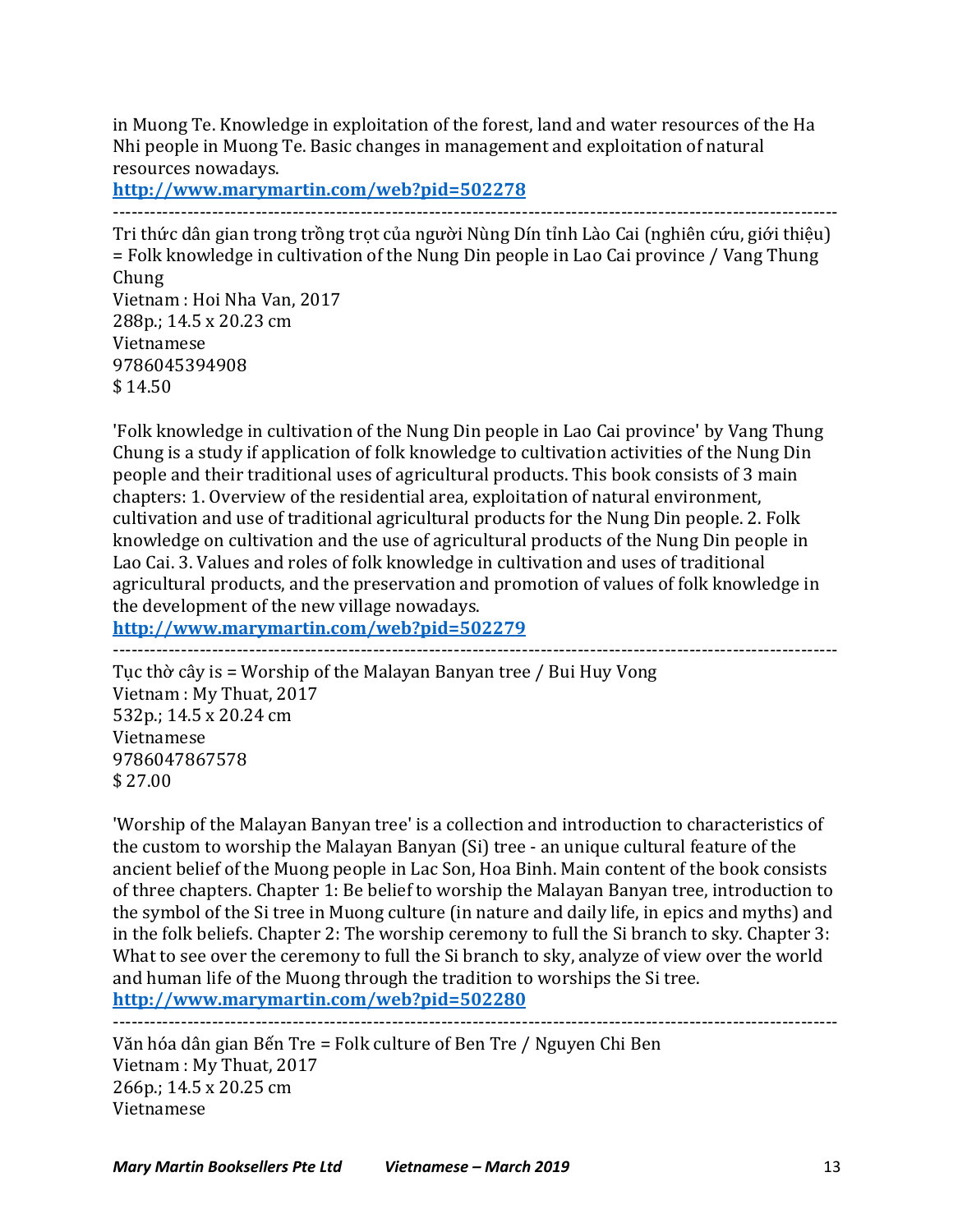9786047867516 \$ 13.50

Folk culture of Ben Tre by Nguyen Chi Ben is a study of some folklore phenomena in Ben Tre. Main content of the book consists of 7 chapters: 1. Overview of Ben Tre (geographic location, population, characteristics of Vietnamese village in Ben Tre). 2. The research status of Ben Tre's folklore. 3. Festivals at the communal houses, introduction to architecture of the village communal houses, the worshiped deities, typical festivals, common and typical features in the traditional festivals. 4. The custom of worshiping the Whale of coastal inhabitants. 5. Sac Bua singing in Phu Le, describing the Sac Bua singing in Phu Le commune. 6. The tales of Mr. O, study about the system of tales about Mr. O in terms of his origins and personal belongings. 7. Ben Tre folklore in the folklore of Vietnam. **http://www.marymartin.com/web?pid=502281**

---------------------------------------------------------------------------------------------------------------------

Văn hóa dân gian người Dao Tuyển (khảo sát, giới thiệu) = Folk culture of Dao Tuyen people / Tran Huu Son, Tran Thuy Dung et al. Vietnam : Hoi Nha Van, 2017 264p.;14.5 x 20.26 cm Vietnamese 9786045395615 \$ 30.00

Folk culture of Dao Tuyen people is the collection and introduction to features of the folk cultural treasure of the Dao Tuyen people in Lao Cai province. Main content of the book includes: 1. Preface, overview of the ethnic history, socio-economic and cultural of Dao Tuyen people. 2. Folk knowledge in agricultural production. 3. Costumes and decorative arts on costumes. 4. Cuisine, introduction to ingredients - spices, food and drinks making methods, habits in the cuisine culture of the Dao Tuyen people. 5. Some of the main rituals folk beliefs, study of traditional rituals (in childbirth, neonatal care, wedding, funerals...) and the belief system (worshiping ancestors, the god of destiny...). 6. Folk poetry, classification of folk poetry of the Dao Tuyen, analyzing some poetic characteristics. **http://www.marymartin.com/web?pid=502282**

---------------------------------------------------------------------------------------------------------------------

Văn hóa dân gian người Sán Dìu ở làng Quang Hanh (nghiên cứu văn hóa) = Folk culture of San Diu people in Quang Hanh village / Tran Quoc Hung Vietnam : Hoi Nha Van, 2017 410p.;14.5 x 20.27 cm Vietnamese 9786045395608 \$ 20.75

'Folk culture of San Diu people in Quang Hanh village' by Tran Quoc Hung is a collection and introduction to special features in folk treasure of San Diu people in Quang Hanh ward, Quang Ninh province. Main content of the book consists of 5 chapters: 1. Quang Hanh in the past and nowadays, overview of the history of Quang Hanh, the land and people in Quang Hanh. 2. The village - commune organization of Quang Hanh. 3. Economic activities,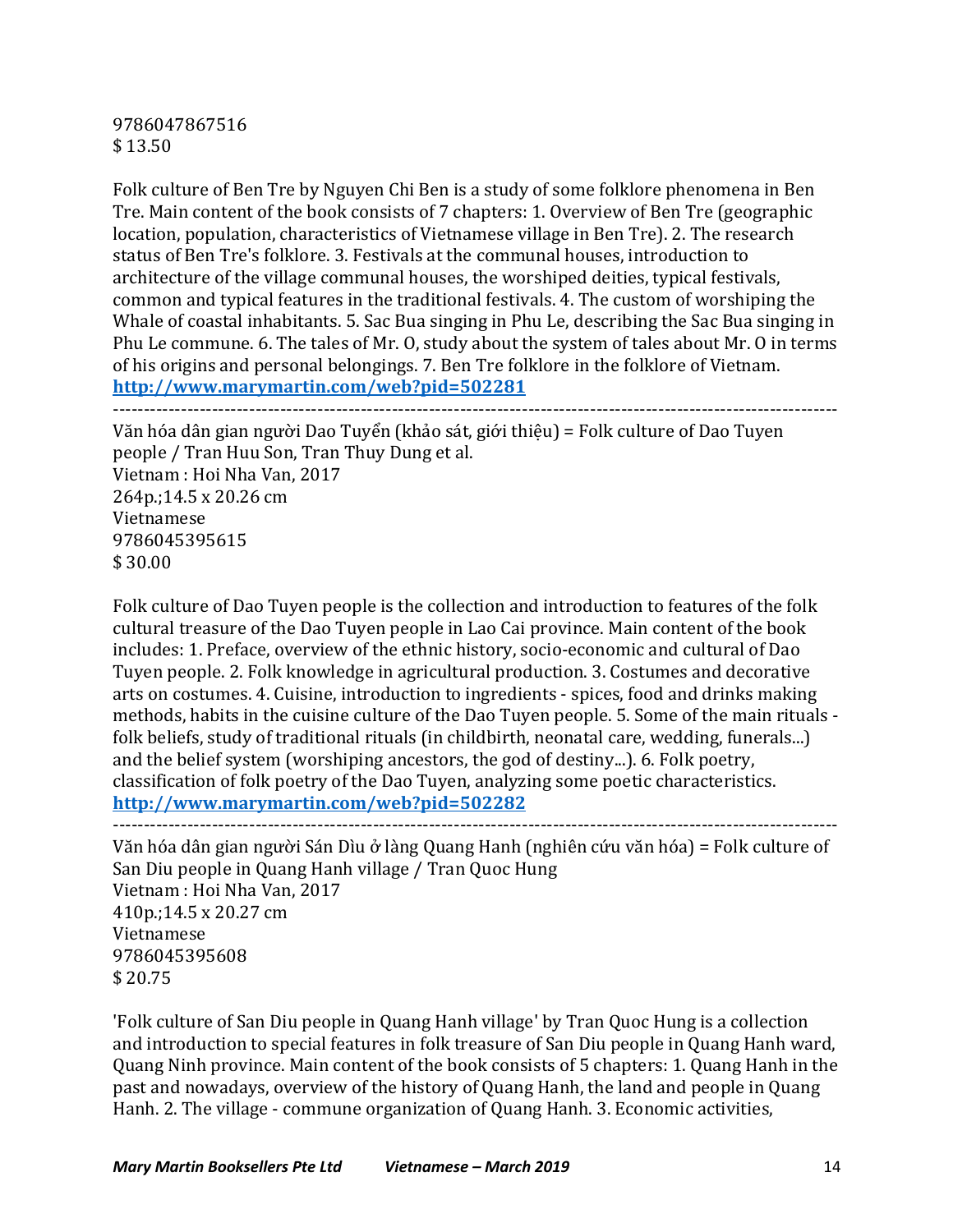introduction to key features of local livelihoods and economic production. 4. Material Culture: culinary culture, costumes and housing. 5. Spiritual culture, introduction to characteristics of the folk belief system and customs in the festivals, ceremonies, life cycle rituals and folk literature.

**http://www.marymartin.com/web?pid=502283**

---------------------------------------------------------------------------------------------------------------------

Văn hóa ruộng bậc thang của người H'mông, Dao ở huyện Sapa, tỉnh Lào Cai (tìm hiểu và giới thiệu) = Terrace culture of the H'Mong and Dao people in Sa Pa district, Lao Cai province / Nguyen Truong Giang Vietnam : Hoi Nha Van, 2017 352p.;14.5 x 20.28 cm Vietnamese 9786045395905 \$ 18.00

Terrace culture of the H'Mong and Dao people in Sa Pa district, Lao Cai province' by Nguyen Truong Giang is a study and introduction to features of culture of terraced fields of the H'Mong and Dao people, who are living in Sa Pa, Lao Cai. Main content of the book includes 6 chapters: 1,2. Overview of terraces in Vietnam, natural and residential features of Sa Pa, Lao Cai. 3,4. Introduction to folk knowledge used in the forest clearance and cultivation on terraces of H'Mông and Dao people, such as: classification of terraces, labor arrangement, growing, harvesting and preserving steps. 5. Rituals and believes relating to process of forest clearance and cultivation in terraces, such as: ritual for praying for rain, land breaking, new rice. 6. Preserving values and promotion of advantages of terraces. **http://www.marymartin.com/web?pid=502285**

---------------------------------------------------------------------------------------------------------------------

Đình Nam Bô - xưa và nay = Vietnamese communal temples in the South - Then and now / Huynh Ngoc Trang, Truong Ngoc Tuong Vietnam : Van Hoa - Van Nghe, 2018 312p.; 16x 24cm Vietnamese 9786046845676 \$ 26.00

Vietnamese communal temples (Vietnamese: Đình) are typical of buildings found in Vietnam villages, dedicated to worship the village God Thành Hoàng, the village founder or a local hero. They also play the role as a meeting place of the people in the community, akin to modern civic centers. Therefore, the communal house has long become a cultural symbol of the community. This book is a historical, cultural study from the sources collected from the field as well as from historical documents. The content of the book consists of 4 main parts: 1. Vietnamese communal temples in history. 2. The formation and development of communal temples in the South. 3. Objects that are worshiped in communal temples in the South. 4. Rituals and festivals in communal temples.

**http://www.marymartin.com/web?pid=502286** ---------------------------------------------------------------------------------------------------------------------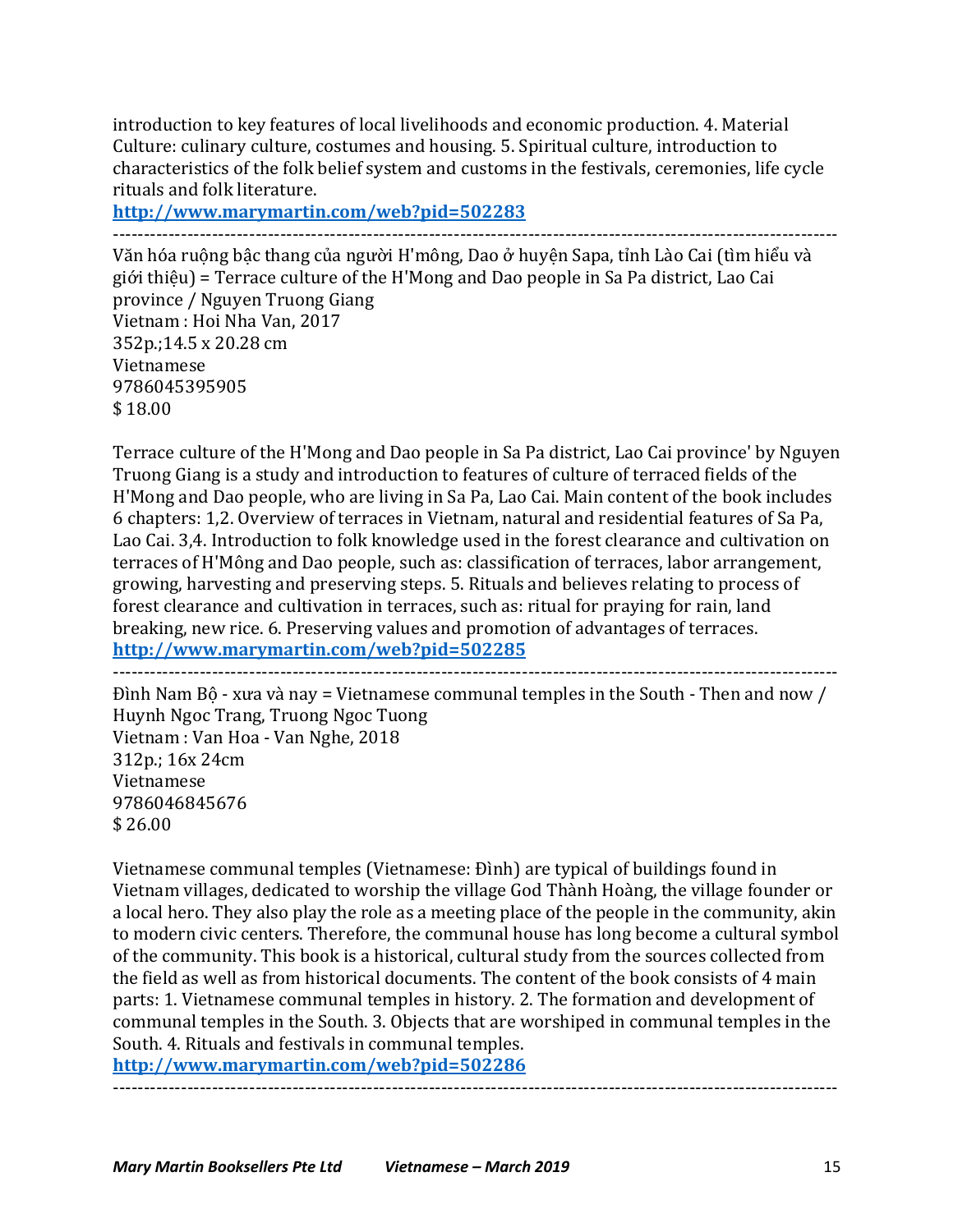Phác thảo dân tộc học hàng hải Việt Nam = Outline of ethnography on Vietnamese maritime field / Pierre Paris Vietnam : Van Hoa - Van Nghe Tp. Ho Chi Minh, 2018 192p.; 20 x 28 cm Vietnamese 9786046849063 \$ 24.00

'This book is translated from the original French according to the second edition in Rotterdam Netherlands and the first edition in Bulletin des Amis du vieux Hue No. 4. October 12, 1942. This study includes more than 200 printed pages, 227 illustrations, two large maps and a summary table with more than 200 notes. The issue of immigration and cultural movement at sea has prompted scientists to study the types of boats along with their history in geographical correlations. The main contents of the book include: Historical and language data; Shapes of the hull; Boat building techniques; Paddle and methods of use; Steering wheel and its position; Sail and accessories included; Special boats. **http://www.marymartin.com/web?pid=502287**

---------------------------------------------------------------------------------------------------------------------

Kinh thi Việt Nam = Classic of Vietnamese Poetry / Truong Tuu Vietnam : Tri Thuc, 2018 178p.; 13.5 x 20.5 cm Vietnamese 9786049438561 \$ 14.00

'With academic Vietnamese, especially literary research, Truong Tuu (1913 - 1999) has influenced academia for nearly a century. Influence not only caused scholars to inherit his views, but also remarkably, people rejected his arguments. The book "Classic of Vietnamese Poetry" was completed by Truong Tuu and published for the first time in 1940. This book has an important place in his career because it is a great research work and marks the style of critical research in the spirit of Marxism. Writing 'Classic of Vietnamese Poetry', Truong Tuu comes from the valuation of the origin and effect of the Chinese 'Classic of Poetry', also Shijing or Shih-ching.

---------------------------------------------------------------------------------------------------------------------

**http://www.marymartin.com/web?pid=502288**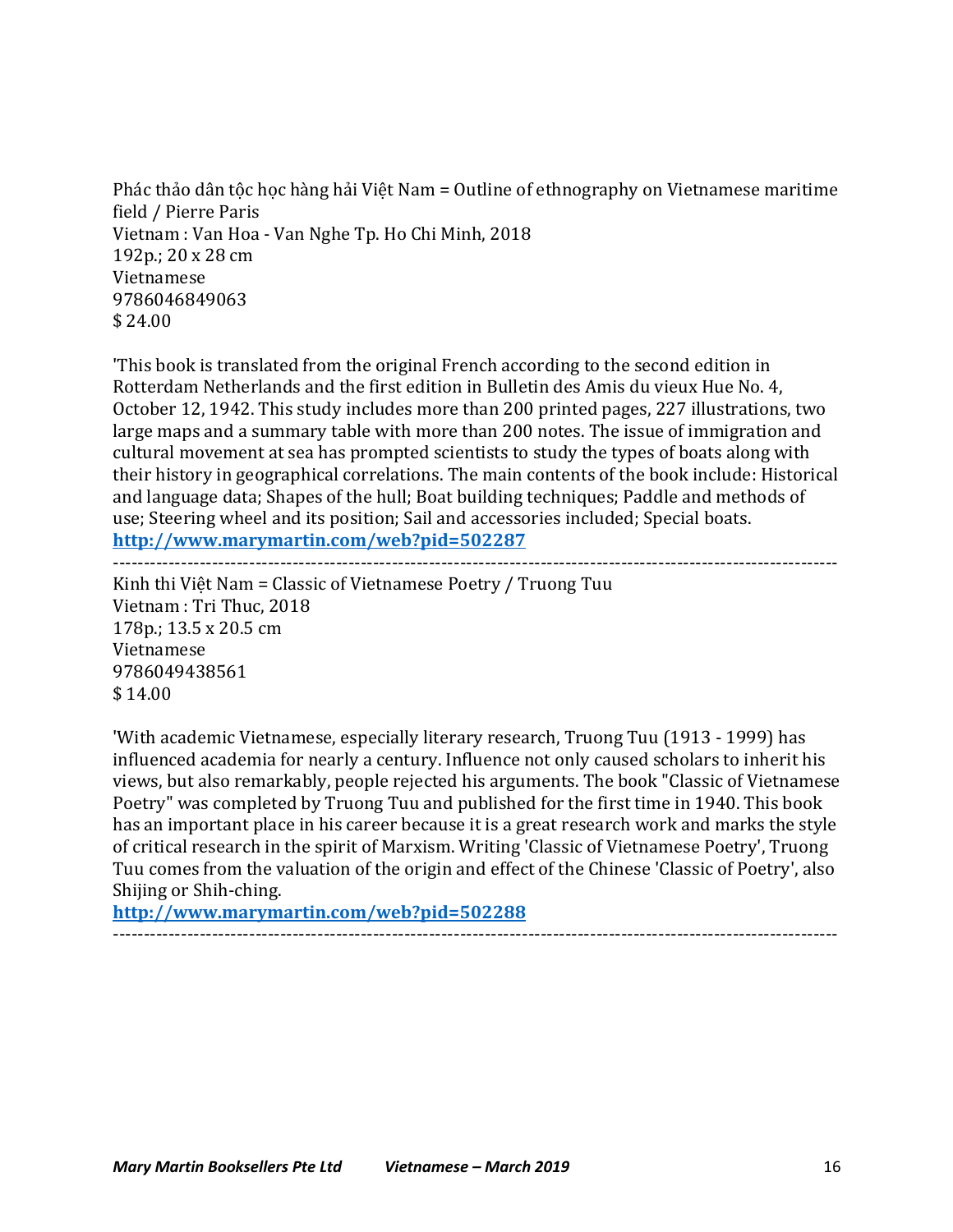Đang, Hính và Rưn dân ca Mường = Dang, Hinh and Run folk sóng of Muong people / Lo Xuan Dua, Ha Van Miem et al. Vietnam : My Thuat, 2017 616p.; 14.5 x 20.5 cm Vietnamese 9786047867455  $$31.00$ 

'This book is a collection of three genres of folk songs of the Muong people. Dang is a traditional folk song of Muong which has very diverse content, reflecting the relationship between people and people, people and nature and society, to express human's love in the form of verbal art. Hinh is a traditional folk song which is sung during the holidays, weddings, greetings to bride and groom, warming new house. The contents of Hinh are ussually old stories, with light tones. Run is an ancient folk song which sung by couple to express their feelings, personal responses to each other. Therefore contents are usually short and gone with a musical instrument of lip lute. Each chapter includes Muong folk songs introduced in bilingual form (Vietnamese - Muong transliteration). **http://www.marymartin.com/web?pid=502289**

---------------------------------------------------------------------------------------------------------------------

Giao điểm giữa hai nền văn hóa Việt Nam - Nhật Bản = Interchange between the two cultures Vietnam - Japan / Vinh Sinh Vietnam : Khoa Hoc Xa Hoi, 2018  $222p$ .;  $16 \times 23$  cm Vietnamese 9786049563355 \$ 25.00

This book was published on the occasion of the 150th anniversary of the Meiji Restoration (1868-2018) and 45 years of establishing Vietnam - Japan diplomatic relations (1973-2018). This book consists of discrete articles of Vinh Sinh researcher written or translated from Japanese scholars' works for many years and first compiled for publication. The first part is the essays on Japanese culture, art and society. Characteristics that make up the depth of Japanese society and culture such as corporateism, realism, currentism and formalism are analyzed in many articles. The second part of the book is the essays of cultural exchanges between Vietnam and Japan through stages: VII-VIII century, XVI-XVIII century, after Meiji Restoration (1868); almost corresponds to three periods in Japan's diplomatic history with the world.

---------------------------------------------------------------------------------------------------------------------

**http://www.marymartin.com/web?pid=502290**

Nghiên cứu Hán Nôm năm 2018 = Sino-Nom Studies in 2018 / Many authors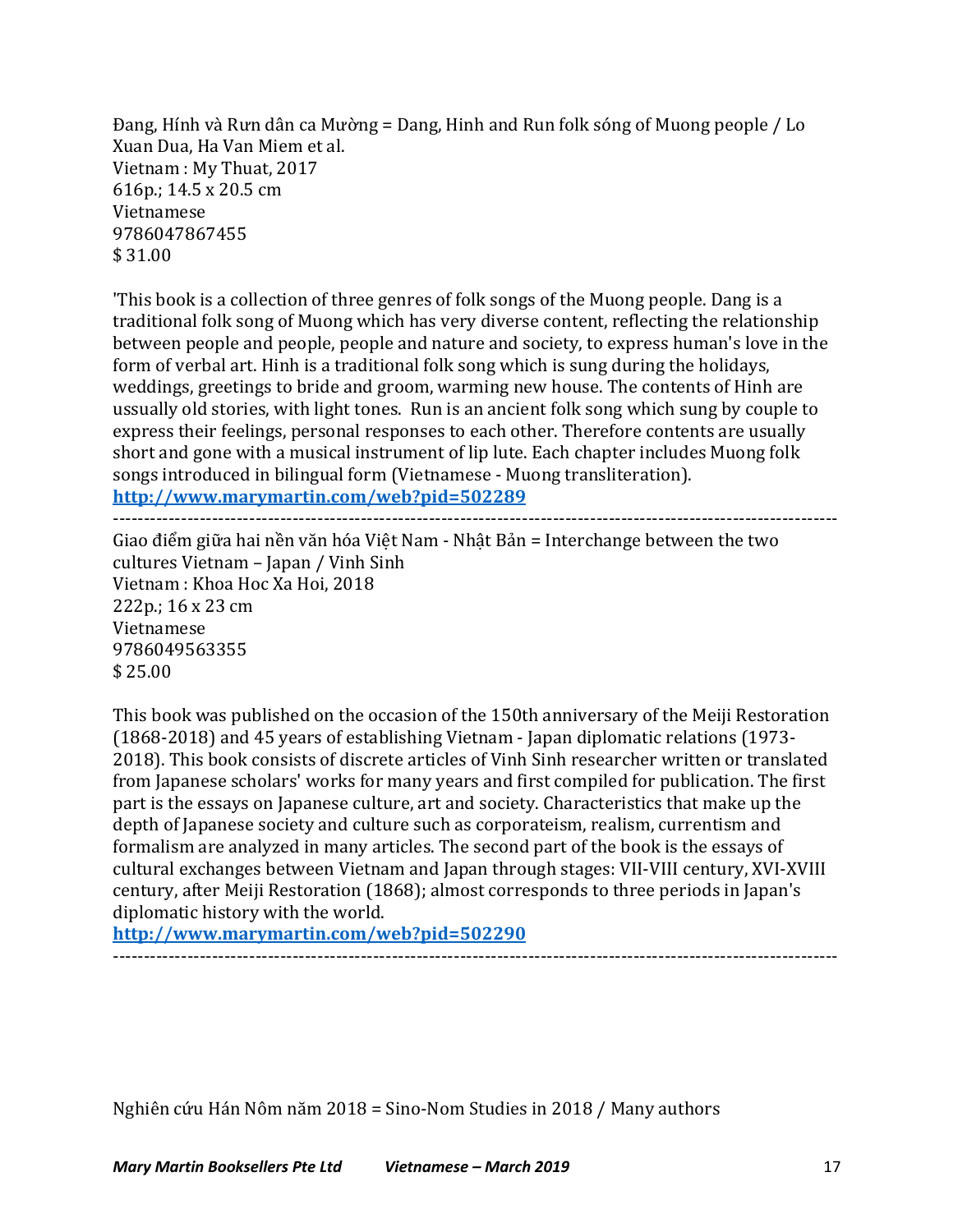Vietnam : The Gioi, 2018 854p.; 16 x 24 cm Vietnamese 9786047753499  $$60.00$ 

Since 1995, the Sino-Nom Institute has held the annual "Sino-Nom Annunciation Conference". This is an opportunity for the Han Nom community to meet, discuss and discuss issues related to collecting, preserving, researching, interpreting, exploiting the value of Sino-Nom writing throughout the country Vietnam. Beginning in 2017, 'The Sino-Nom announcement' has improved in both form and content to become 'Sino-Nom Studies'. **http://www.marymartin.com/web?pid=502291**

---------------------------------------------------------------------------------------------------------------------

Potao - Một lý thuyết về quyền lưc ở người Jorai Đông Dương = Pötao, the masters of the elements, study of political anthropology among the Jörai / Jacques Dournes Vietnam : Tri Thuc, 2018 652p.:  $14 \times 20.5$  cm Vietnamese 9786049438905  $$54.00$ 

This book is the Vietnamese translation of Jacques Dournes' POTAO (Paris, Flammarion, 1977), published by the Hanoi centre of the French School of Asian Studies (EFEO) in cooperation with the Institude of Culture (Vietnam Academy of Social Sciences). This publication was edited by Andrew Hardy. It is published within the research programme History and Heritage of Central Vietnam, a programme of scientific cooperation linking the EFEO's centre in Hanoi and the Institude of Archaeology (Vietnam Academy of Social Sciences), funded by the Ford Foundation, the Agence Francaise de Developpement, the Vietnam Academy of Social Sciences and the Academie des Inscriptions et Belles-Lettres. **http://www.marymartin.com/web?pid=502292**

```
---------------------------------------------------------------------------------------------------------------------
```
Sử thi Ê Đê hiện nay - Nghệ nhân và việc trao truyền nghệ thuật diễn xướng = The current Ede epic - The narrator and the performing art inheritance / Kieu Trung Son Vietnam : Khoa Hoc Xa Hoi, 2018 372p.: 14.5 x 20.5 cm Vietnamese 9786049564321 \$ 12.50

'The Ede epic is the true product of the civilization of milpa. These are long stories, with melodies, even expressed or illustrated by movements and actions. The Ede people are famous for the epic of Dam San, Xinh Nha... The Ede epic is mostly of folk origin, exists in the form of word of mouth or text. There are works that are told in 1-2 nights, but there are also works that are extended to  $4 - 5$  days and nights depending on the imagination, the sublimation of the narrator. Epic performers are respected because according to folk beliefs, they are those who are bestowed with unique abilities. They are considered as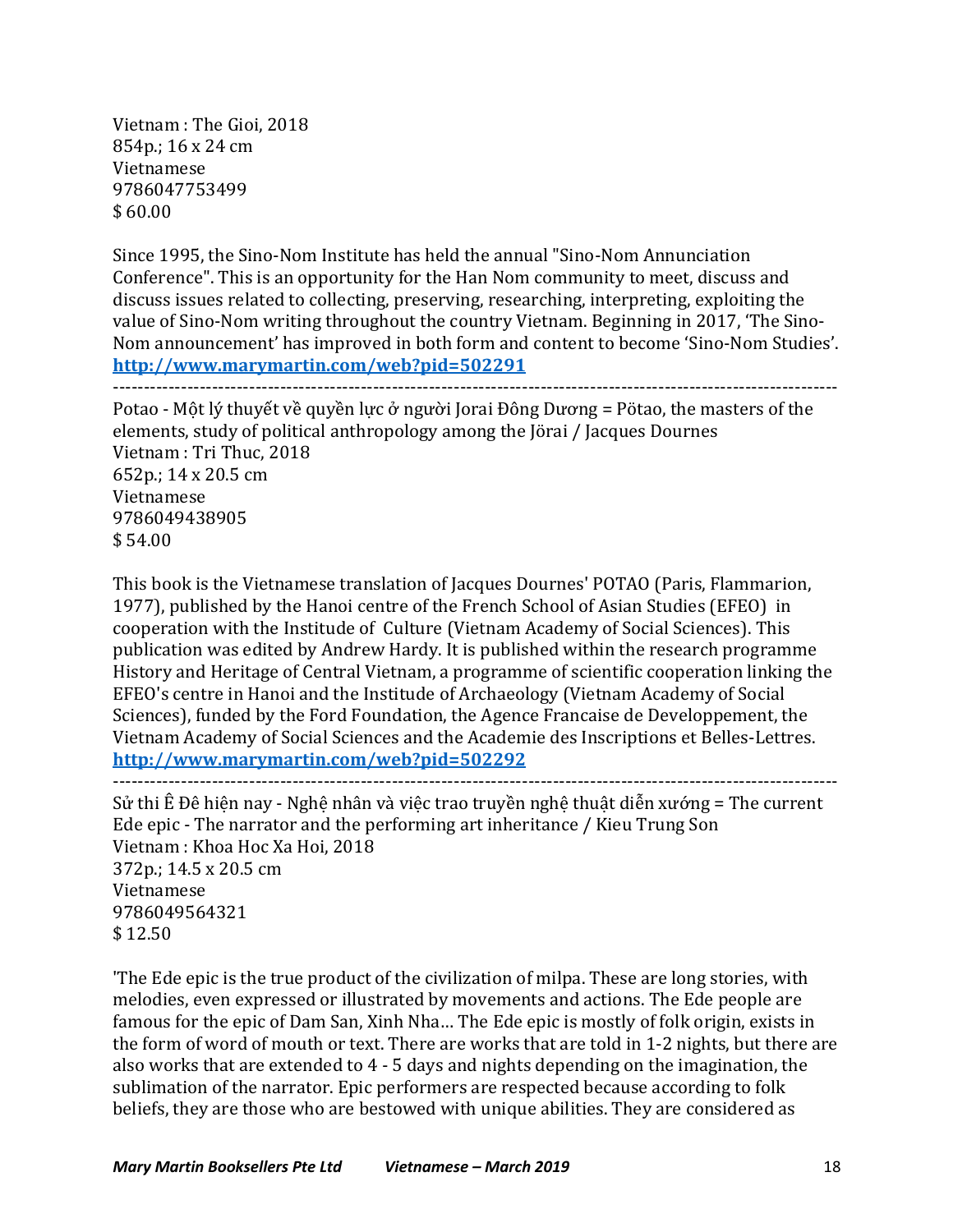"living treasures" of the nation, as a general artist, creator, director of situations, are also talented actors.

**http://www.marymartin.com/web?pid=502293** ---------------------------------------------------------------------------------------------------------------------

Một số lý thuyết về tộc người và tiếp cân ở Việt Nam = Theories of ethnicity and approach in Vietnam / Nguyen Van Minh Vietnam : Khoa Hoc Xa Hoi, 2018  $516p$ .:  $14.5 \times 20.5$  cm Vietnamese 9786049563768 \$ 16.00

This book is the result of a research project conducted by the Vietnam Academy of Social Sciences and the Vietnam Institute of Ethnology. This book addresses the following key issues: 1. Theoretical and practical issues of ethnicity and the theory of ethnicity. 2. Marxist theories of ethnicity. 3. European-American theories of ethnicity. 4. Some theoretical issues and approaches to research on ethnic relations in Vietnam. 5. Theoretical issues of culture and approach to study the cultural identity of ethnic groups and national culture in Vietnam. 6. Theoretical issues and approach research on social change in Vietnam. 7. Theoretical issues and approach to environmental research in Vietnam.

**http://www.marymartin.com/web?pid=502294** ---------------------------------------------------------------------------------------------------------------------

Văn hóa đọc ở Việt Nam hiện nay (từ thực tiễn tiếp nhận văn học) = Reading culture in Vietnam today (from the practice of receiving literature) / Nguyen Dang Diep Vietnam : Khoa Hoc Xa Hoi, 2018 222p.: 14.5 x 20.5 cm Vietnamese 9786049563997  $$8.00$ 

This book is a research project of the ministerial level project "Current situation of literary" reading in Vietnam" implemented in 3 years (2012-2015). The content of the book includes 5 chapters: Chapter 1: Literature in contemporary Vietnamese social and cultural context; Chapter 2: Publishing literature in contemporary Vietnam; Chapter 3: Human geography and the reception of literature in contemporary Vietnam; Chapter 4: Receiving literature with the construction of reading culture in contemporary Vietnam; Chapter 5: Proposals and solutions to the current situation of literary reading in Vietnam.

**http://www.marymartin.com/web?pid=502295**

---------------------------------------------------------------------------------------------------------------------

Những biểu tượng đặc trưng trong văn hóa truyền thống Việt Nam - Tập 4: Các vị tổ = Characteristic symbols in Vietnamese traditional culture - Volume 4: The Ancestors / Dinh Hong Hai Vietnam : The Gioi, 2018 346p.; 13.5 x 20.5 cm Vietnamese 9786047753062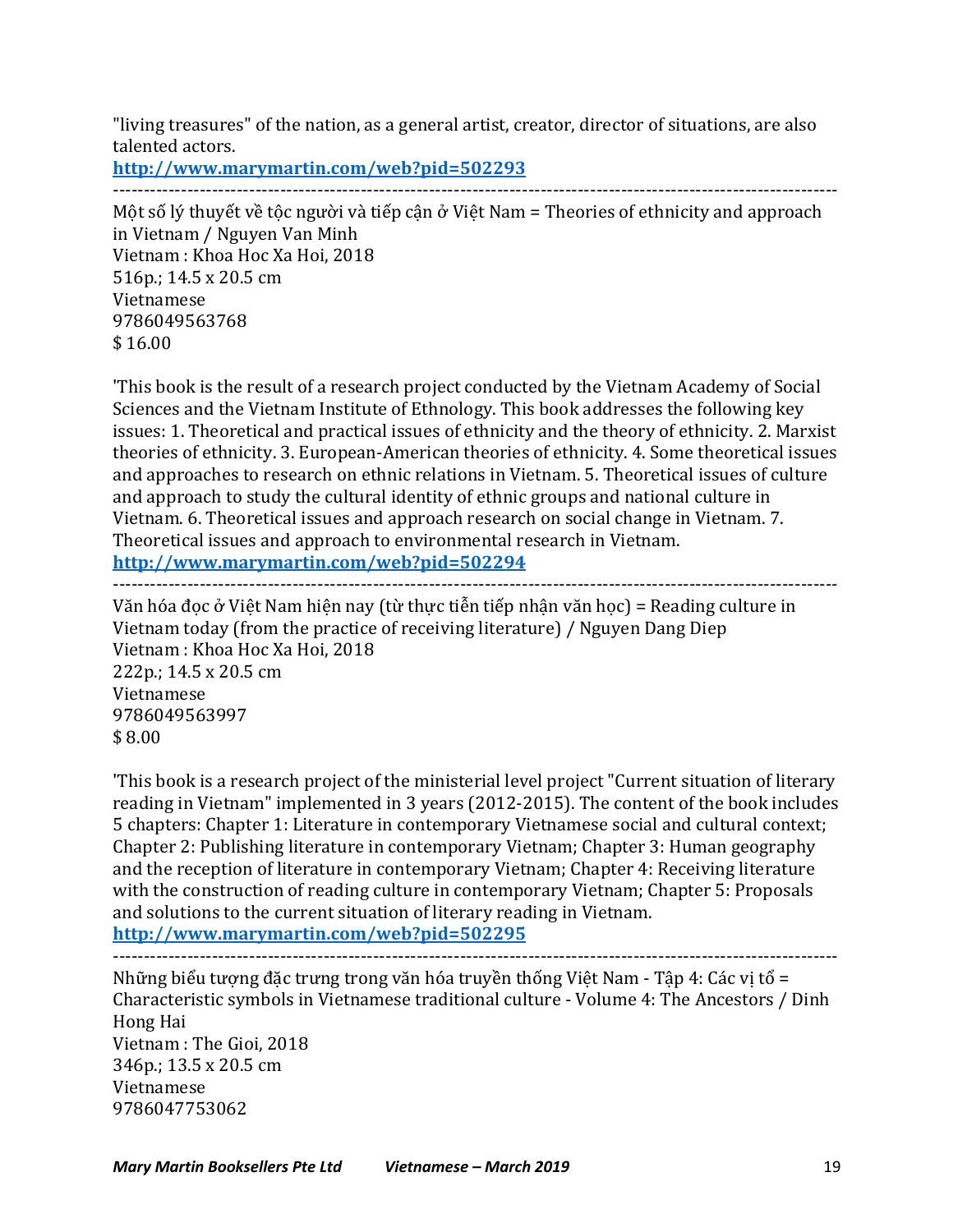# \$ 24.00

'From ancestors in national history to totem symbols in contemporary art, from the Dong Son drum to the Dong Son tourbillon watch of the Speake-Marin is a cross-time connection through cultural symbols. This shows the attractiveness of Vietnamese culture and the diverse and complex characteristics of the symbols contained in this culture. Therefore, in order to understand these subjects, we need to approach with many different perspectives from academia to contemporary art. The content of this book brings a new perspective, inspiring readers to learn more about these diverse symbols and totems.

**http://www.marymartin.com/web?pid=502296**

Phát lộ di tích Hoàng Thành Thăng Long - Thoáng nhìn đầu tiên về di sản khảo cổ học Hà  $Nôi$  = Discovering the Imperial Citadel of Thang Long - The first glimpse of Hanoi's archaeological heritage / Andrew Hardy, Nguyen Tien Dong Vietnam : The Gioi, 2018 432p.; 16 x 24 cm Vietnamese 9786047753031  $$40.00$ 

'The vestiges of the Imperial Citadel of Thang Long in Hanoi were revealed in the early years of the 21st century, which quickly attracted the attention of domestic and international experts, scientists. Nearly a decade after the revelation, Thang Long Citadel relics area has been recognized by the United Nations Educational, Scientific and Cultural Organization (UNESCO) as the World Cultural Heritage on the 1000th anniversary of Thang Long Hanoi (2010). The authors of this book offer the latest historical research based on the results of excavation of monuments. The book is edited by Professor Andrew Hardy (EFEO) and archaeologist Dr. Nguyen Tien Dong (Institute of Archeology), includes many authentic materials, scientific analyzes, judgments, images taken from the excavation scene. **http://www.marymartin.com/web?pid=502297**

```
---------------------------------------------------------------------------------------------------------------------
```
Áo Dài Lemur và bối cảnh Phong Hóa & Ngày Nay = 'Ao Dai' Lemur and the context of cultural change and present / Pham Thao Nguyen Vietnam : Hong Duc, 2018 264p.: 16 x 24 cm Vietnamese 9786048948221 \$ 27.00

'This bookl refers to a great historical period, in many respects: politics, society, language, literature, journalism, art. The author explained why it was necessary to reform women's clothing in 1934. In the early spring of 1935, in the No. 1 issue of Today's newspaper, Thach Lam wrote: "Material is often in the spirit; is necessary and must precede the change in women's character and ideology ". The result of this reform is the birth of the modern Ao Dai Lemur designed by artist Cat Tuong who has been successful in Vietnam and throughout Indochina.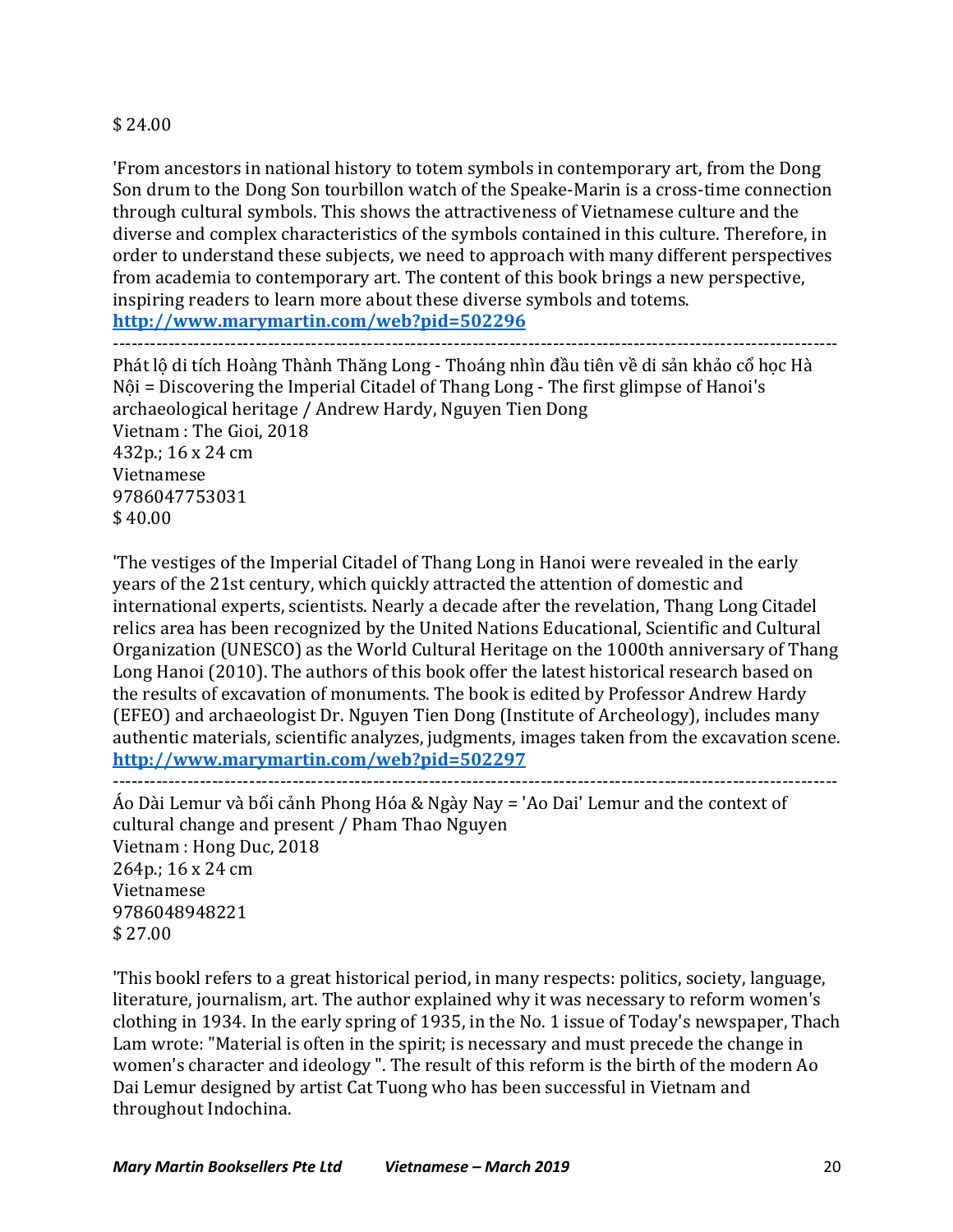### **http://www.marymartin.com/web?pid=502298**

Đặc trưng văn hóa vùng Đông Bắc = Cultural characteristics of the Northeast / Nguyen Ngoc Thanh Vietnam : Khoa Hoc Xa Hoi, 2018 368p.; 15 x 23 cm Vietnamese 9786049561832 \$ 36.00

---------------------------------------------------------------------------------------------------------------------

'Vietnamese culture has common characteristics of culture in general and also has its own specific characteristics. These basic cultural features are formed, reserved and developed based on the natural, historical, political, economic and social geographical conditions of the country. By using a simple, understandable approach, the book on regional cultural topics will help readers have a comprehensive sense of culture in the regions of Vietnam. The set of books on regional cultural characteristics includes 7 episodes about regions: Northwest; Northeast; Red river delta; North Central Coast; South Central Coast; Central Highlands; Southern. The set of books is the result of ethnographic field surveys combined with central and local statistical sources.

**http://www.marymartin.com/web?pid=502299**

Đặc trưng văn hóa vùng Tây Bắc = Cultural characteristics of the Northwest / Nguyen Ngoc Thanh Vietnam : Khoa Hoc Xa Hoi, 2018 312p.; 15 x 23 cm Vietnamese 9786049561849  $$30.00$ 

---------------------------------------------------------------------------------------------------------------------

'Vietnamese culture has common characteristics of culture in general and also has its own specific characteristics. These basic cultural features are formed, reserved and developed based on the natural, historical, political, economic and social geographical conditions of the country. By using a simple, understandable approach, the book on regional cultural topics will help readers have a comprehensive sense of culture in the regions of Vietnam. The set of books on regional cultural characteristics includes 7 episodes about regions: Northwest; Northeast; Red river delta; North Central Coast; South Central Coast; Central Highlands; Southern. The set of books is the result of ethnographic field surveys combined with central and local statistical sources.

**http://www.marymartin.com/web?pid=502300**

---------------------------------------------------------------------------------------------------------------------

Đặc trưng văn hóa vùng đồng bằng sông Hồng = Cultural characteristics of the Red River Delta / Nguyen Ngoc Thanh Vietnam : Khoa Hoc Xa Hoi, 2018  $268p$ .;  $15 \times 23$  cm Vietnamese 9786049561870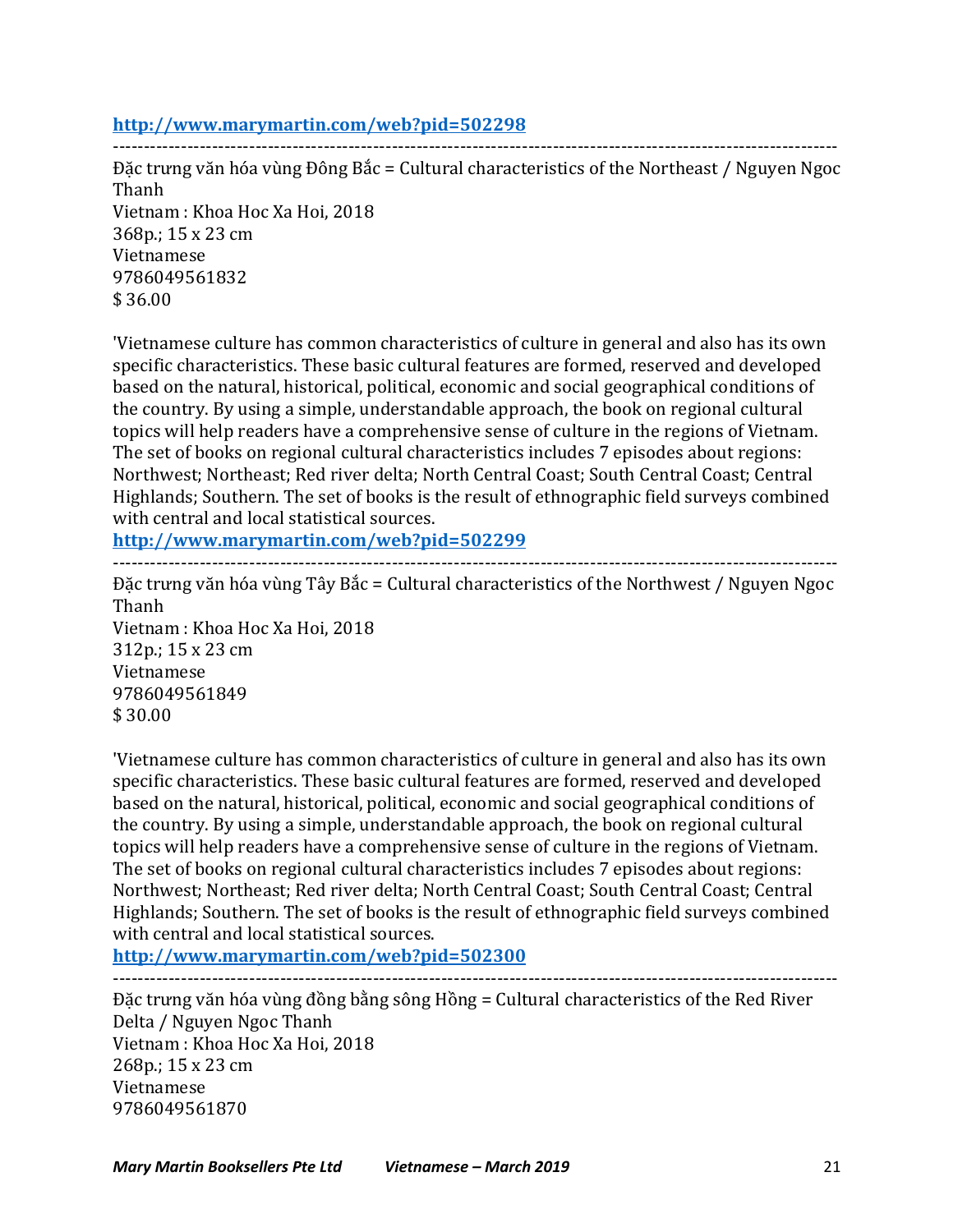### \$ 26.00

'Vietnamese culture has common characteristics of culture in general and also has its own specific characteristics. These basic cultural features are formed, reserved and developed based on the natural, historical, political, economic and social geographical conditions of the country. By using a simple, understandable approach, the book on regional cultural topics will help readers have a comprehensive sense of culture in the regions of Vietnam. The set of books on regional cultural characteristics includes 7 episodes about regions: Northwest; Northeast; Red river delta; North Central Coast; South Central Coast; Central Highlands; Southern. The set of books is the result of ethnographic field surveys combined with central and local statistical sources.

**http://www.marymartin.com/web?pid=502301** ---------------------------------------------------------------------------------------------------------------------

Đặc trưng văn hóa vùng Bắc Trung Bộ = Cultural characteristics of the North Central Coast / Nguyen Ngoc Thanh Vietnam : Khoa Hoc Xa Hoi, 2018  $284p$ .:  $15 \times 23$  cm Vietnamese 9786049561825 \$ 27.50

'Vietnamese culture has common characteristics of culture in general and also has its own specific characteristics. These basic cultural features are formed, reserved and developed based on the natural, historical, political, economic and social geographical conditions of the country. By using a simple, understandable approach, the book on regional cultural topics will help readers have a comprehensive sense of culture in the regions of Vietnam. The set of books on regional cultural characteristics includes 7 episodes about regions: Northwest; Northeast; Red river delta; North Central Coast; South Central Coast; Central Highlands; Southern. The set of books is the result of ethnographic field surveys combined with central and local statistical sources.

**http://www.marymartin.com/web?pid=502302**

--------------------------------------------------------------------------------------------------------------------- Đặc trưng văn hóa vùng Nam Trung Bộ = Cultural characteristics of the South Central Coast / Nguyen Ngoc Thanh Vietnam : Khoa Hoc Xa Hoi, 2018 280p.; 15 x 23 cm Vietnamese 9786049561863 \$ 27.00

'Vietnamese culture has common characteristics of culture in general and also has its own specific characteristics. These basic cultural features are formed, reserved and developed based on the natural, historical, political, economic and social geographical conditions of the country. By using a simple, understandable approach, the book on regional cultural topics will help readers have a comprehensive sense of culture in the regions of Vietnam. The set of books on regional cultural characteristics includes 7 episodes about regions: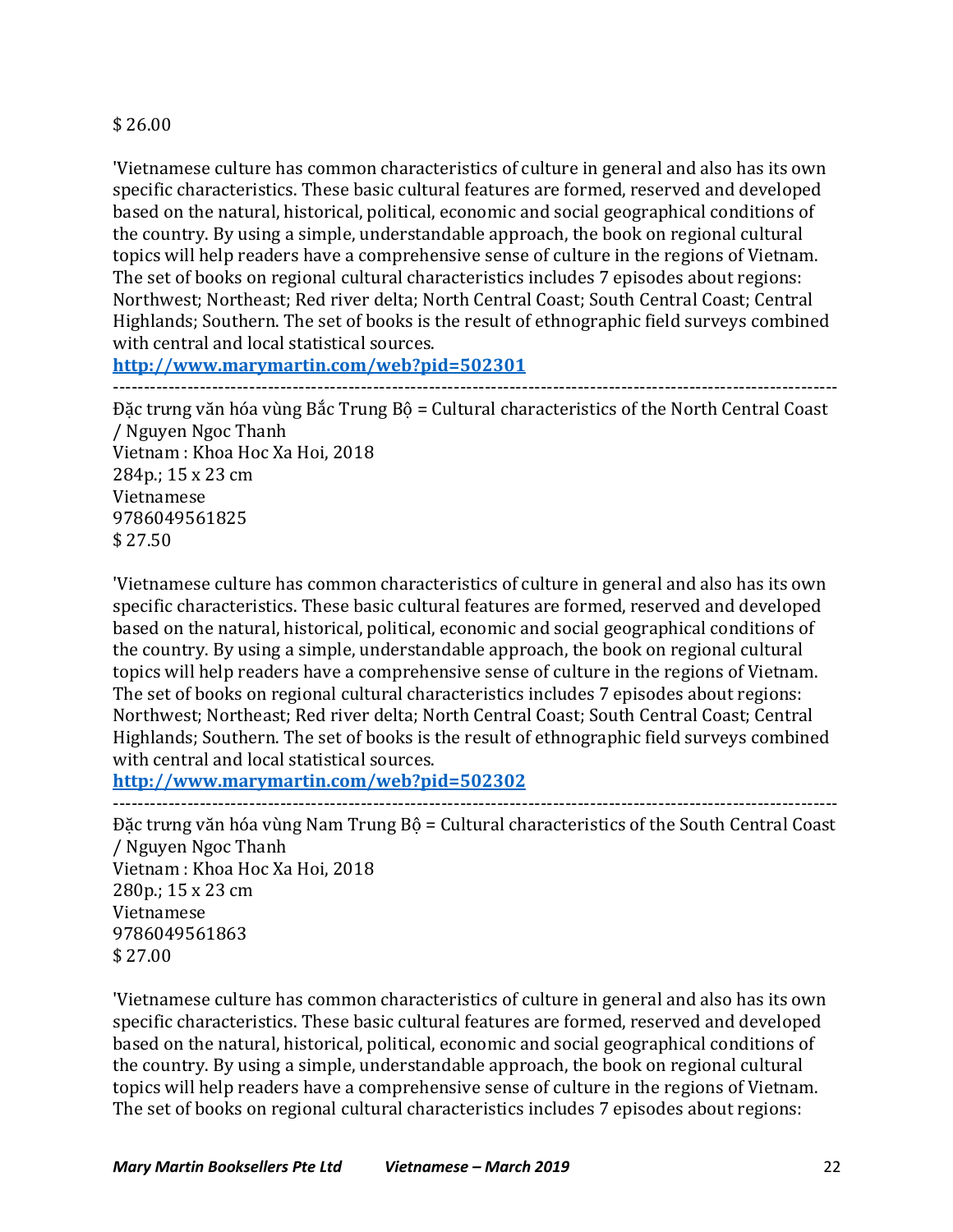Northwest; Northeast; Red river delta; North Central Coast; South Central Coast; Central Highlands; Southern. The set of books is the result of ethnographic field surveys combined with central and local statistical sources.

**http://www.marymartin.com/web?pid=502303**

---------------------------------------------------------------------------------------------------------------------

Đặc trưng văn hóa vùng Tây Nguyên = Cultural characteristics of the Central Highland / Nguyen Ngoc Thanh Vietnam : Khoa Hoc Xa Hoi, 2018 296p.; 15 x 23 cm Vietnamese 9786049561856 \$ 28.50

'Vietnamese culture has common characteristics of culture in general and also has its own specific characteristics. These basic cultural features are formed, reserved and developed based on the natural, historical, political, economic and social geographical conditions of the country. By using a simple, understandable approach, the book on regional cultural topics will help readers have a comprehensive sense of culture in the regions of Vietnam. The set of books on regional cultural characteristics includes 7 episodes about regions: Northwest; Northeast; Red river delta; North Central Coast; South Central Coast; Central Highlands; Southern. The set of books is the result of ethnographic field surveys combined with central and local statistical sources.

**http://www.marymartin.com/web?pid=502304**

---------------------------------------------------------------------------------------------------------------------

Đặc trưng văn hóa vùng Nam Bộ = Cultural characteristics of the Southern / Nguyen Ngoc Thanh Vietnam : Khoa Hoc Xa Hoi, 2018 260p.; 15 x 23 cm Vietnamese 9786049561818 \$ 25.00

'Vietnamese culture has common characteristics of culture in general and also has its own specific characteristics. These basic cultural features are formed, reserved and developed based on the natural, historical, political, economic and social geographical conditions of the country. By using a simple, understandable approach, the book on regional cultural topics will help readers have a comprehensive sense of culture in the regions of Vietnam. The set of books on regional cultural characteristics includes 7 episodes about regions: Northwest; Northeast; Red river delta; North Central Coast; South Central Coast; Central Highlands; Southern. The set of books is the result of ethnographic field surveys combined with central and local statistical sources.

**http://www.marymartin.com/web?pid=502305** ---------------------------------------------------------------------------------------------------------------------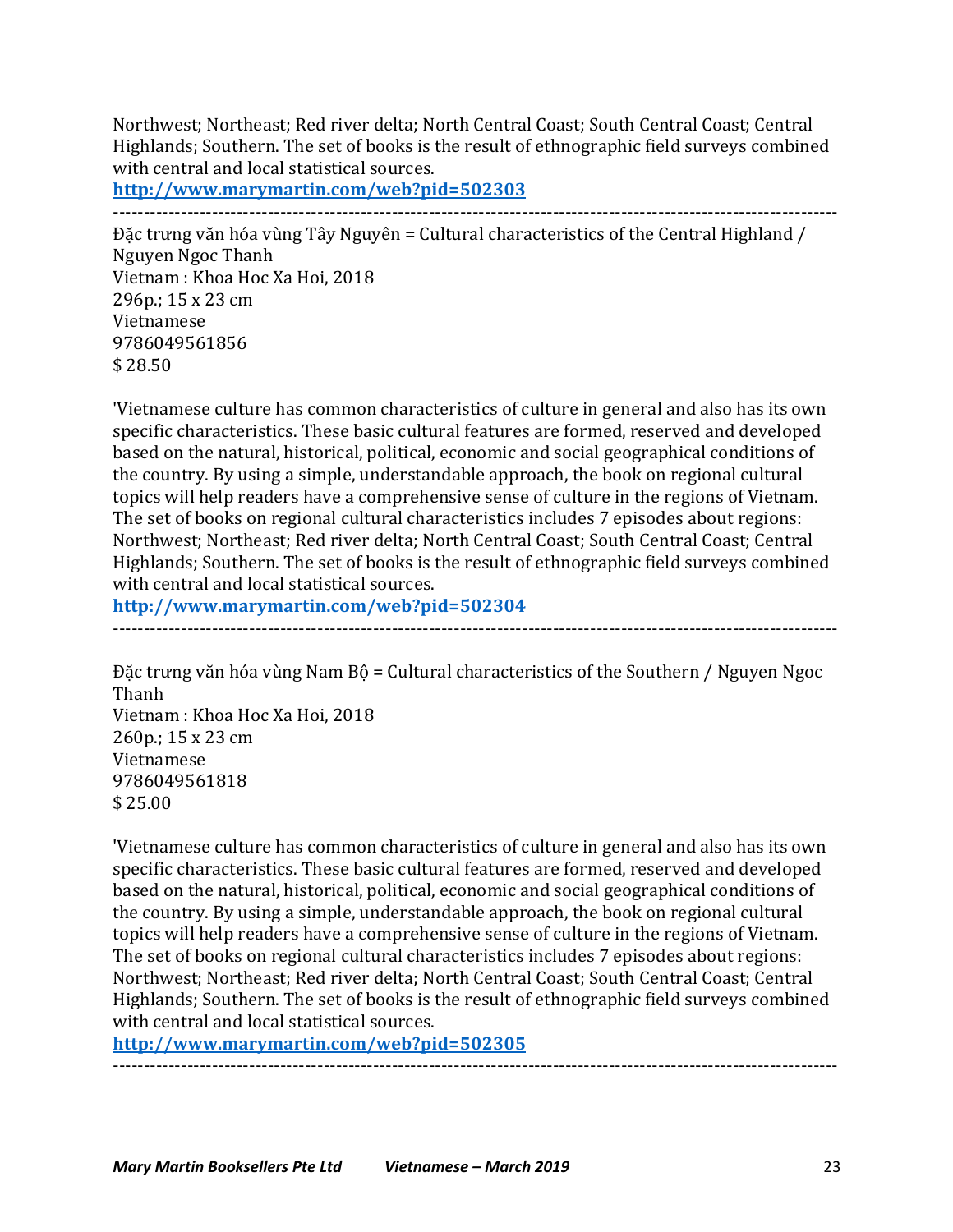Một số vấn đề về chiến tranh bảo vệ Tổ quốc ở biên giới Tây Nam - Kỷ yếu hội thảo khoa hoc = Some issues about the war of national defense at the Southwest border - Proceedings of scientific workshop / Many authors Vietnam : Dai Hoc Quoc Gia Tp. Ho Chi Minh, 2018 528p.; 16 x 24 cm Vietnamese 9786047360215  $$36.00$ 

'The war of national defense on the southwestern border of Vietnam 40 years ago (1977-1979) was one of the great wars of Vietnam in the history of fighting against foreign aggression in the 20th century. In fact, this war has not been properly and correctly perceived both domestically and internationally, not yet fully documented in history books, not yet included in history textbooks in high schools. This book gathers all the articles of researchers on this topic. The content of the book consists of 4 main parts: Part 1 -Background and the cause of the war; Part 2 - Evolution of the war; Part 3 - Results, implications and effects of the Southwest border defense war; Part 4 - Identification and retention.

**http://www.marymartin.com/web?pid=502306**

---------------------------------------------------------------------------------------------------------------------

Tap ghi Việt sử địa - Tập 1 = Miscellaneous Records on History and Geography of Vietnam -Volume 1 / Nguyen Dinh Dau Vietnam : Tre, 2018

350p.; 16 x 24 cm Vietnamese 9786041086951 \$ 22.50

This book gathered a total of 25 articles & papers (that were called by the author miscellaneous remarks and never published before) covering many different aspects of Vietnam history and geography that written some decades ago by the research Nguyen Dinh Dau. Here are some writings from the book: 1 - Vietnam copper mine of Tu Long was lost by France colonialism. 2 - Vietnam economic situation in the years of 1512 - 1515 by the report of Tome Pires. 3 - Quang Nam land and the creation of Vietnam modern written language. 4 - Hypotheses on place name of Sai Gon. 5 - The maps of Hong Duc and Alexandre de Rhodes and Pulo Sisi. 6 - Understanding the units of measures of Vietnam in the past.  $7$  - Currency in Sai Gon in the years of  $1859 - 1954$ .  $8$  - The report of the insider about the days of  $29$  & 30th April, 1975.

**http://www.marymartin.com/web?pid=502307** ---------------------------------------------------------------------------------------------------------------------

Tạp ghi Việt sử địa - Tập 2 = Miscellaneous Records on History and Geography of Vietnam -Volume 2 / Nguyen Dinh Dau Vietnam : Tre, 2018 428p.;  $16 \times 24$  cm Vietnamese 9786041105096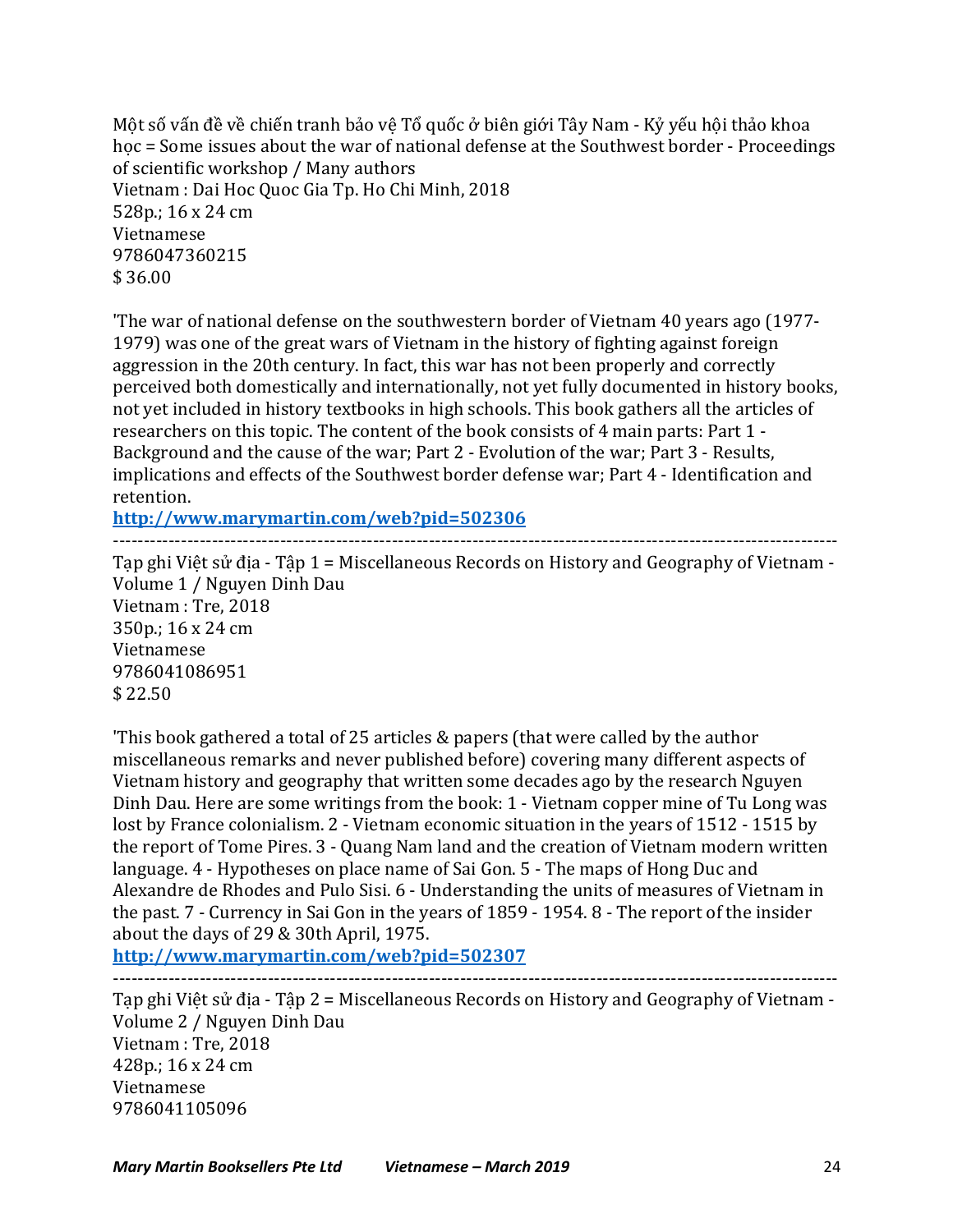### \$ 30.00

This book gathers and introduces the records of researcher Nguyen Dinh Dau written 40 years ago in many fields: geography, history, culture, art ... This is considered one of the most readable books for those who love history. Just like the name "sundry", the work is very diverse, sometimes geographically, such as discussing the Tu Long copper mine, which has an important meaning to the country in history; sometimes analyze the economic situation in the period  $1512 - 1515$  through a report of a Portuguese expert... In particular, many articles in the book are autobiographical, the author tells his own story associated with historical events, such as the sidelines at the Geneva Conference in 1954 or the story written in narrative in 2 days 29 and 30 April 1975...

**http://www.marymartin.com/web?pid=502308**

---------------------------------------------------------------------------------------------------------------------

Lộ vòng cung Cần Thơ - Vành đai lửa = Can Tho Arc - Fire belt / Military Zone 9 Command Vietnam : Chinh Trị Quoc Gia Su That, 2018 532p.; 20 x 29 cm Vietnamese 9786045740163 \$ 76.00

'The general offensive and rebellion of the 1968 Tet Offensive took place 50 years ago. Can Tho - the key battlefield No. 1 of the Southwestern Regional Committee has fought fierce battles. especially the Arc battlefield. The victory at the front of the Can Tho Arc defeated the US imperialist's "Joint Warfare in South Vietnam" and minions. In celebration of the 50th anniversary of The General Offensive and Uprising of Tet Mau Than (1968-2018), Can Tho City Party Committee in coordination with Military Region 9 Command, Communist Review organized a Scientific Conference "Can Tho Arc - Fire belt". This book brings together more than 90 speeches of hundreds of delegates who are Can Tho leaders over the ages, military generals of Zone 9, Heroes of the People's Armed Forces and historical witnesses.

**http://www.marymartin.com/web?pid=502309**

--------------------------------------------------------------------------------------------------------------------- Chùa Pháp Hoa với phong trào Phật giáo yêu nước Sài Gòn - Thành phố Hồ Chí Minh (1928- $2018$ ) = Phap Hoa Pagoda with patriotic Buddhist movement of Saigon - Ho Chi Minh City (1928-2018) / Dinh Thu Xuan Vietnam : Chinh Tri Quoc Gia Su That, 2018 368p.; 16 x 24 cm Vietnamese 9786045743386 \$45.00

This book is designed to explain, illustrate, and describe the development history of the patriotic movement of the Buddhist Sangha of Vietnam in Ho Chi Minh City and Nam Bo in particular, the Buddhist Sangha of Vietnam in general. Vietnamese Buddhism always accompanies the nation in the process of building and protecting the country and international integration. The main content of the book consists of 3 parts: 1. Origin,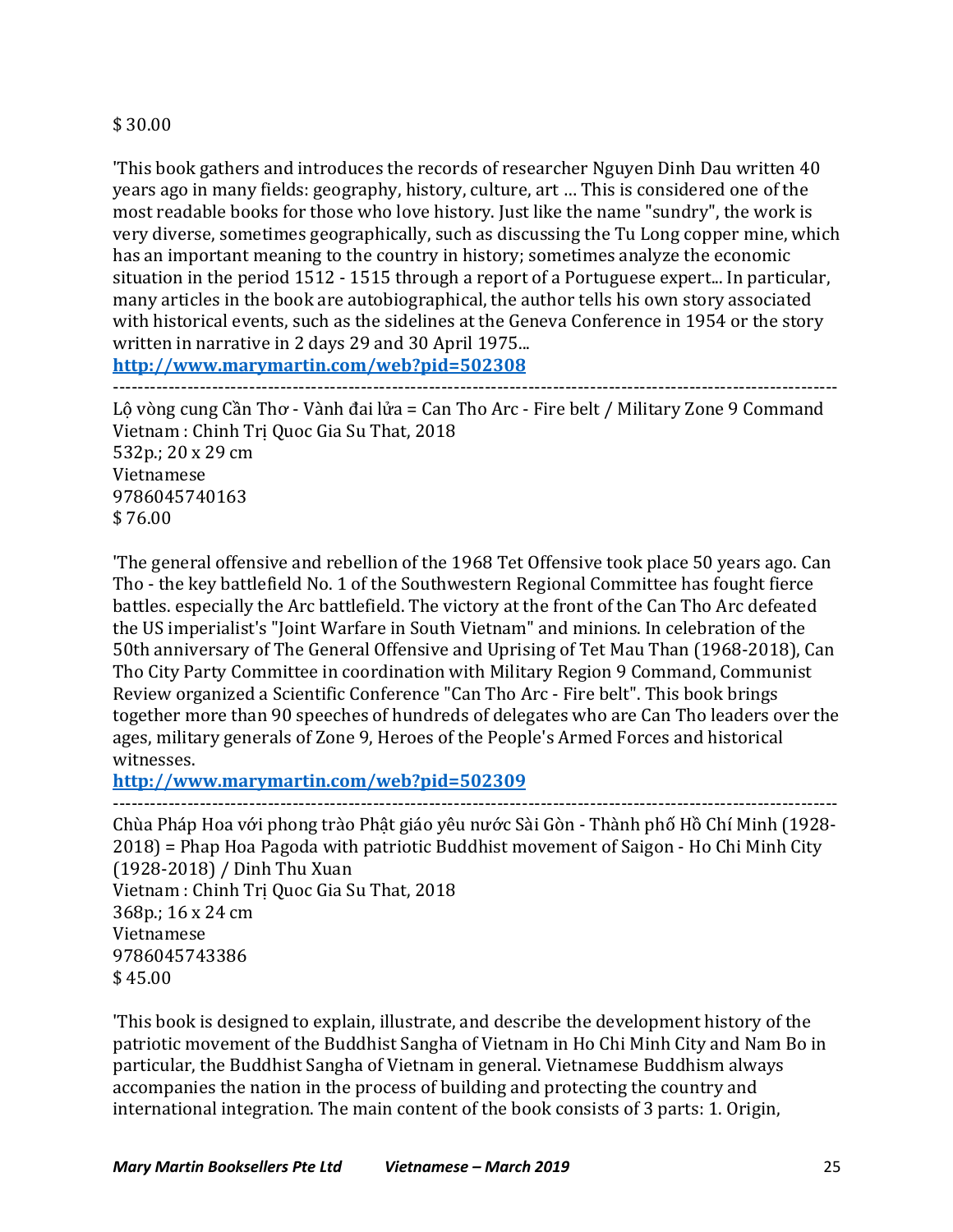philosophy, sect and path of Theravada Buddhism introduced into Vietnam. 2. Phap Hoa Pagoda and patriotic Buddhist movement in Saigon - Gia Dinh during the period of anti-French colonialism and American imperialism (1928-1975). 3. Contribution of Phap Hoa pagoda and monk Thich Nhu Niem with the career of "Social service religion", "Accompanying with the Nation" (1975-2018).

**http://www.marymartin.com/web?pid=502310**

---------------------------------------------------------------------------------------------------------------------

# **History**

Lịch sử doanh nghiệp và công nghiệp ở Sài Gòn và Nam Kỳ từ giữa thế kỷ XIX đến năm 1945 = Business and industrial history in Saigon and Cochin china from the middle of the XIX century to 1945 / Nguyen Duc Hiep Vietnam : Tong Hop Tp. Ho Chi Minh, 2018 348p.; 15 x 23 cm Vietnamese 9786045881767  $$37.00$ 

This book is intended to provide information and descriptions of the commercial history of several businesses and industries in Saigon and the Cochin china, briefing on the economic situation in the French colonial period from 1860 to 1945. Under the French colonial era, Saigon-Cholon was the economic, industrial and commercial center in the Cochin china, many Western trading companies have been present in the Far East such as Hong Kong, Manila, Singapore, Yokohama. These companies quickly came to set up their base in Saigon with the new market of Nam Kỳ, the first customers were French authorities and the expeditionary army needs to establish a base so many services are needed. **http://www.marymartin.com/web?pid=467677** ---------------------------------------------------------------------------------------------------------------------

Tinh thần nhập thế của Phật giáo Việt Nam (1945 - 1975) = Spirit of integration into life of Vietnamese Buddhism / Dr. Le Cung, Dr. Le Thanh Nam et al. Vietnam : Tong Hop Tp. Ho Chi Minh, 2018 320p.; 16 x 24 cm Vietnamese 9786045883242 \$ 21.00

This book is a rich material collected from various sources, both domestic and foreign. Many precious documents are stored at the National Archives Center, Buddhist libraries, Harvard University libraries, witness interviews. Through the rich materials, the author has presented, fully analyzed the spirit of integration with life - a unique characteristic of Vietnamese Buddhism for over 2000 years, especially in the period 1945-1975, with specific expressions, properties, characteristics and meanings. This book is a useful document for readers who want to learn about the spirit of integration with life and the history of Vietnamese Buddhism.

---------------------------------------------------------------------------------------------------------------------

**http://www.marymartin.com/web?pid=467670**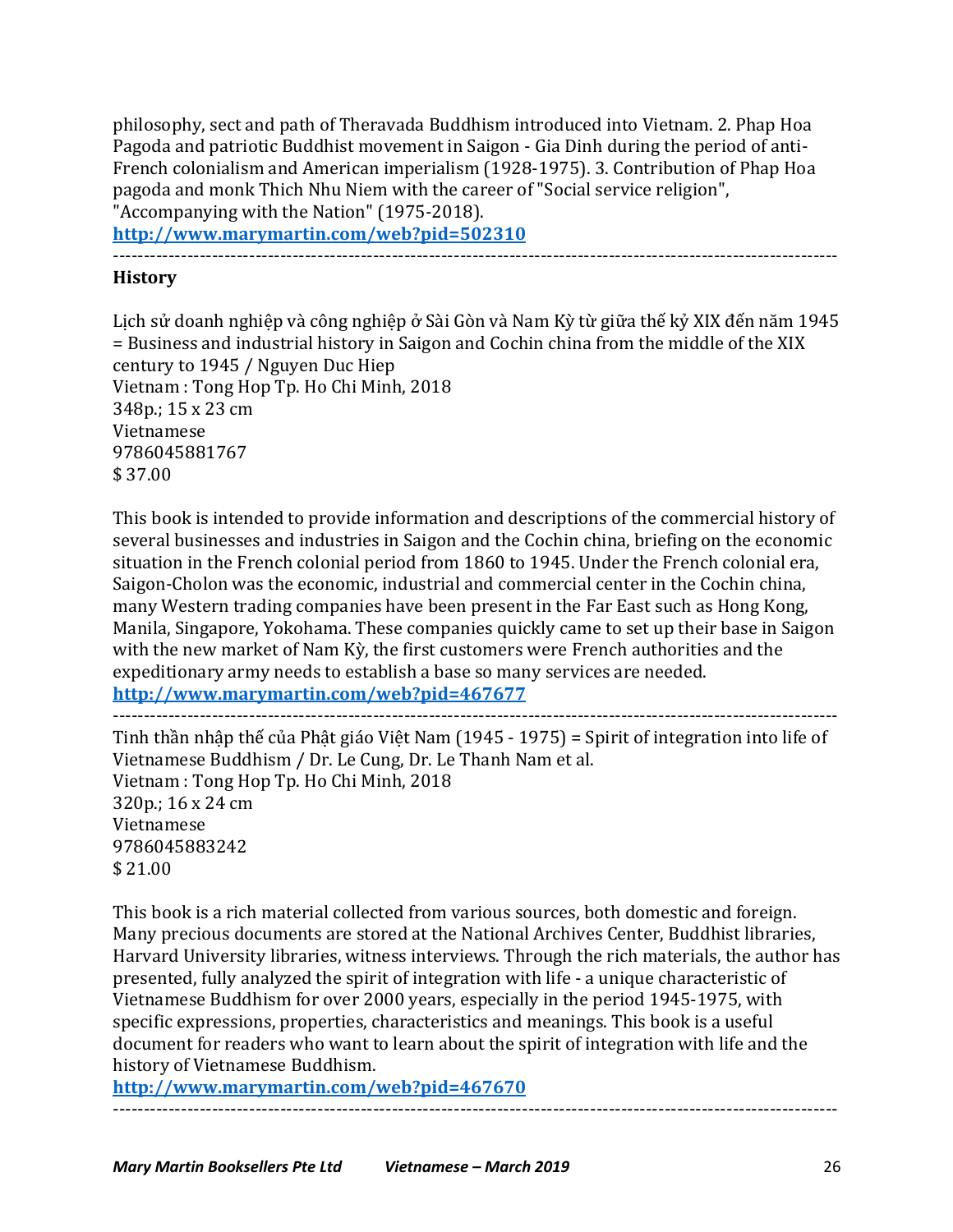50 năm cuộc Tổng tiến công, nổi dậy Mậu Thân (1968 - 2018) - Tầm vóc và giá trị lịch sử = 50 years of the General Offensive, Mau Than Rebellion (1968 - 2018) - Scale and historical value / Assoc. Prof. Nguyen Ngoc Ha, Assoc. Prof. Tran Trong Tho et al. Vietnam : Chinh Tri Quoc Gia Su That, 2018 624p.; 16 x 24cm Vietnamese 9786045740910  $$80.00$ 

In the spring of 1968, under the ingenious and intelligent leadership of the Communist Party and President Ho Chi Minh, the army and people conducted the General Offensive and rebellion throughout the battlefield in the South Vietnam, attacking headquarters of the US and the Republic of Vietnam government in urban areas, focusing on Saigon - Gia Dinh, Hue and Da Nang; destroy and disintegrate an important part of life force and destroy a large amount of enemy's modern war vehicles. The content of this book consists of 3 parts: 1. Presenting the decisions of the Communist Party, President Ho Chi Minh, Military Commission of the Central Committee, Central Department of the South... in leading and directing the General Offensive. 2. The participation of forces, army units and people on the General Offensive. 3. Historical significance, victory causes and lessons from the war. **http://www.marymartin.com/web?pid=502367** ---------------------------------------------------------------------------------------------------------------------

Công nghiệp khai khoáng ở Việt Nam thời kỳ Pháp thuộc = Mining industry in Vietnam during the French colonial period / Assoc. Prof. Ta Thi Thuy Vietnam : Khoa Hoc Xa Hoi, 2018 750p.; 19 x 27cm Vietnamese 9786049563959  $$57.50$ 

This book is a study of Associate Professor and Doctor Ta Thi Thuy on the historical aspect of the mining industry; the process of exploration and appropriation of France from the late nineteenth century to the mid-twentieth century. Administrative, financial, and legal measures implemented by France to support concessions and mining. The process of granting temporary and official quota through historical periods. Mine owners and mine workers. The exploitation of mines which has been ceded. A summary of the results and consequences of the mining industry as well as causing economic, political and social problems to Vietnam.

**http://www.marymartin.com/web?pid=467672**

---------------------------------------------------------------------------------------------------------------------

Ký sự phục dịch ở An Nam = Records of a servant in Annam / Chu Thuan Thuy Vietnam : Khoa Hoc Xa Hoi, 2018 140p.; 14 x 20.5 cm Vietnamese 9786049563737 \$ 15.00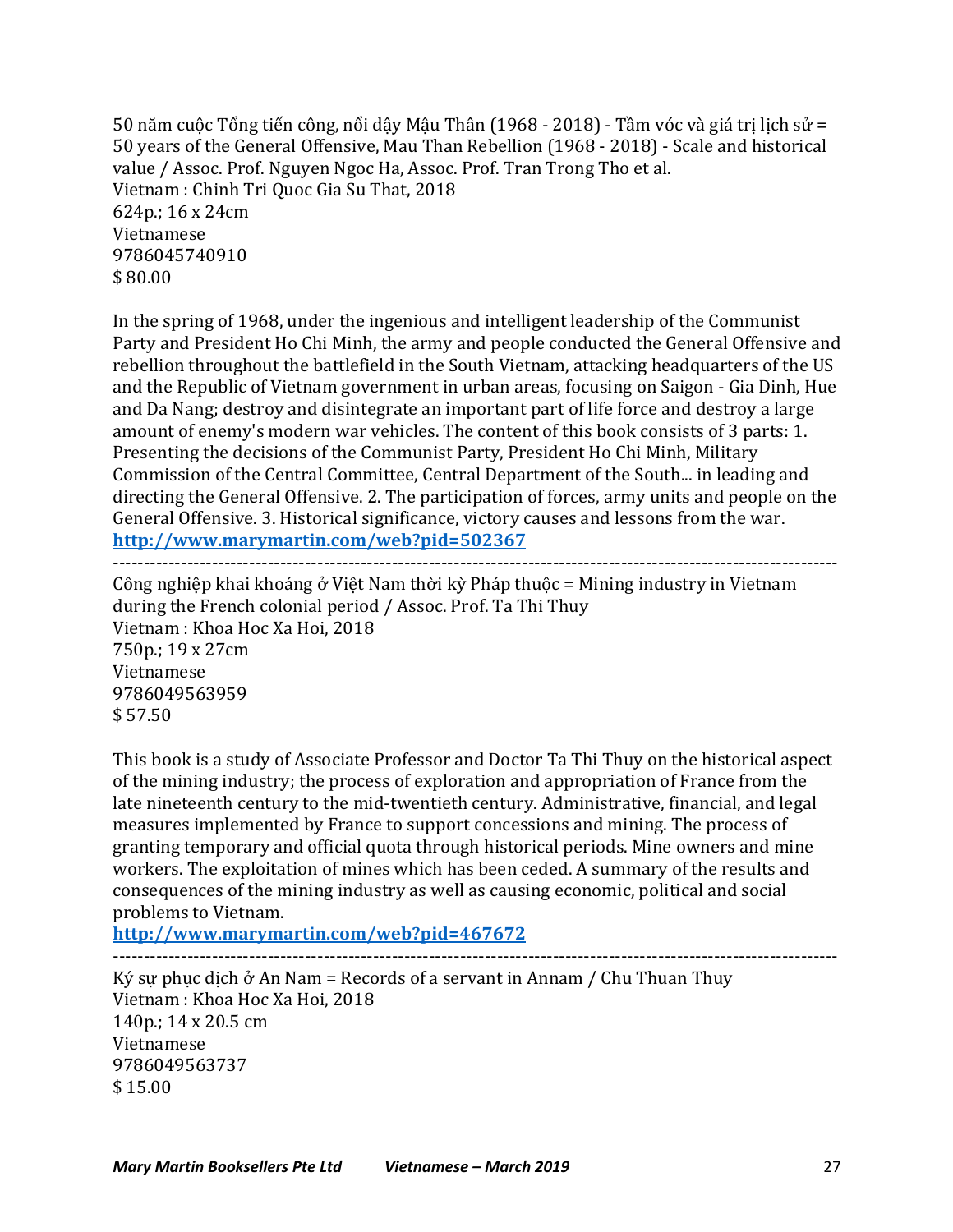Chu Thuan Thuy (Chu Shun Shui) was a talented Chinese living in the early XVII century. He came to Vietnam 5 times in 12 years but still not be used by the imperial court. He went to Japan and help the country develop. It is a regret of many Vietnamese scholars after the study of Chu Shun Shui. However, he also left Vietnam some valuable historical material in the XVII century. This book is a unique historical document in many respects. This memoir gives the reader a picture of the situation in South Vietnam in the XVII century with some new features. For example, the language, the Chinese and Japanese communities in Hoi An, the scholarly situation, the bibliography of Han scripts in Cochin china at that time, the status of divination, the tendency to favor nominal titles.

**http://www.marymartin.com/web?pid=502372** ---------------------------------------------------------------------------------------------------------------------

Phong trào dân tộc dân chủ ở Nam Kỳ 1930 - 1945 nghiên cứu qua tài liệu lưu trữ = Democratic nationalist movement in Southern Vietnam 1930 - 1945 studied through archives / Dr. Pham Thi Hue Vietnam : Chinh Tri Quoc Gia Su That, 2018 484p.; 16 x 24 cm Vietnamese 9786045741511 \$ 37.00

Most of the material included in this book is the first published. Up to now, there have been many research projects on this revolutionary period, but there has not been any research on the democratic national movement in Cochin china period 1930-1945 based on the documents of the French colonial government issued in 1930-1945 that are currently preserved in the archives. It is the new research direction of the book 'Democratic nationalist movement in Southern Vietnam 1930 - 1945 studied through archives' compiled by Dr. Pham Thi Hue. The book contains the following main contents: 1. Democratic national movement in Cochin china in the period 1930-1935; 2. Democratic campaign in Cochin china during 1936 - 1939; 3. The campaign for national liberation in Cochinchina during the period 1939 - 1945.

**http://www.marymartin.com/web?pid=502373**

--------------------------------------------------------------------------------------------------------------------- Sổ tay sử liệu Việt Nam= Vietnam historical handbook / Tran Hong Duc Vietnam : Hong Duc, 2018 304p.; 13 x 20.5 cm Vietnamese 9786048922955 \$ 19.00

The Vietnam historical handbook records the entire Vietnamese history system from the time of Hong Bang to the present-day Socialist Republic of Vietnam. Historical events are rewritten in a short, easy-to-understand and easy-to-look format. History is a science that extends over time, through events of building and defending the country, through extremely difficult and heroic challenges. This book helps readers know the historical process in a continuous and concise, honest and scientific way. Readers will get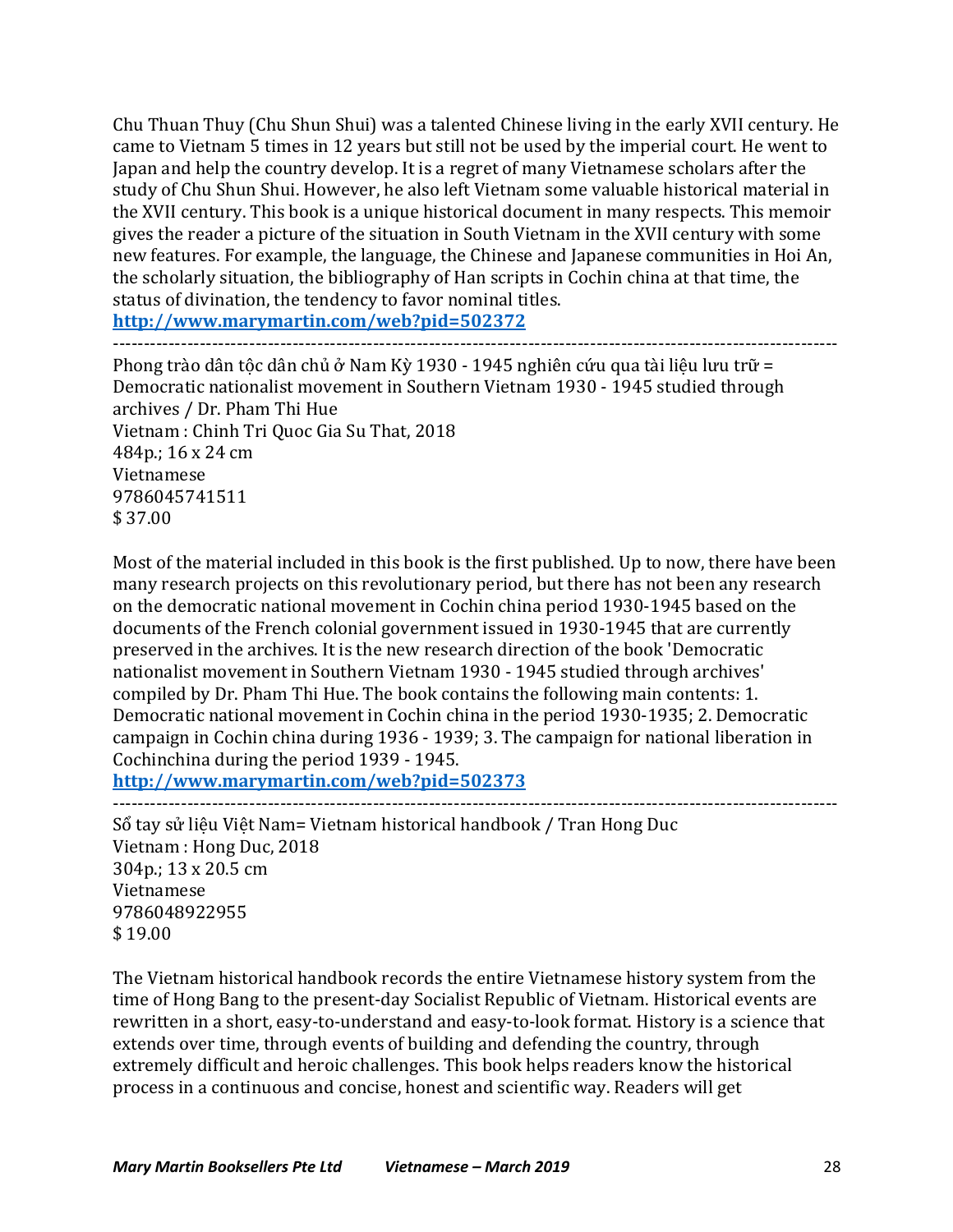information about the most important events, national heroes, historical figures that have a great impact on the formation and development of Vietnam. **http://www.marymartin.com/web?pid=502375**

---------------------------------------------------------------------------------------------------------------------

Văn kiện Trung ương Cục Miền Nam giai đoạn 1946-1975 - Tập 3 (1951) = Documents of the Central Office for South Vietnam period 1946-1975 - Episode 3 (1951) / Central Committee of the Communist Party of Vietnam Vietnam : Chinh Tri Quoc Gia Sư Thật, 2018 898p.; 16 x 24 cm Vietnamese 9786045743362 \$ 73.00

'The document of the Central Office for South Vietnam volume 3 has 124 documents, in which the main document consists of 122 documents and the appendix has 2 documents. This is a collection of resolutions, directives, decisions, reports, announcements, letters, telegraphs ... of the Southern Commission and the Central Office for South Vietnam. These documents fully reflect the leadership and comprehensive direction of the Southern Commission and the Central Office for South Vietnam in the resistance war against the French in the South in 1951.

**http://www.marymartin.com/web?pid=502377** ---------------------------------------------------------------------------------------------------------------------

Chính sách của các vương triều Việt Nam đối với người Hoa = The policy of Vietnamese dynasties towards Chinese people / Huynh Ngoc Dang Vietnam : Tong Hop Tp. Ho Chi Minh, 2018 240p.; 16 x 24 cm Vietnamese 9786045863565  $$21.00$ 

'With the research "The policy of Vietnamese dynasties towards Chinese people", the author has initially systematically summarized the policy for Chinese people of Vietnamese feudal dynasties. Each dynasty has compatible behavior depending on the specific historical situation. The latter dynasty has always inherited and developed policies that had been implemented from the previous dynasty in a more detailed and coherent manner. Those policies have contributed to becoming one of the important factors that make the Chinese people always attached to the Vietnamese ethnic community, create conditions for them to make certain economic, cultural and social contributions. This is a research project that achieved recognition and appreciation of professionals.

**http://www.marymartin.com/web?pid=502379**

---------------------------------------------------------------------------------------------------------------------

Quốc Sử Tạp Lục = Articles on national history / Nguyen Thieu Lau Vietnam : Hoi Nha Van, 2018 524p.;  $15 \times 24$  cm Vietnamese 9786049679247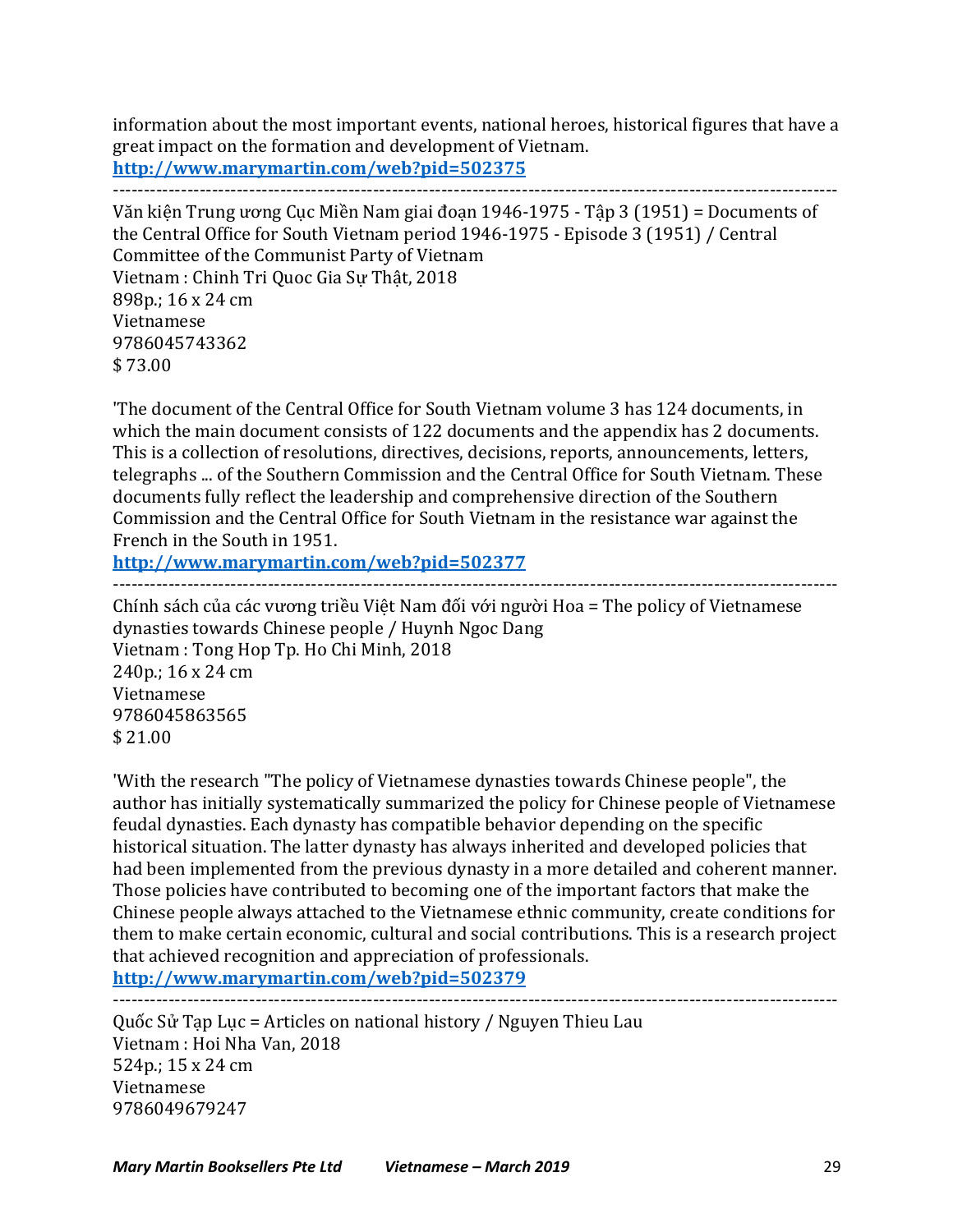# \$ 27.75

'Nguyen Thieu Lau (1916-1967) is a talented scholar with serious, careful and scientific historical research. This book is a collection of nearly all of his published articles and essays. These documents were collected and published by his family and friends after his death. With the wish to write a history book in his mother tongue. Nguyen Thieu Lau has gradually revived events and characters that have been little or never studied thoroughly, pointing out biased and emotional historians. He paid special attention to the XIX century with both heroic and tragic events in the construction and protection of his father's country. His writings deserve a unique cultural heritage, bringing a lot of valuable research materials and views.

**http://www.marymartin.com/web?pid=502381**

---------------------------------------------------------------------------------------------------------------------

Khởi nghĩa Duy Tân - Thái Phiên - Trần Cao Vân qua các tài liệu mới = Revolt of Duy Tan -Thai Phien - Tran Cao Van through new documents / Nguyen Truong Dan Vietnam : Thanh Nien, 2018  $576p$ :  $16 \times 24$  cm Vietnamese 9786049730931 \$ 42.00

'Duy Tan's uprising was a major event of a large scale in the campaign against the French colonialists and the feudal southern Court in the early Twentieth century of Vietnamese intellectuals. The night of April 2 of the year of the Dragon year (May 3, 1916), a large-scale uprising with the participation of King Duy Tan led by Vietnam Quang Phuc Hoi of Annam, headed by two patriots Thai Phien and Tran Cao Van, happened in Hue and many localities in the central provinces. The uprising created a great shock in the Anti-French movement in Vietnam and the national liberation movement in other colonial countries in the world in the early Twentieth century. This is a good book, which is carefully researched by the author based on documents, records, political reports of the Governor-General of Indochina being stored in France.

**http://www.marymartin.com/web?pid=502383**

---------------------------------------------------------------------------------------------------------------------

Khảo chứng tiền sử Việt Nam = Researching of Vietnam Prehistory / Truong Thai Du Vietnam : Tong Hop Tp. Ho Chi Minh, 2018 400p.; 16 x 24 cm Vietnamese 9786045877852  $$46.00$ 

'This book is the first and only combination until the present moment of astronomy, ancient bibliography, language, culture, customs and genetics for the purpose of exploring Vietnamese history. This book is divided into four parts. Part 1: A new way of interpreting Nam Giao - Giao Chi - Tuong district - Cuu Chan - Nhat Nam terms from an astronomical perspective combined with a root research of historical documents from the Oin-Han Dynasty backwards. Part 2: New assumptions about Vietnamese history from the Hai Ba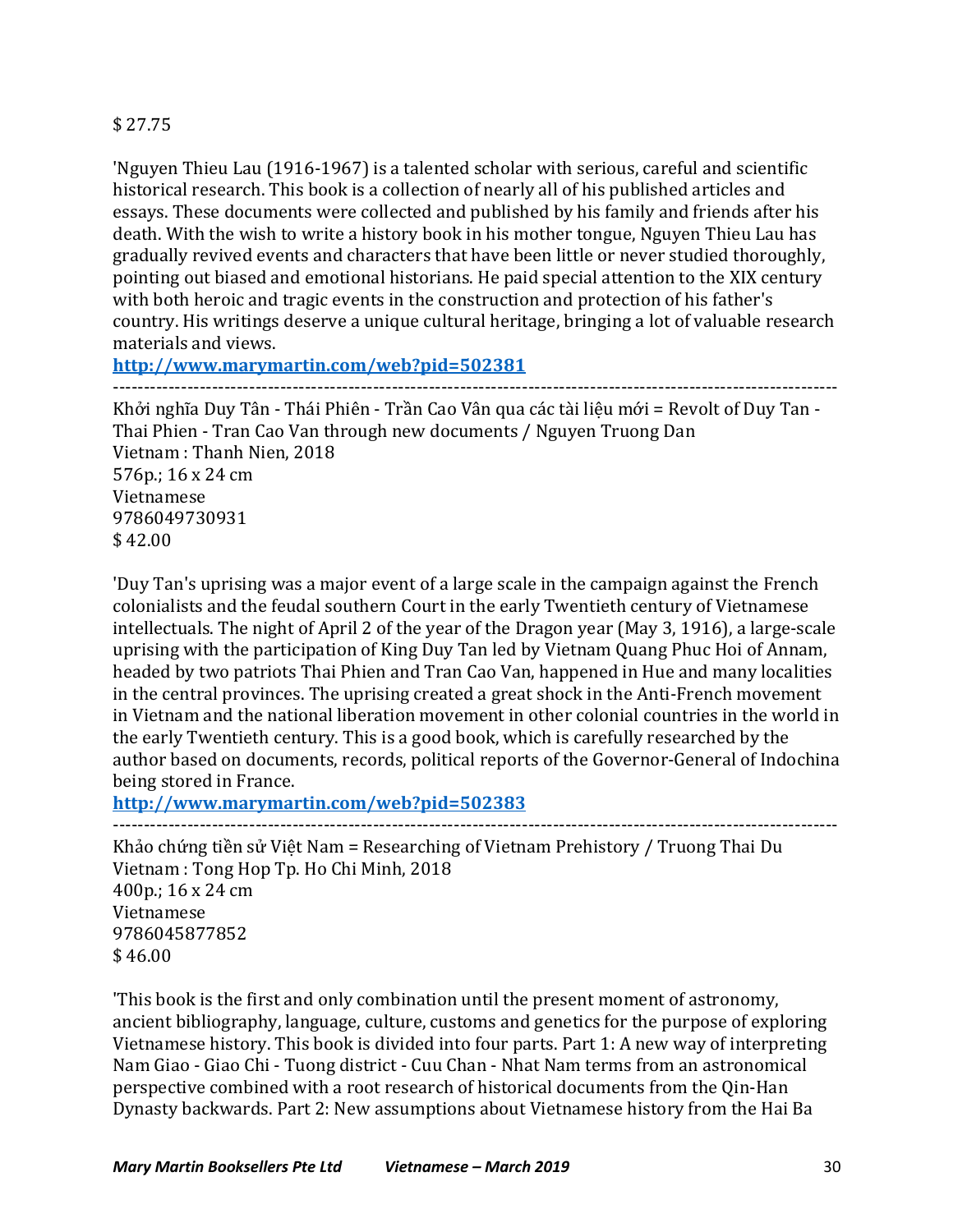Trung era backwards. Part 3: Translation of original bibliographies related to ancient Vietnamese history. Part 4: Overview of modern astronomy and ancient Chinese astronomy used by the author to study Vietnamese history.

**http://www.marymartin.com/web?pid=502386**

---------------------------------------------------------------------------------------------------------------------

### **Literature**

Nhật ký Nguyên Hồng = Diary of Nguyen Hong / Nguyen Thi Thanh Thu, Nguyen Thi Nha Nam Vietnam : Ter, 2018 652p.; 15 x 23 cm Vietnamese 9786041131897 \$48.00

Nguyen Hong (1918-1982) was a writer who made many important contributions to modern Vietnamese literature. He is a writer of the miserables. Humanism is the dominant thought in most of his works. Even when writing about crimes, evil things, his work is always filled with love for people. 'Diary of Nguyen Hong' is precious posthumous articles that his family has collected and arranged to be published. The draft was selected and completed by his daughters, Nguyen Thi Thanh Thu and Nguyen Thi Nha Nam, to introduce to readers on the occasion of the 100th anniversary of his birth. The pages of his diary from 1941 to 1982 demonstrated the cultural life of the country during the first half of the XX century. Readers can imagine how writers have lived and worked in that era. **http://www.marymartin.com/web?pid=502387**

---------------------------------------------------------------------------------------------------------------------

Tiếp cân tác phẩm văn chương từ góc đô thi pháp học = Approaching literary works from a poetic perspective / Pham Ngoc Hien Vietnam : Tong Hop Tp. Ho Chi Minh, 2018 288p.; 14 x 20 cm Vietnamese 9786045878682 \$ 18.00

'The term "poetry" appears in ancient times in Greece, derived from the work of Poetry Art of Aristote. People often understand that "poetics" is a method of writing poetry. Since the beginning of the XX century, the study of poetics is understood in a new spirit. It is no longer confined to the scope of composition but includes research and criticism of art and literature. The study of poetics is divided into many schools and specialties. In teaching literature, it is possible to combine the method of poetics with other methods to achieve teaching goals in general. The main content of this book consists of 2 parts: 1. The theory of poetics. 2. 2. Practice analyzing literary works in the direction of poetics. **http://www.marymartin.com/web?pid=502390**

---------------------------------------------------------------------------------------------------------------------

Câu đố Jrai và Bahnar = Jrai and Bahnar puzzles / Nguyen Quang Tue Vietnam : Hoi Nha Van, 2017 514p.; 14.5 x 20.5 cm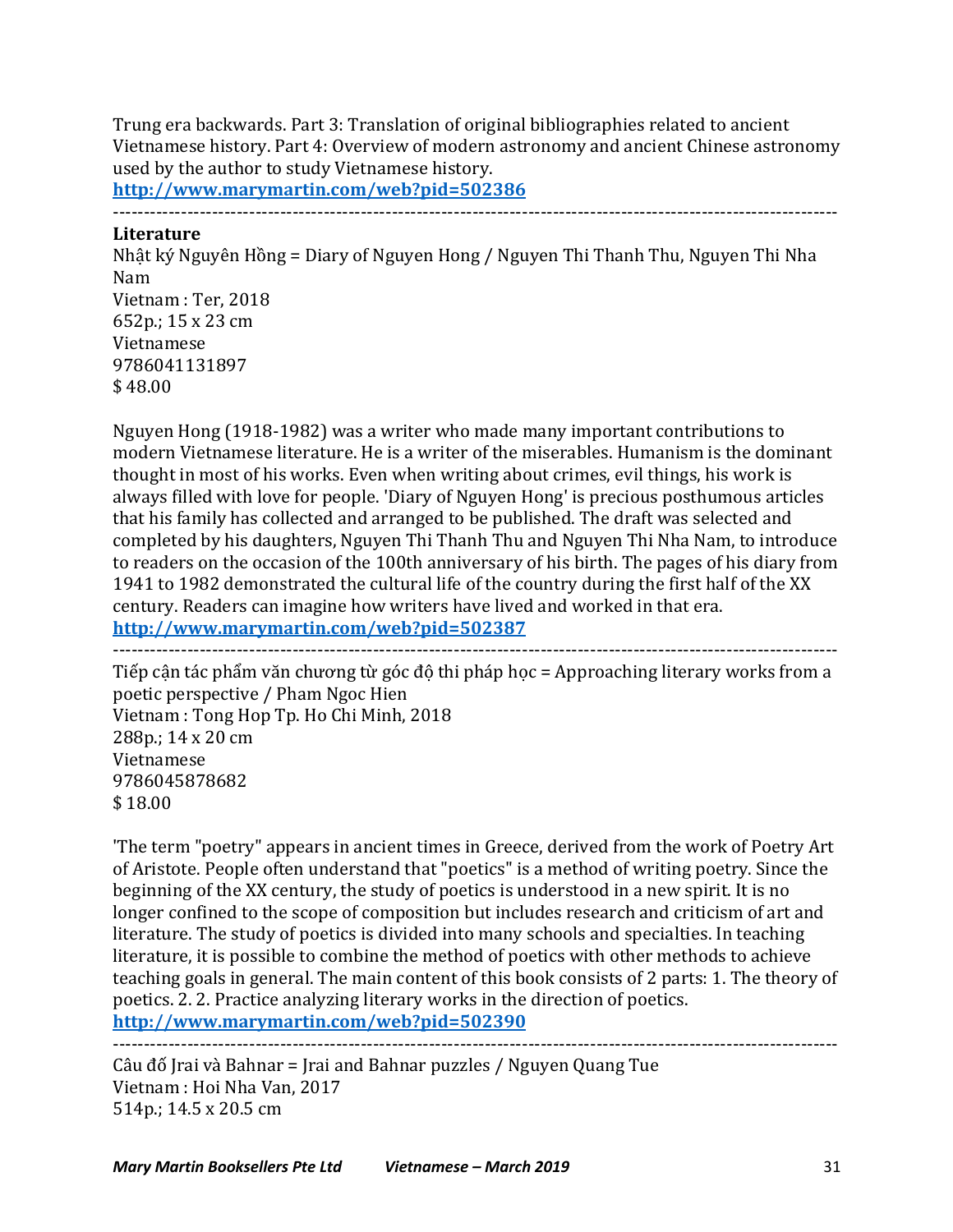Vietnamese 9786045395813 \$ 26.00

'Jrai and Bahnar puzzles' is a collection, compilation and introduction of the text system of puzzles of the Irai and Bahnar people in Gia Lai province. In addition to the Code of Abbreviations, main content of the book is divided into 2 main parts: Jrai Puzzles - Bahnar Puzzles. Each part has the same following sections: Overview of Irai - Bahnar people and culture; Study history of research and collection of Jrai and Bahnar Puzzles. The puzzles are introduced biligual format of Irai and Bahnar transliteration and Vietnamese traslation. **http://www.marymartin.com/web?pid=502391**

---------------------------------------------------------------------------------------------------------------------

Sư tích truyền thuyết núi non, hang đông, sông nước Ninh Bình = Legends of mountains, caves and river of Ninh Binh / Do Danh Gia Vietnam : My Thuat, 2017 408p.; 14.5 x 20.5 cm Vietnamese 9786047867738 \$ 20.50

'Legends of mountains, caves and river of Ninh Binh' is a collection and introduction of texts of stories and legends about the creation or association with the place names of mountains, caves and water rivers in the area of Ninh Binh province. The main content of the book is divided into 2 parts. Part one introduces to general features of geographic location, economic - cultural - social characteristics of Ninh Binh province. The second part is about a system of stories and legends with contents and meanings about mountainsm caves... in Ninh Binh. The specific contents of each chapter are as follows: introduction about some legends: Legend of Sword mountain, Legend of the hawk flying back...; The text system of legends; General comments and assessments.

**http://www.marymartin.com/web?pid=502392** ---------------------------------------------------------------------------------------------------------------------

Tìm hiểu truyện Ba Phi vùng Tây Nam Cà Mau từ góc nhìn văn hóa Nam Bộ = Ba Phi stories in the Southern West of Ca Mau from perspective of Southern culture / Nguyen Thi Nhung Vietnam : My Thuat, 2017 262p.; 14.5 x 20.5 cm

Vietnamese 9786047867509 \$ 13.50

The 'Ba Phi stories in the Southern West of Ca Mau from perspective of Southern culture' is a study and introduction of typical characteristics of the story system about Ba Phi in Ca Mau province. Main content of the book consists of three chapters. Chapter 1: Ca Mau land the Southern West - the formation and circulation of Ba Phi Stories, overview introduction to the young land of Ca Mau and briefing of process of forming and distributing of Ba Phi story system. Chapter 2: Characteristics of content of Ba Phi stories, introduction to general theoretical issues, specific contents of the Ba Phi story system and comparison them with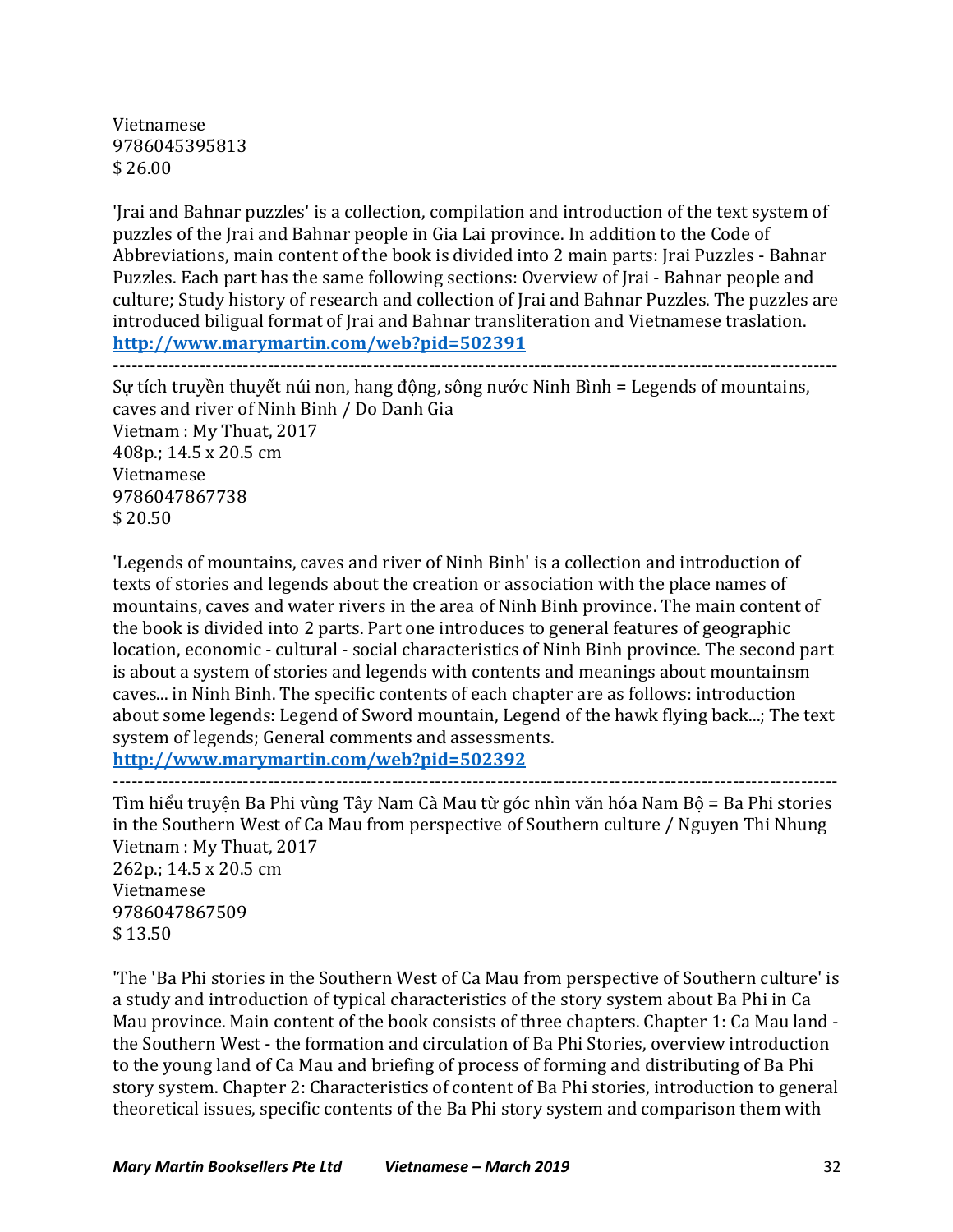other stories. Chapter 3: Characteristics of art of Ba Phi stories, analysis and introduction to basic artistic features of the Ba Phi story system.

**http://www.marymartin.com/web?pid=502394**

---------------------------------------------------------------------------------------------------------------------

Truyện cổ M'nông = Folk tales of M'nong people / Bui Minh Vu Vietnam : Hoi Nha Van, 2017 376p.;14.5 x 20.5 cm Vietnamese 9786045394892  $$19.00$ 

'Folk tales of M'nong people' is the introduction of 11 folk tales of the M'nong ethnic group that have been documented in Vietnamese. The M'nong folk tales reflect the life of living, emotional feelings and cultural characteristics of the ancient M'nong people. Some tales in the book include: Mr Set Klang; The date of the festival; Go fishing; forced marriage; the ghost in waterfall; Miss DruhDjar Le; Two friends; The hunter met the White Stork god; Force to marriage the husband.

**http://www.marymartin.com/web?pid=502397**

---------------------------------------------------------------------------------------------------------------------

Sự biến đổi của nhân vật thần thánh từ thần thoại đến cổ tích thần kỳ Việt Nam (Nghiên  $c$ ứu) = Changes of divine characters from myths to fairy tales of Vietnam / Nguyen Thi Dung Vietnam : Hoi Nha Van, 2017

660p.; 14.5 x 20.5 cm Vietnamese 9786045395776 \$ 33.00

'Changes of divine characters from myths to fairy tales of Vietnam' is a study and introduction to features of divine characters and changes of these characters type in magicial myths and fairy tales. Main content of this book is implemented through 6 chapters. Chapters  $1 \& 2$ : General overview of the study of divine characters from myths to fairy tales of Vietnam. Chapters  $3 & 4$ : Survey on divine character in magical myths of ethnic minorites and Vietnamese fairy tales finding common features of divine characters. Chapter 5: Introducing changes of divine characters from myths to fairy tales by analyzing the world view - human view of folk authors through stories. Chapter 6: Changes of divine characters follow to the artistic thinking process from myths to fairy tales of Vietnam. **http://www.marymartin.com/web?pid=502398**

---------------------------------------------------------------------------------------------------------------------

Đặc trưng thể loại và việc văn bản hóa truyền thuyết dân gian Việt Nam (nghiên cứu và giới thiệu) = Characteristics of the genre and the documentation of folk legends of Vietnam / Tran Thi An Vietnam : Hoi Nha Van, 2017  $776p$ .; 14.5 x 20.5 cm Vietnamese 9786045395868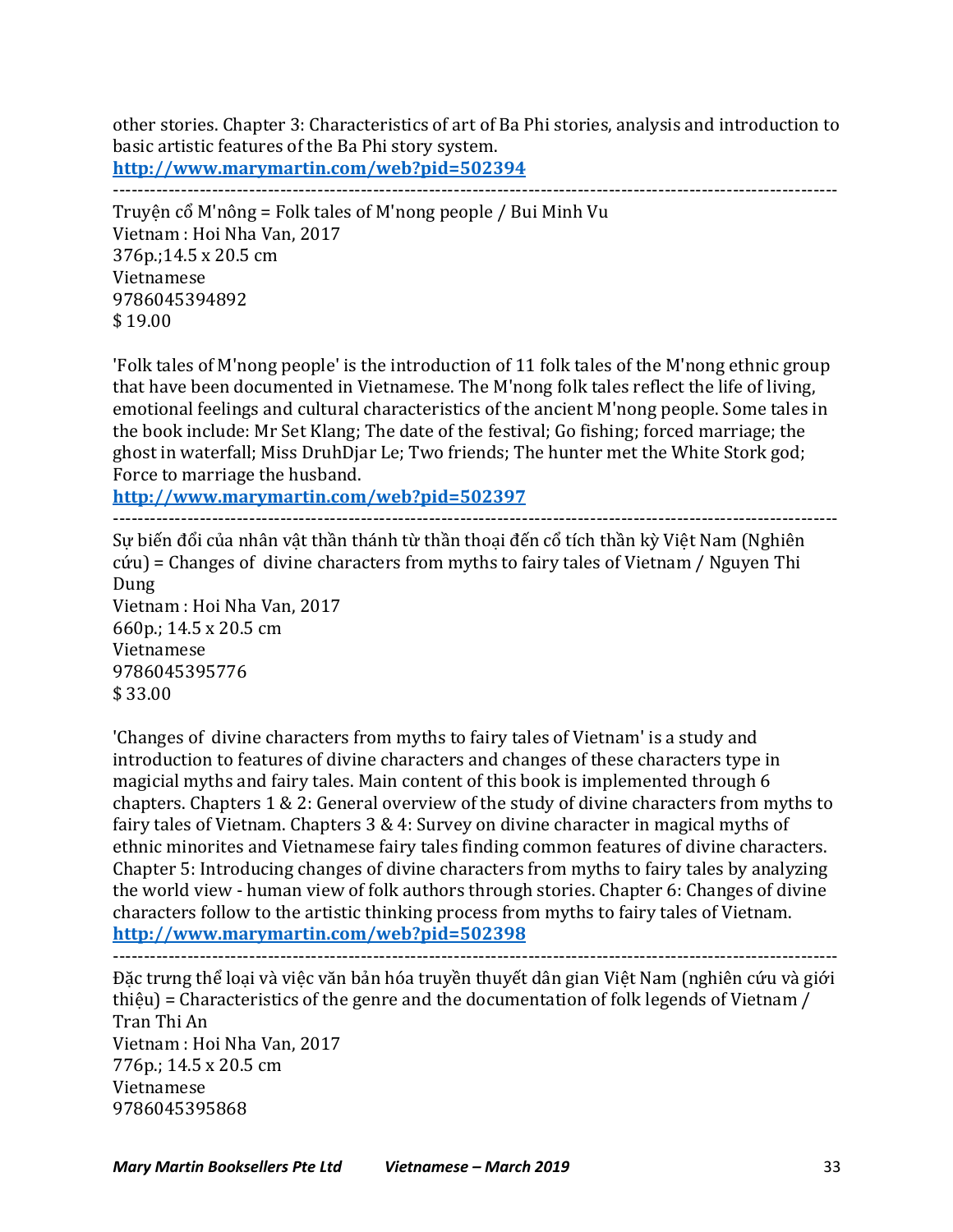# \$ 39.00

'This book is a study of Vietnamese folk legends in terms of genre characteristics and documentation of this genre. Main content of this book is implemented through 3 chapters. Chapter 1: Lengends as a genre of folk literature (Legends in folklore; content inspiration of this genre: Some poetic features). Chapter 2: Documenting folk legends in history and magical tales (Legends in history - the belief in real magic; Legends in magic tales - belief in sanctity). Chapter 3: Documenting folk legends in prose of the middle age period (Some aspects of documentation of legends in prose of the middle age period of Vietnam; Documentation of folk legends in prose from X to XV and XVIII to XIX century). **http://www.marymartin.com/web?pid=502400**

---------------------------------------------------------------------------------------------------------------------

Nghệ An ký = Record on Nghe An land / Bui Duong Lich Vietnam : Khoa Hoc Xa Hoi, 2018 584p.; 14 x 20.5 cm Vietnamese 9786049564079 \$ 40.00

'Bui Duong Lich (1757 - 1828) was an official in the Vietnamese feudal dynasty and a teacher, historian, geographer has many detailed records, focusing on authenticity. Record on Nghe An land (Nghê An Ký) is a famous Vietnamese book set, written around the beginning of the XIX century. The book has been compiled very elaborately, fully reflecting the history, geography, climate, characters, poetry ... of Nghe An town (now Nghe An and Ha Tinh provinces). The work has three large chapters divided according to Confucian triangular conception (Heaven, Earth, Human: records of heaven, land and human. Nghê An Ký has great academic value, it is an original document that provides a lot of direct, reliable information for researchers and those interested in learning about Vietnamese historical geography.

**http://www.marymartin.com/web?pid=502402**

---------------------------------------------------------------------------------------------------------------------

### **Politics**

Văn kiện Đảng toàn tập - Tập 69 = The Complete Party Documents - Volume 69 Vietnam : Chinh Tri Quoc Gia Su That, 2018 990p.; 15 x 22cm Vietnamese 9786045738993 \$ 58.00

Complete Party Documents was first published under the decision of the central secretariat of the Communist Party of Vietnam. This book reflects quite fully and comprehensively the leadership and direction of the Party in 2010. The material in the book includes: resolutions, decisions, instructions, announcements, conclusions, documents of the National Congresses, the Party Central Committee's Conference, documents of the Politburo and Secretariat; important speeches and articles of key leaders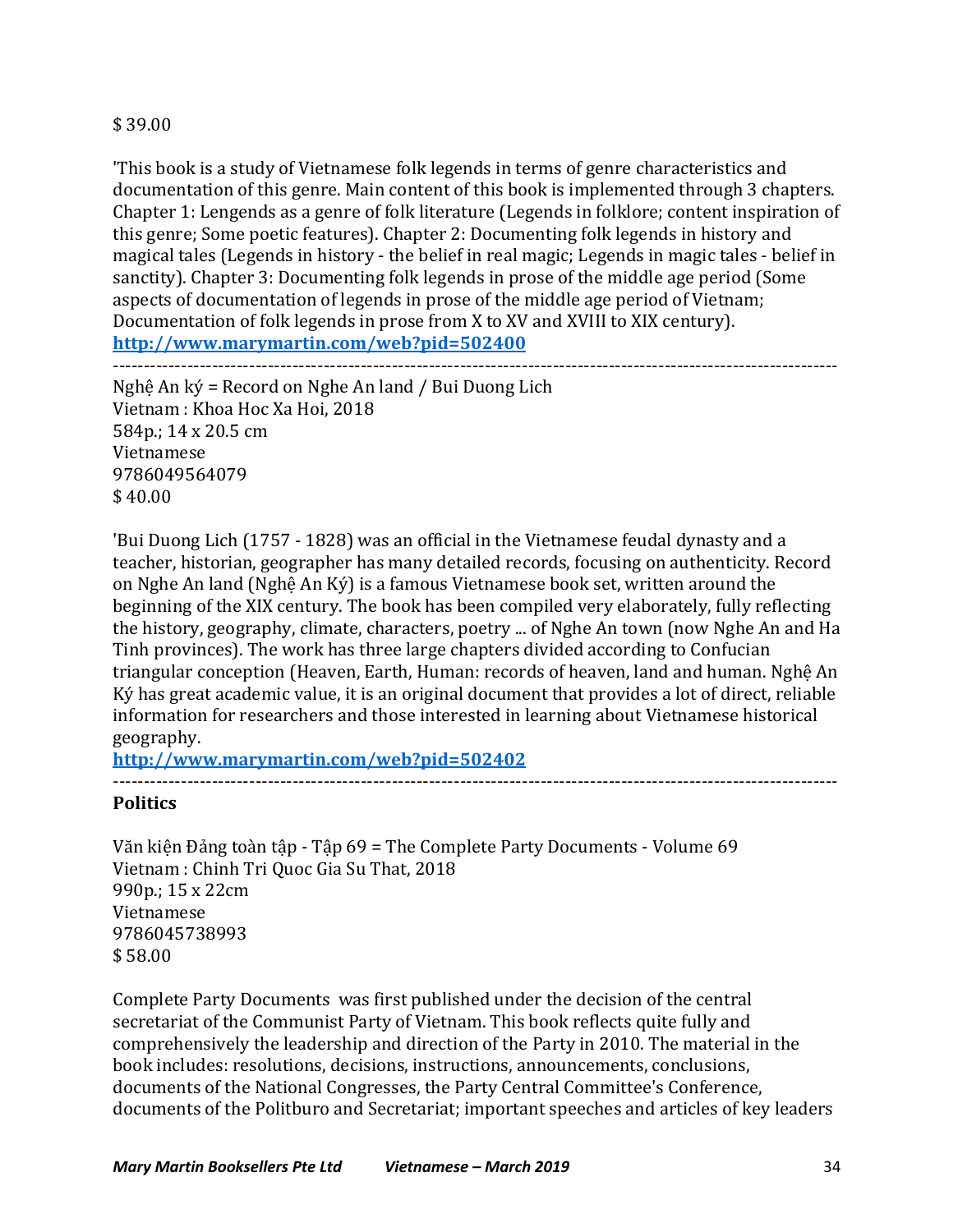of the Party, State, Government and National Assembly. Episode 69 corresponds to 2010 is the year with many important events of the country, the last year to implement the orientation and tasks of 5-year socio-economic development 2006 - 2010 and the Economic - Social Development Strategy Festival 2001 - 2010. The results achieved in 2010 are the basis for the development and implementation of the socio-economic development plan in 2011 and the following years.

**http://www.marymartin.com/web?pid=502404** ---------------------------------------------------------------------------------------------------------------------

Ngăn chặn, đẩy lùi suy thoái về tư tưởng chính trị, đạo đức, lối sống, biểu hiện "tự diễn biến", "tư chuyển hóa" trong cán bô, công chức, viên chức ở Việt Nam - Thưc trang, quan điểm, định hướng, giải pháp (kỷ yếu hội thảo khoa học cấp quốc gia) = Prevent, repel recession on political ideology, morality, lifestyle, expression "self-evolution", "selftransformation" in leaders, civil servants and officials in Vietnam - Current situation, views , orientation and solution (Proceedings of national scientific conference) / Central Organizing Commission Vietnam : Chinh Tri Quoc Gia Sư Thật, 2018 1148p.; 16 x 24 cm Vietnames 9786045741658

 $$66.00$ 

Officials and cadre work are important issues, particularly concerned by the Communist Party of Vietnam. From the moral degradation of a large part of state officials and Party members, the Communist Party of Vietnam and the State of Vietnam have proposed many important measures to contribute to repel negative expressions building exemplary cadres, civil servants, and Party members to meet the requirements of accelerating industrialization, modernization and international integration. The main content of the book consists of 2 parts: 1. Prevent, repel recession on political ideology, morality, lifestyle, expression "self-evolution", "self-transformation" in leaders, civil servants and officials in Vietnam. 2. The result of the struggle to prevent moral degradation and political ideology. **http://www.marymartin.com/web?pid=502409**

# **Socio-Economics**

Báo cáo thường niên doanh nghiệp Việt Nam 2017-2018 (Chủ đề năm: Phát triển doanh nghiệp trong nền kinh tế số) = Vietnam Business Annual Report 2017 - 2018 (Theme of the Year: Business development in a digital economy) / Vietnam Chamber of Commerce and Industry Vietnam : Thong Tin Va Truyen Thong, 2018 126p.; 20 x 26cm Vietnamese 9786048030483  $$40.00$ 

This book contains the following main contents: I. Overview of Vietnam's business environment in 2017: Vietnam economic growth; Financial markets, currencies, prices;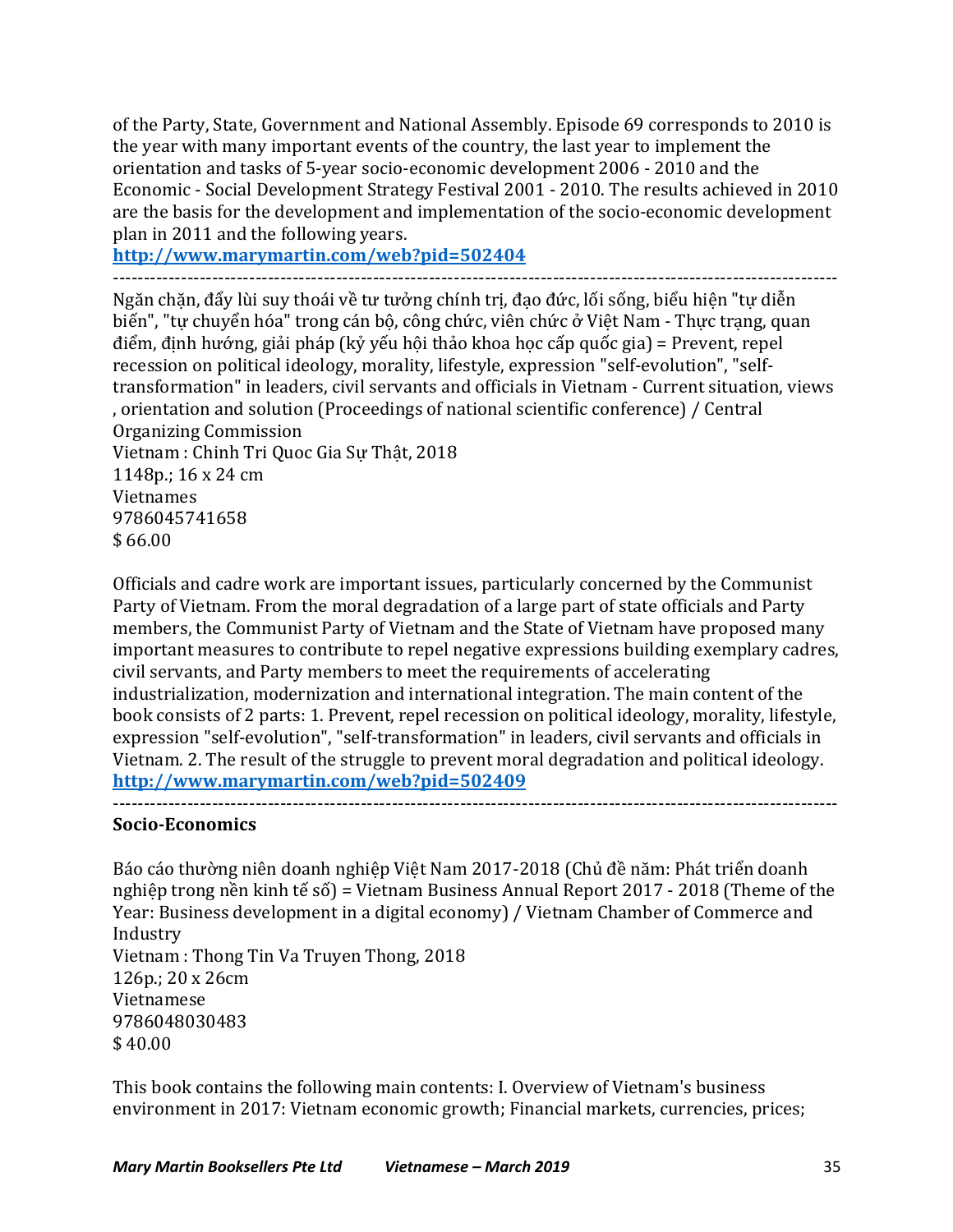World economy and foreign direct investment into Vietnam; Digital economy, opportunities and challenges for Vietnamese enterprises. II. Vietnam business capacity in 2017 and 2007-2017 period. III. Developing Vietnamese enterprises in the digital economy: The situation of e-commerce development in Vietnam; Non-traditional business models in Vietnam; Business environment issues. IV. Prospects for business environment, business development in Vietnam in 2018 and recommendations.

**http://www.marymartin.com/web?pid=502410** ---------------------------------------------------------------------------------------------------------------------

Kết quả tổng điều tra kinh tế năm 2017 = Results of the 2017 Economic Census / General Statistics Office Vietnam : Thong Ke, 2018 368p.; 19 x 27cm. Bilingual Vietnamese-English 9786047510016 \$ 70.00

The most significant objective of the 2017 Economic Census aims to evaluate the development in term of quantity and employees of business, administrative units, public service delivery (non-profit) units, including establishments; the business production results; degree of information technology application; structure and distribution of business establishments, of employees by locality, economic sector, and economic ownership to meet the management requirements of the Party, the State, Ministries, lineministries, localities and information requirement of the society as well. The Census results are used to calculate GDP indicators of the entire economy and GRDP by province, city; at the same time supplement data and update database on enterprises, master frame of business establishments, administrative units and public service delivery units for sample surveys in the coming period of the Statistics Sector, Ministries, line-ministries and localities.

**http://www.marymartin.com/web?pid=502411**

---------------------------------------------------------------------------------------------------------------------

Biến đổi khí hậu và sinh kế của một số dân tộc thiểu số ở vùng miền núi Tây Bắc Việt Nam = Climate change and livelihoods of some ethnic minorities in the northwest mountainous region of Vietnam / Dr. Tran Hong Hanh Vietnam : Khoa Hoc Xa Hoi, 2018

300p.: 14.5 x 20.5cm. Vietnamese 9786049563645 \$ 12.00

This book is the result of a ministry-level study entitled "Changing the Livelihoods of Some Ethnic Minorities in the Northwestern Region of Viet Nam under the Impacts of Climate Change". The content of this book consists of 5 main sections: 1. Research overview, theoretical foundations, concepts, theories, and research methods. 2. Overlooking the mountainous area of northwestern Vietnam. 3. Identifying climate change in the mountainous area of northwestern Vietnam. 4. Impacts of climate change on the livelihoods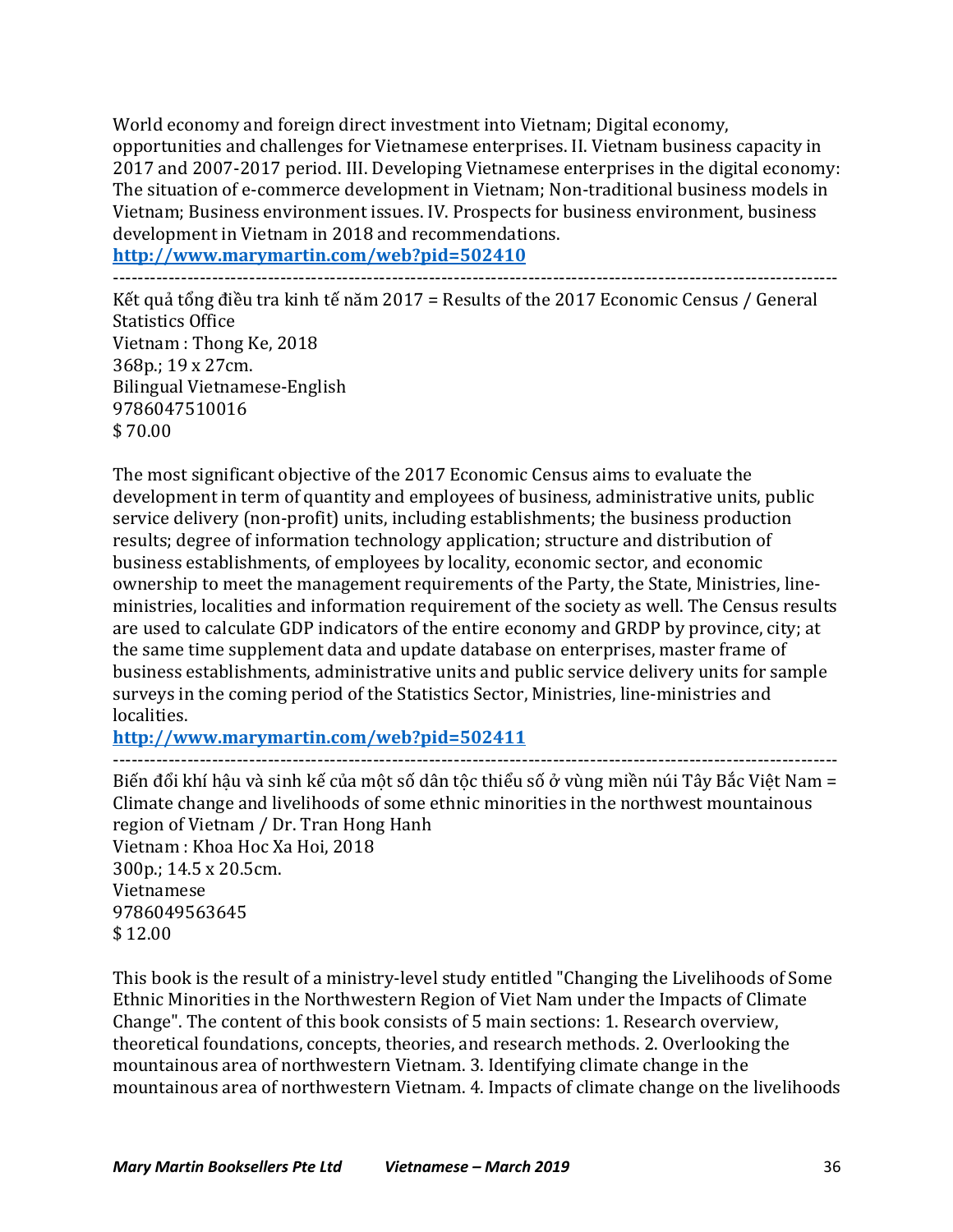of some ethnic minorities in the mountainous area of northwestern Vietnam. 5. Changes in the livelihoods of some ethnic minorities as a response to and adaptation to climate change. **http://www.marymartin.com/web?pid=467668** ---------------------------------------------------------------------------------------------------------------------

Giá trị và chức năng của Tin Lành trong vùng dân tộc thiểu số ở Việt Nam hiện nay = The value and function of Protestantism in ethnic minority areas in Vietnam today / Vu Thi Thu Ha

Vietnam : Khoa Hoc Xa Hoi, 2018 200p.; 14.5 x 20.5cm. Vietnamese 9786049563171  $$9.00$ 

In recent times, Protestantism has grown at a rapid pace and has become a major religious community among ethnic minorities in the North West and the Central Highlands. Protestantism is increasingly playing a role in the social, economic and cultural life of ethnic minorities. This book contains three main contents: 1. The value and function of Protestantism. 2. The current status of the impact of Protestant values on ethnic minorities in Viet Nam today. 3. Solutions to promote the value of Protestantism for the social stabilization of ethnic minorities in Vietnam.

**http://www.marymartin.com/web?pid=502413** ---------------------------------------------------------------------------------------------------------------------

Hà Nội, vùng đô thị tương lai - Chấm dứt hòa nhập làng xóm trong đô thị / Sylvie Fanchette Vietnam : The Gioi, 2018 196p.;24.5 x 27cm Vietnamese 9786047751846 \$ 79.00

This book is compiled by Professor Sylvie Fanchette, Research Director of the IRD Institute of Research for Development, France. Based on a rich set of materials including maps and fieldwork, this book with the participation of many authors shows the confrontation between the process of urbanization in each locality with the trend of forming a large urban area in the form of widespread urbanization. With a combination of specialized approaches at multiple levels of space and society in a dynamic transition context, this publication allows to determine the extent to which large-scale urban development projects affect the lives of villages that have been integrated into urban space and at the same time redefine the location of suburban villages as adequate factors to create a diversity of population - sociology in the process of forming this large urban area. **http://www.marymartin.com/web?pid=502415**

--------------------------------------------------------------------------------------------------------------------- Thông tin quy hoạch chung xây dựng thủ đô đến năm 2030 và tầm nhìn đến năm 2050 = Some facts about the Hanoi Capital urban master plan to 2030 and vision to 2050 / Hanoi Peoples' Committee Vietnam : Ha Noi, 2018 120p.;20 x 29 cm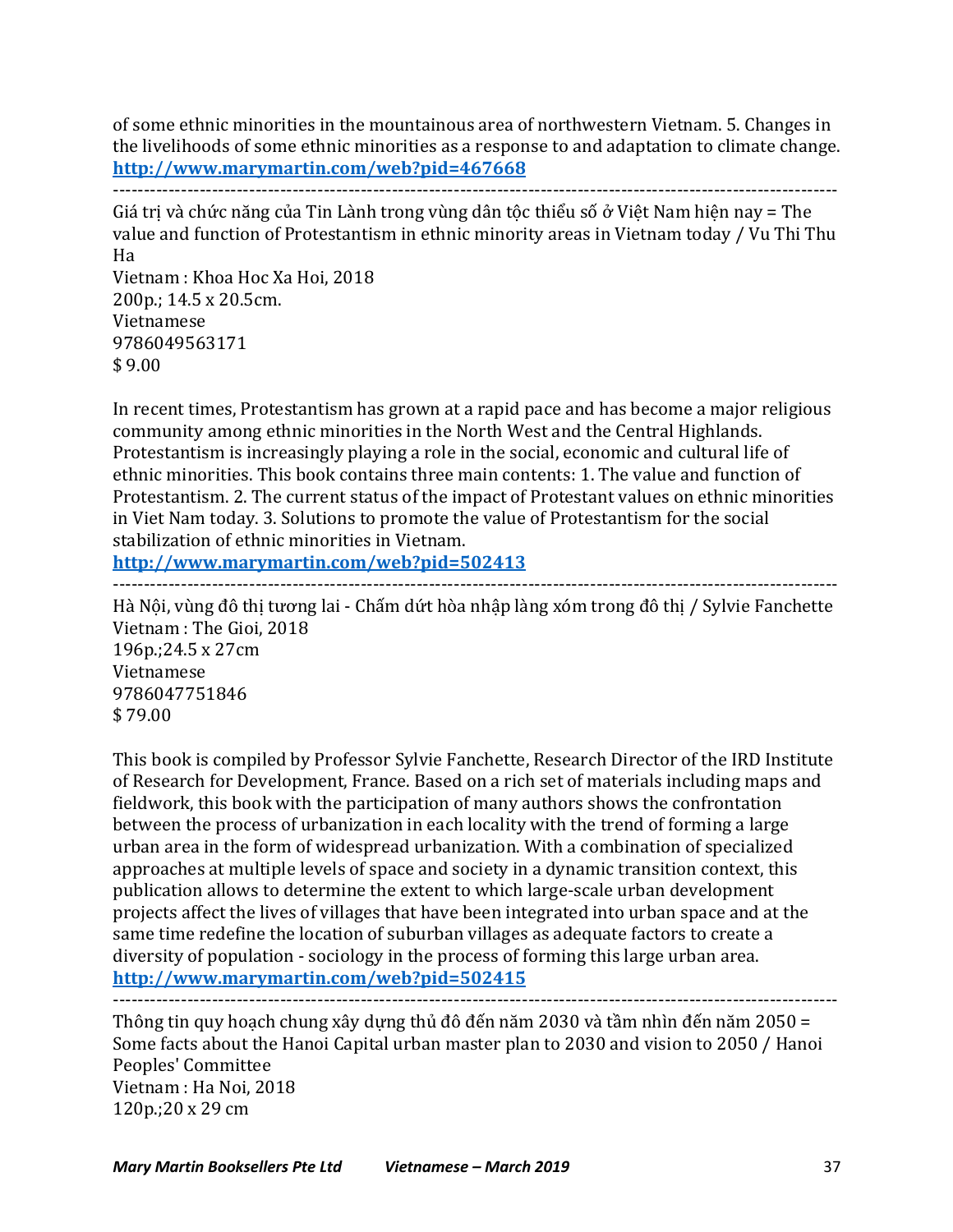Bilingual Vietnamese-English 9786045532614 \$ 20.00

This document introduces the basic content of the Ha Noi Capital Urban Master Plan. Hanoi is the nerve-center of the national politics and administration, a large center of culture, science, education, economy and international transaction. With the advantages of geographical and political position and with a long history of development, Hanoi always played the most important role in the country, has broad attractions and impacts on the country and Southeast Asia. With the aim of receiving and using the foreign direct investment effectively, Hanoi has built an attractive investment environment, in which urban construction planning plays an important role in the formulation of investment policies. The contents in this book will be useful for investors, developers, managers, researchers, architects and planners... to get a better insight into the Hanoi Capital Urban Master Plan.

**http://www.marymartin.com/web?pid=502418**

----------------------------------------------------------------------------------------------------------------- Kết quả điều tra cơ sở sản xuất kinh doanh cá thể 2017 = Results of the individual business establishment census 2017 / Hanoi Statistics Office Vietnam : Thong Ke, 2018 140p.; 17 x 24 cm Bilingual Vietnamese-English 9786047510375  $$30.00$ 

The purpose of implementing this census on individual business establishment area is to evaluate the growth in number and labours in these establishments; major production and business results; structure and distribution of these establishment; labour based on provinces and kinds of economic activities. These results in turn help fulfil management requirements of the government, serve the strategy-building duty as well as an economic and social development program. This book is compiled and published to meet the demand for data across levels and ministries of the government with two main parts as: 1. Assessment of overall results of the Census on individual business establishments in Hanoi city. 2. Data of the Census on individual business establishments in 2017.

**http://www.marymartin.com/web?pid=502420**

Việt Nam - điều tra quốc gia người khuyết tật  $2016$  = National survey on people with disabilities 2016 / General Statistics Office Vietnam : Thong Ke, 2018 506p.; 20 x 29 cm Vietnamese 9786047510474 \$ 70.00

This is the first time Vietnam conducted a large scale survey with complex content which used the measuring tool sets based on the international standards on disability. The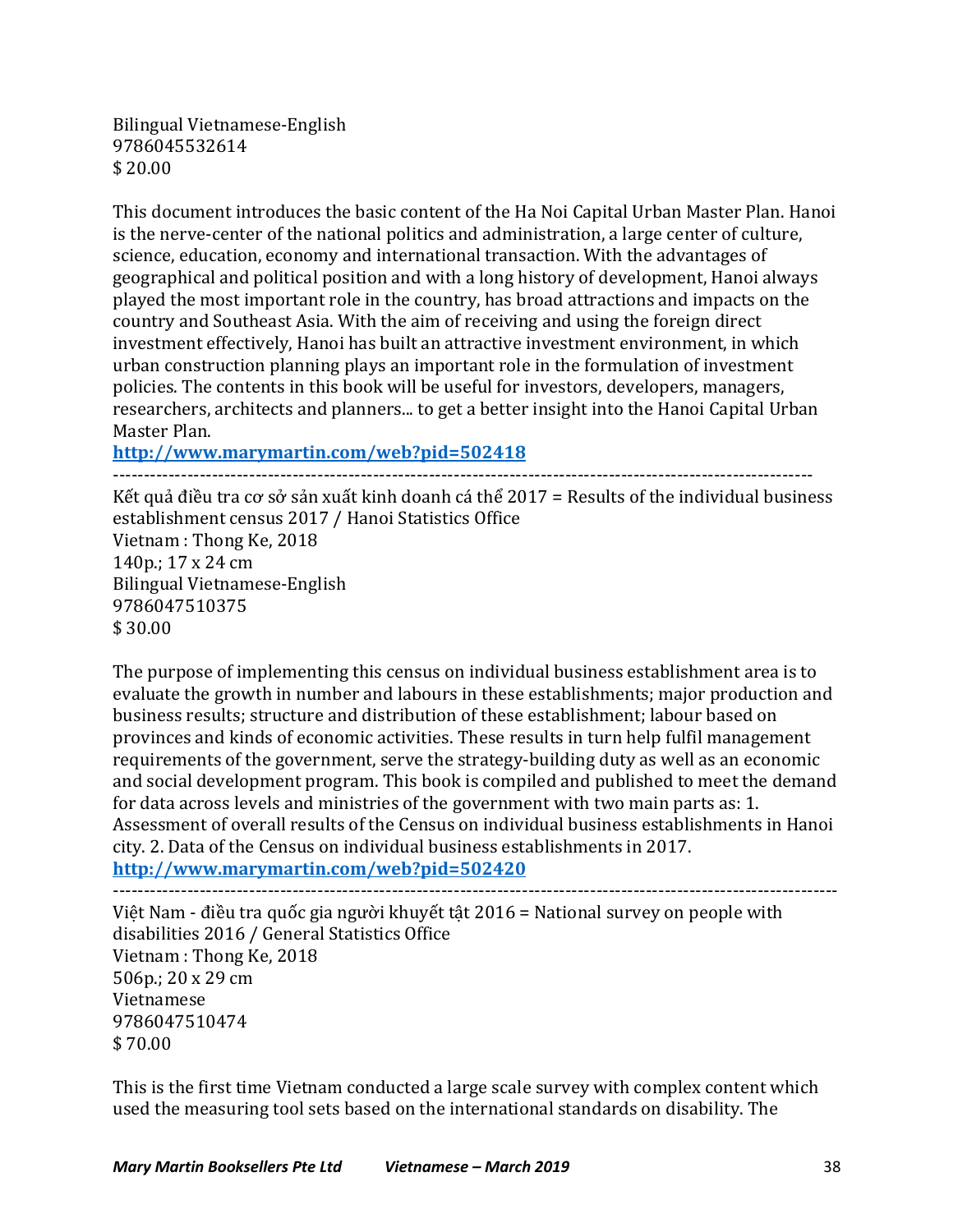objectives of the Survey is to access the disability status of the population and related socio-economics conditions for evidence-based planning and policy making for people with disabilities; monitoring and evaluating the implementation of policies and laws on people with disabilities in Viet Nam as well as international commitments of VIet Nam on people with disabilites. The investigation is closely coordinated by relevant Ministries and International Organizations, especially UNICEF and The Washington Group on Disability Statistics (WG).

**http://www.marymartin.com/web?pid=502421**

--------------------------------------------------------------------------------------------------------------------- Quy hoạch tổng thể phát triển kinh tế - xã hội thành phố Hải Phòng đến năm 2025, định hướng đến năm 2030 = The master plan on socio-economic development of Hai Phong city up to 2025 and orientations towards 2030 / Hai Phong City People's Committee Vietnam : Thong Ke, 2018 400p.;17 x 24 cm Vietnamese 9786047509805  $$99.00$ 

'This is the content stated by the Prime Minister in Decision 821 / QD-TTg dated July 6, 2018 on the adjustment and supplementation of the master plan on socio-economic development of Hai Phong city up to 2025 and orientations towards 2030. Hai Phong city was built with the goal of becoming a green, civilized, modern and smart Port City with fast economic growth, prioritizing the service sector with breakthrough strength. The plan focuses on urban development with synchronous and modern infrastructure, ensuring connectivity; renovating the growth model in the direction of rapid development, improving the efficiency and competitiveness of the economy; harmonious combination of sustainable development goals and proactive response to climate change... **http://www.marymartin.com/web?pid=502423**

--------------------------------------------------------------------------------------------------------------------- Giải thưởng Hồ Chí Minh và giải thưởng Nhà nước về khoa học và công nghệ = Ho Chi Minh Prizes and State Prizes for science and technology / Ministry of Science and Technology Vietnam : Khoa Hoc va Ky Thuat, 2018 352p.; 19 x 27 cm Vietnamese 9786046708711  $$60.00$ 

'The Ho Chi Minh Prize is the award of the State of the Socialist Republic of Vietnam for scientific and technical research projects, especially outstanding educational and literary and artistic works. This award is only given to studies of great significance, broad and longterm influence in people's lives, making an important contribution to the development of the national economy, science and technology. The Ho Chi Minh Prize is considered the most prestigious award today in Vietnam. The book helps readers access to each awardwinning research project, as well as a systematic overview of the pinnacle of scientific and technological achievements in Vietnam since the date of establishment of the Democratic Republic of Vietnam.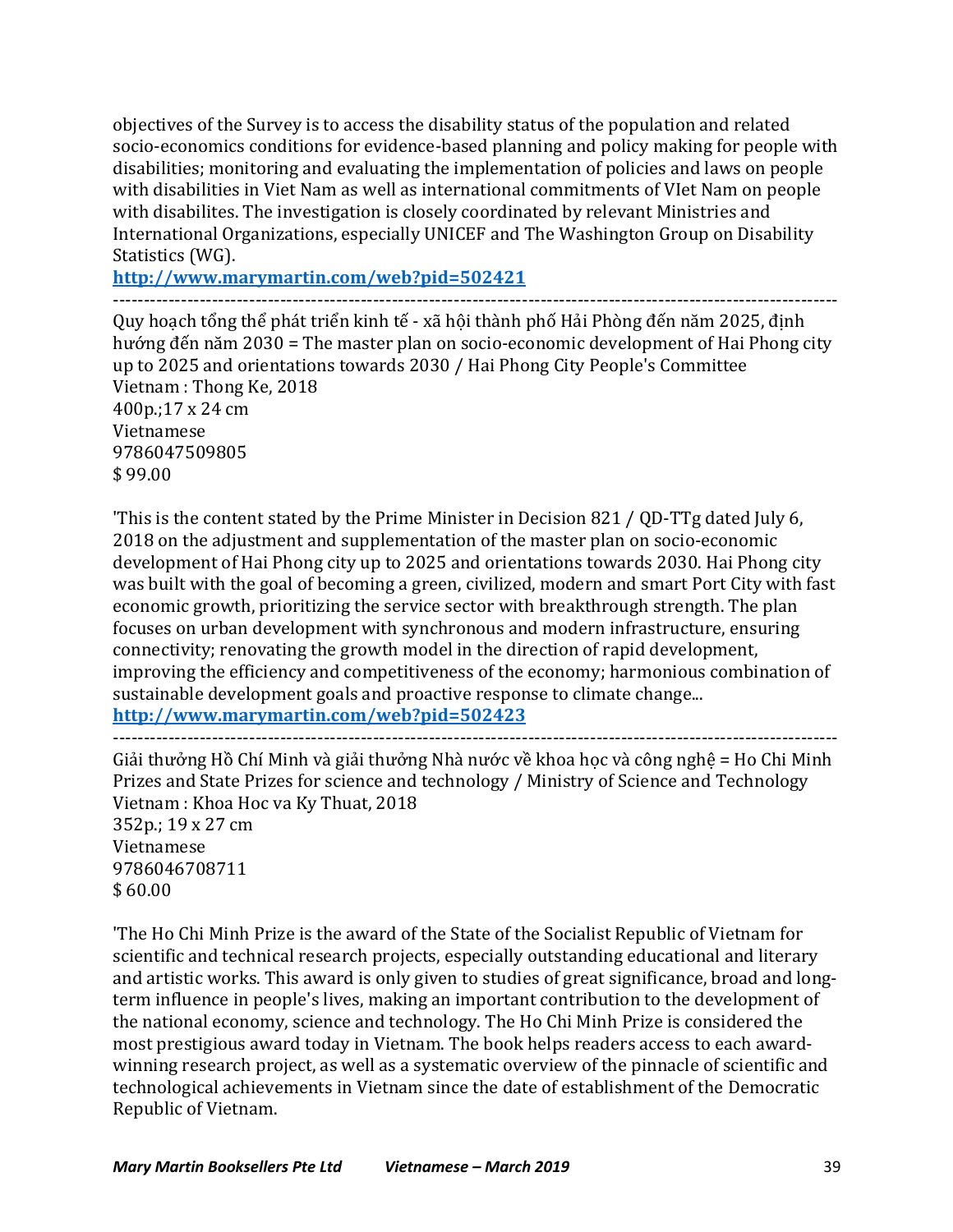# **http://www.marymartin.com/web?pid=502424**

--------------------------------------------------------------------------------------------------------------------- Sự thay đổi thói quen của người dân vùng Đồng bằng Bắc Bộ = The change of habits of people in the Northern Delta region / Nguyen Quang Khai Vietnam : Chinh Tri Quoc Gia Su That, 2018 208p.: 14.5 x 20.5 cm Vietnamese 9786045740224  $$13.00$ 

The habits of Vietnamese people in general, the habits of people in the Northern Delta region in particular are formed based on the geographical, economic, political and cultural conditions of the region. Over thousands of years of development, habits have changed to adapt to new conditions. The book by Nguyen Quang Khai helps readers see habits in some areas of social life and classes and ages in the Northern Delta region. Issues studied by the author include: culinary habits; selecting residence places and housing construction; costume; how to move and socialize; how to express faith in religion, belief ... **http://www.marymartin.com/web?pid=502426**

---------------------------------------------------------------------------------------------------------------------

Biến đổi về văn hóa, xã hôi của công đồng cư dân theo đạo Tin Lành ở một số dân tộc thiểu

số miền núi phía Bắc (từ năm 2005 đến nay) = Cultural and social changes of the Protestant community in some ethnic minorities in the Northern mountainous region (from 2005 to present) / Dr. Tran Thi Hong Yen Vietnam : Khoa Hoc Xa Hoi, 2018 420p.;14.5 x 20.5 cm

Vietnamese 9786049562983  $$14.00$ 

This book is the result of a study by the Vietnam Academy of Social Sciences in Dien Bien and Ha Giang provinces. The main content of the book consists of 5 chapters. Chapter 1: Overview of documents related to research issues and theoretical basis. Chapter 2: The situation of Protestantism from 2005 to present. Chapter 3: Social change of H'Mong and Dao Protestant from 2005 to present. Chapter 4: Cultural changes of H'Mong and Dao Protestants from 2005 to present. Chapter 5: Trends, factors affecting and affecting the cultural and social changes of H'Mong and Dao Protestants.

**http://www.marymartin.com/web?pid=502427**

---------------------------------------------------------------------------------------------------------------------

Biến đổi hôn nhân của người Mường ở Hòa Bình và người Mường di cư ở Đắk Lắk = Marriage changes of Muong people in Hoa Binh and Muong migrants in Dak Lak / Nguyen Thi Song Ha Vietnam : Chinh Tri Quoc Gia Su That, 2018 320p.; 16 x 24 cm Vietnamese 9786045741689 \$ 29.50